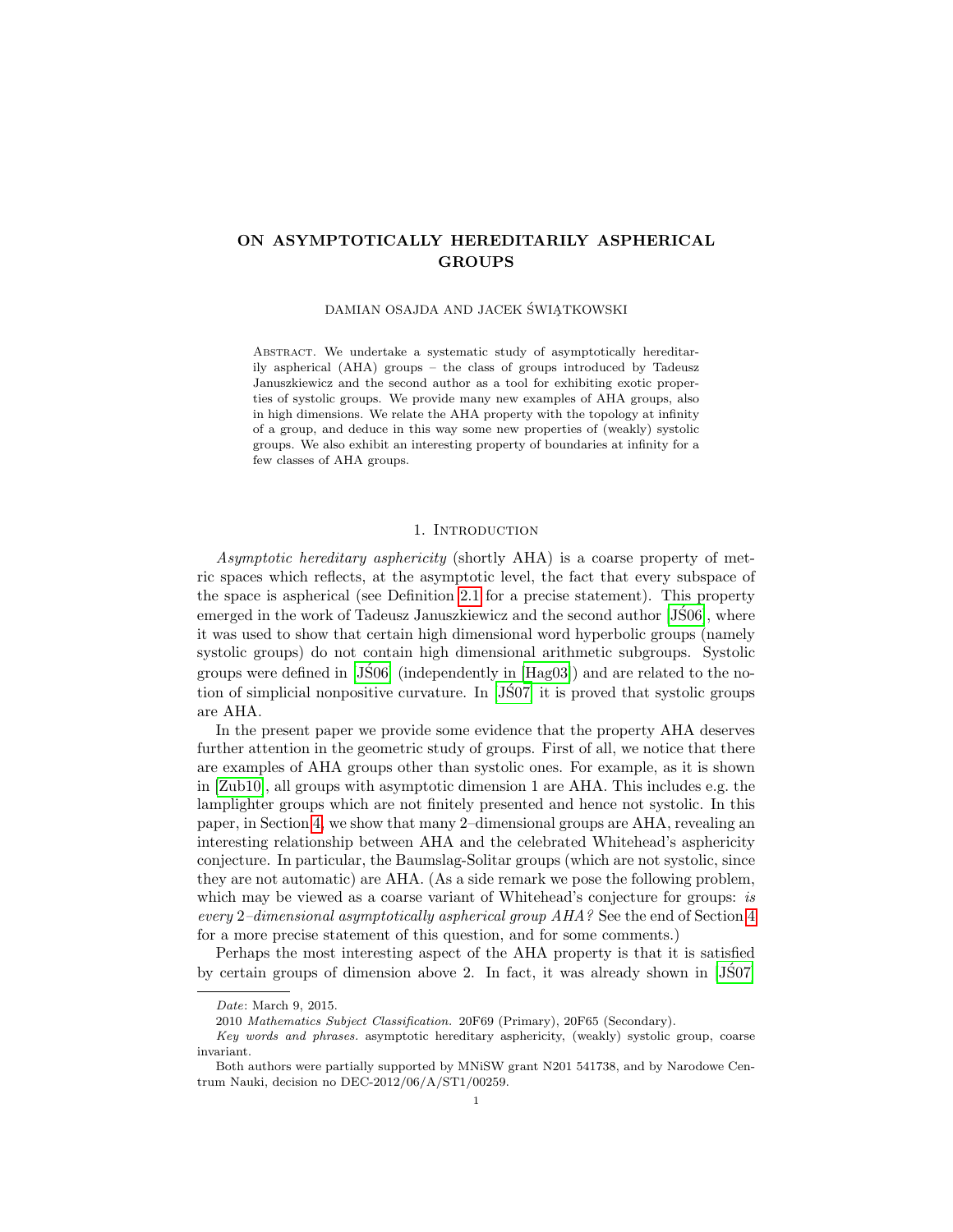that there are the AHA groups, namely systolic ones, which have arbitrary asymptotic or cohomological dimension. In this paper we show that groups related to spaces satisfying a certain more general condition than systolicity are also AHA (see Theorem [5.1\)](#page-16-0), and we exhibit examples of arbitrary dimension among them. More precisely, in [\[Osa13b\]](#page-35-1) and [\[Osa13a\]](#page-35-2) the first author has isolated a condition that unifies simplicial nonpositive and cubical negative curvature, under the name weak systolicity. We show that groups from some general subclass of weakly systolic groups are all AHA, and we construct examples of such groups, in arbitrary cohomological dimension (see Subsection [5.1\)](#page-17-0).

Asymptotic hereditary asphericity is obviously a rather unexpected phenomenon among groups of high (cohomological) dimension. Nevertheless, it might be true that "generic" groups of dimension above 2 are AHA, despite our common impression that typical high dimensional phenomena are similar to that of high dimen-sional manifolds. As we show in this paper (see Lemma [4.3](#page-13-1) and Example  $4.4(4)$ ), generic (random) groups resulting from Gromov's density model are AHA. However, these groups are known to have cohomological dimension 2. Procedures producing generic high dimensional groups seem to be not known.

Another motivation for our interest in the AHA property comes from a (partially verified) expectation that various exotic phenomena among high dimensional systolic groups, as discovered e.g. in  $(J\dot{S}07,Osa07,Osa08, \dot{S}wi09]$  $(J\dot{S}07,Osa07,Osa08, \dot{S}wi09]$  $(J\dot{S}07,Osa07,Osa08, \dot{S}wi09]$  $(J\dot{S}07,Osa07,Osa08, \dot{S}wi09]$ , get proper perspective in a more general setting of AHA groups. In this direction, we show in particular that all finitely presented AHA groups are aspherical at infinity (Corollary [7.5\)](#page-20-0), and that Gromov boundaries of word hyperbolic AHA groups contain no 2–disk (Theorem [9.1\(](#page-24-0)1)). The respective results for systolic and 7–systolic groups were earlier established in [\[Osa07,](#page-34-3) Świ09]. Questions concerning other such properties remain open. For example, we do not know whether the boundary of any AHA group is hereditarily aspherical (we know this only for Gromov boundaries of some hyperbolic systolic groups, see [\[Osa08,](#page-34-4) [Osa13b\]](#page-35-1)).

By appealing to the AHA property and its general consequences, we have established in this paper a few new facts about systolic groups. For example, we show that the fundamental group of a closed manifold covered by  $\mathbb{R}^n$ , for  $n \geq 3$ , cannot be a subgroup of a systolic group (Corollary [7.8\)](#page-21-0). We also show that the systolic boundary (as defined in [\[OP09\]](#page-35-4)) of any systolic group contains no 2–disk (Theorem [9.2\)](#page-25-0).

For a final motivating remark, note that existence of high dimensional AHA groups, together with their properties established in this paper, yield some interesting phenomena. Let G be an AHA group of high cohomological dimension. We may additionally assume that  $G$  is word hyperbolic. Then one of the following two cases occurs:

- (1) no subgroup of G is isomorphic to the fundamental group of a closed aspherical manifold of dimension at least 3;
- (2) there exists a subgroup  $H < G$  which is isomorphic to the fundamental group of a closed aspherical manifold M of dimension 3 or more.

Case (1) would provide first known hyperbolic groups of high dimension and with this property. In case (2) the subgroup  $H = \pi_1(M)$  is itself AHA and, in particular,  $\pi_i^{\infty}(H) = 0$ , for  $i \geqslant 2$  (see Corollary [7.5](#page-20-0) below). At the moment no manifold M with such properties is known. It seems more likely for us that case (1) is true.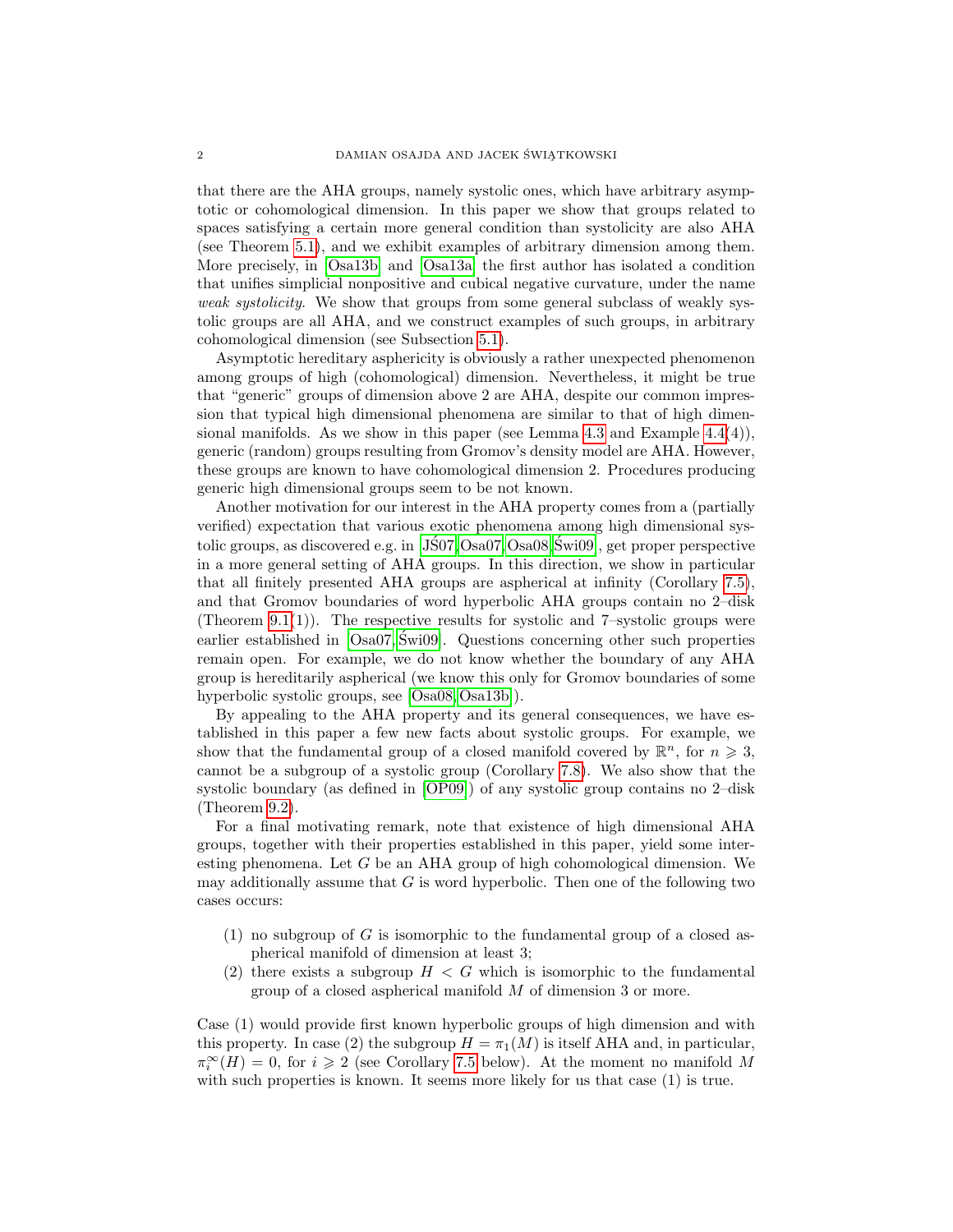We now discuss the organization of the paper and give more precise statements of our main results. After various preliminaries gathered in Section [2,](#page-4-1) we prove in Section [3](#page-11-0) the following useful criterion sufficient for a metric space or a group to be AHA. For a subset A in a metric space,  $N_D(A)$  denotes the set of all points at distance  $\leq D$  from A – the D-neighbourhood of A. For a metric space X and a real number  $r > 0$ , the property fill-rad $(r) < \infty$  means that there is  $t > 0$  such that each loop of length at most r in X can be null-homotoped in its t-neighborhood in X (see Section [3](#page-11-0) for details). An isometric action of a group  $G$  is proper if any metric ball intersects at most finitely many of its G-translates.

**Theorem A** (see Corollary [3.2](#page-12-0) in the text). Let G be a group acting properly by isometries on a simply connected geodesic metric space X with fill-rad(r)  $< \infty$ , for each  $r > 0$ . Suppose that to each subset  $A \subseteq X$  there is assigned a subspace  $Y_A$  of X such that:

- $A \subseteq Y_A$  and  $Y_A \subseteq N_D(A)$  for some universal D independent of A;
- $Y_A$  is aspherical;
- if  $A_1 \subseteq A_2$  then  $Y_{A_1} \subseteq Y_{A_2}$ .

Then  $X$ , and hence also  $G$ , is  $AHA$ .

Using this criterion, we obtain in Section [4](#page-13-0) the following.

**Corollary B** (see Lemma [4.1](#page-13-2) and Examples [4.4](#page-14-0) in the text). Let G be a group acting geometrically (i.e. by isometries, properly and cocompactly) on a simply connected 2–dimensional geodesic metric cell complex, whose every subcomplex is aspherical. Then G is AHA. In particular, groups from the following classes are AHA:

- (1) finitely presented small cancellation groups,
- (2) groups acting geometrically on 2-dimensional  $CAT(0)$  complexes,
- (3) random groups of Gromov,
- (4) one relator groups,
- (5) knot groups,
- (6) fundamental groups of compact 2–complexes satisfying Whitehead's conjecture.

Note that (1) and (4) above give answers to the questions posed by A. Dranishnikov and D. Osin in [\[Dra08,](#page-34-5) Problems 3.15(b) and 3.16]. Moreover, (1) generalizes to graphical small cancellation groups (see Example [4.4\(](#page-14-0)3)) and to infinitely presented small cancellation groups (see Lemma [4.5](#page-14-1) and Remarks afterwards). For such groups with infinite asymptotic dimension (for example, the monsters from [\[Osa14\]](#page-35-5)) the AHA property is a very useful tool (see Remarks at the end of Section [6\)](#page-18-0).

Using again the criterion from Theorem A, we prove in Section [5](#page-16-1) that groups from a certain subclass of so called weakly systolic groups (introduced by the first author in [\[Osa13b\]](#page-35-1)) are AHA. This class contains in particular all systolic groups, so this generalizes the earlier mentioned result from [\[JS06\]](#page-34-0) that all systolic groups are AHA. ´ Based on a recent elementary construction of highly dimensional weakly systolic groups provided in [\[Osa13a\]](#page-35-2), we give a new (i.e. different than the systolic ones provided e.g. in  $[J\dot{S}03, J\dot{S}06]$  construction of AHA groups in arbitrary cohomological dimension – see Subsection [5.1.](#page-17-0)

In Section [6](#page-18-0) we show the following.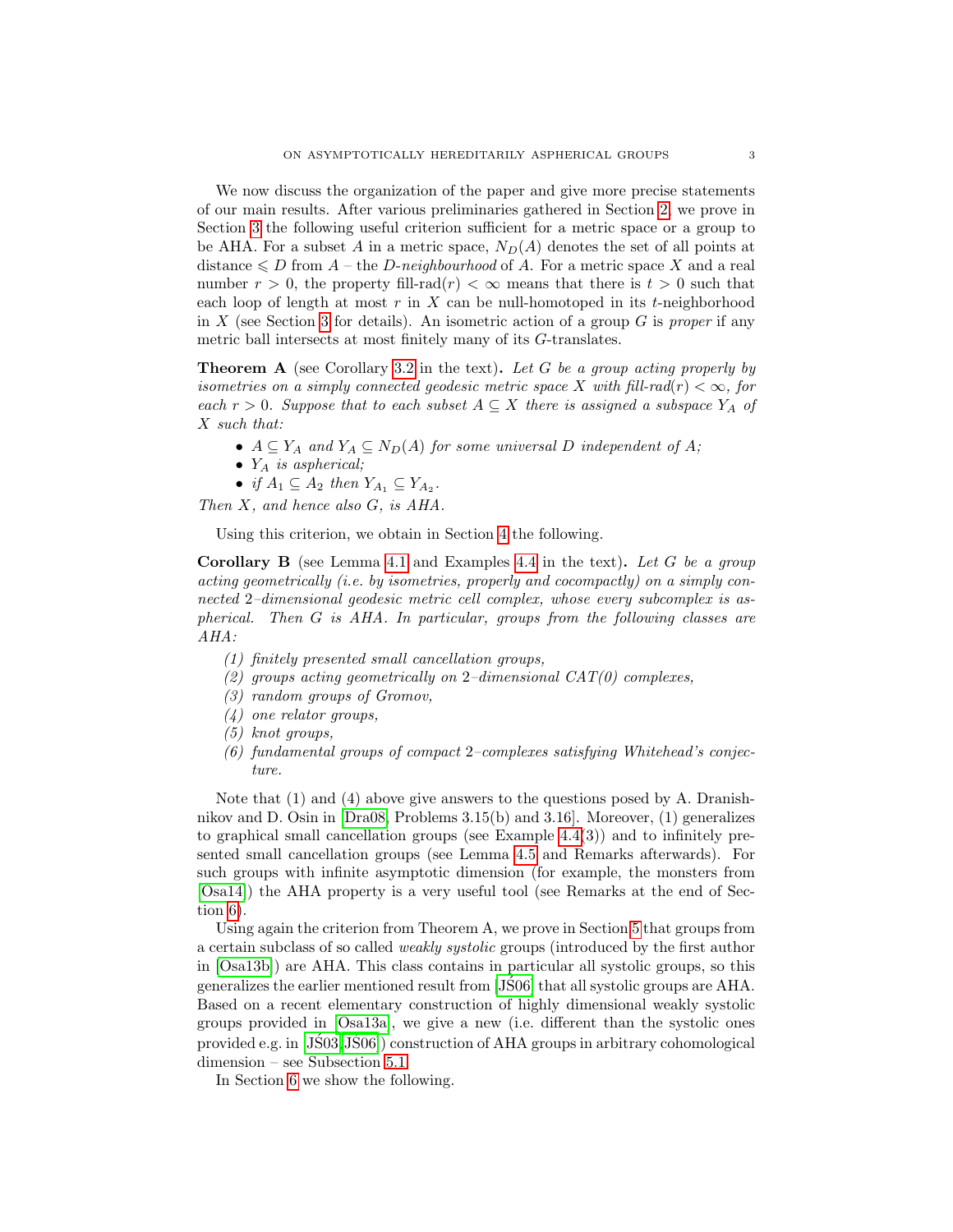**Theorem C** (see Theorem [6.1](#page-18-1) in the text). Any finitely presented AHA group has type  $F_{\infty}$ , i.e. it has a classifying CW complex with finitely many cells in each dimension.

In Sections [7](#page-18-2) and [8](#page-21-1) we deal with connectedness at infinity of AHA groups. We start Section [7](#page-18-2) by clarifying the definition of the fact that  $\pi_i^{\infty}(G) = 0$  for a group G (see Theorem [7.2](#page-19-0) and Definitions [7.1](#page-19-1) and [7.3\)](#page-20-1). Next, we prove the following two results, and conclude the section with their few corollaries of independent interest.

**Theorem D** (see Theorem [7.4](#page-20-2) and Corollary [7.5](#page-20-0) in the text). Let G be an AHA group acting geometrically on an n–connected metric space. Then  $\pi_i^{\infty}(G) = 0$ for every  $2 \leq i \leq n$ . In particular, a finitely presented AHA group G satisfies  $\pi_i^{\infty}(G) = 0$  for all  $i \geq 2$ .

**Theorem E** (see Theorem [7.6](#page-20-3) in the text). Let G be a finitely presented one-ended AHA group with  $\text{vcd}(G) < \infty$ . Then G is not simply connected at infinity, i.e. it is not true that  $\pi_1^{\infty}(G) = 0$ .

In Section [8](#page-21-1) we introduce a new notion of asymptotic connectedness at infinity, as– $\pi_i^{\infty}(X) = 0$ , and show that it is invariant under coarse equivalence of metric spaces. The advantage (over classical connectedness at infinity, which is more topological in flavor) is that this notion can be studied for groups which are not necessarily finitely presented. Accordingly, we get the following.

**Theorem F** (see Proposition [8.5](#page-23-0) in the text). If G is an AHA group then as $-\pi_i^{\infty}(G)$  = 0 for all  $i \geqslant 2$ .

In the same section we study the relationship between the asymptotic and the ordinary connectedness at infinity, showing that, whenever it makes sense, the former implies the latter (Proposition [8.7\)](#page-24-1). In particular, in view of this implication, one deduces Theorem D from Theorem F, and this is our line of proof of Theorem D.

Section [9](#page-24-2) is devoted to the proof of the following.

**Theorem G** (see Theorem [9.1](#page-24-0) in the text). Let X be a geodesic metric space which is AHA. Then

- (1) if X is proper and  $\delta$ -hyperbolic then its Gromov boundary contains no 2disk;
- (2) if X is complete and  $CAT(0)$  then its boundary (equipped with the cone topology) contains no 2–disk.

Clearly, the conclusions of this theorem hold true for the corresponding types of AHA groups, namely word hyperbolic ones and CAT(0) ones, respectively. This conclusion should be contrasted with the fact that in both classes there are examples with boundaries of arbitrary topological dimension.

In Subsection [9.3](#page-31-0) we extend the techniques used to prove Theorem G, and get the following analogous result for systolic complexes.

**Theorem H** (see Theorem [9.2](#page-25-0) in the text). Let X be a systolic simplicial complex. Then its systolic boundary (as defined in [\[OP09\]](#page-35-4)) contains no 2–disk. In particular, the systolic boundary of any systolic group contains no 2–disk.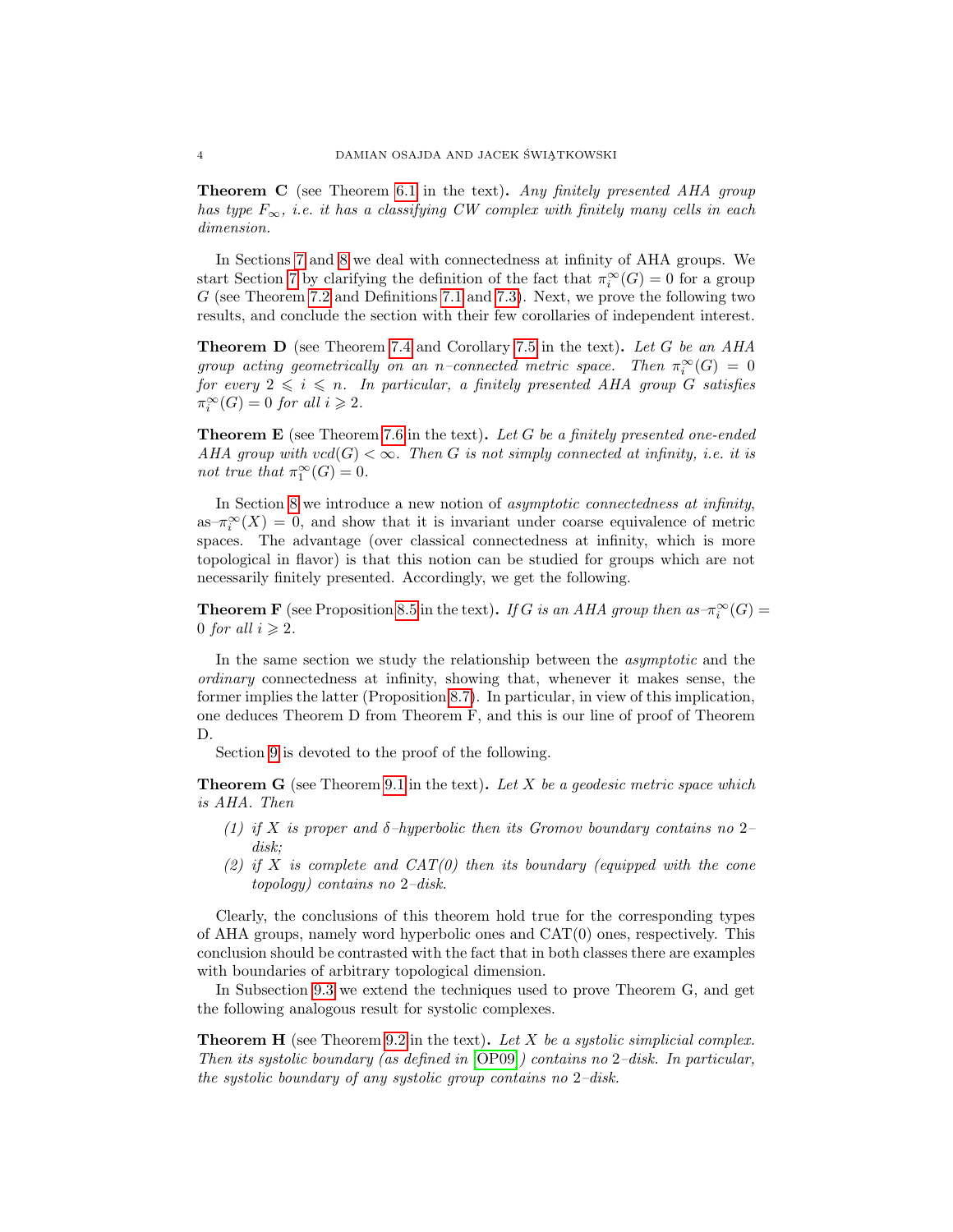#### 2. Preliminaries

<span id="page-4-1"></span>2.1. Asymptotically hereditarily aspherical groups. Let  $(X, d)$  be a metric space. For  $r > 0$ , the Rips complex (with the constant r) of X, denoted  $P_r(X)$ , is a simplicial complex defined as follows. Vertices of  $P_r(X)$  are points of X and a set  $A \subseteq X$  spans a simplex in  $P_r(X)$  iff  $d(x, y) \leq r$ , for every  $x, y \in A$ .

<span id="page-4-0"></span>**Definition 2.1** (AHA). (1) Given an integer  $i \geq 0$ , for subsets  $C \subseteq D$  of a metric space  $(X, d)$  we say that C is  $(i; r, R)$ –aspherical in D if every simplicial map  $f: S \to P_r(C)$  (here and afterwards we always consider subsets as metric spaces with the restricted metric), where S is a triangulation of the *i*-sphere  $S<sup>i</sup>$ , has a simplicial extension  $F: B \to P_R(D)$ , for some triangulation B of the  $(i+1)$ – ball  $B^{i+1}$  such that  $\partial B = S$ .

(2) A metric space  $X$  is asymptotically hereditarily aspherical, shortly  $AHA$ , if for every  $r > 0$  there exists  $R > 0$  such that every subset  $A \subseteq X$  is  $(i; r, R)$ –aspherical in itself, for every  $i \geq 2$ .

Let  $g_1, g_2$  be real functions with  $g_i(t) \stackrel{t\to\infty}{\longrightarrow} \infty$ . We say that a map  $h: (X,d) \to$  $(X', d')$  is a  $(g_1, g_2)$ -uniform embedding if

$$
g_1(d(x,y)) \leq d'(h(x),h(y)) \leq g_2(d(x,y)),
$$

for every  $x, y \in X$ .

For  $N > 0$ , a  $(g_1, g_2)$ -uniform embedding  $h: X \to X'$  is a  $(g_1, g_2, N)$ -uniform equivalence between X and X' if  $d(z, h(w)) \leq N$ , for every  $z \in X'$  and some  $w \in X$ . A map  $h: X \to X'$  is a uniform equivalence (shortly u.e.) if it is a  $(g_1, g_2, N)$ –uniform equivalence for some  $g_1, g_2$  and N. The spaces X and X' are then called *uniformly equivalent* (shortly  $u.e.$ ). Observe that for such an  $h$  there is a coarsely inverse map  $h' : X' \to X$ , which is u.e. and for which there exists  $M > 0$ such that  $d(x, h' \circ h(x)), d'(y, h \circ h'(y)) \leq M$ , for every  $x \in X$  and  $y \in X'$ .

In general, the uniform equivalence is weaker than the quasi-isometric equivalence. However, if  $h: (X, d) \to (X', d')$  is a u.e. between length spaces (in particular between Cayley graphs of groups) then  $(X, d)$  is quasi-isometric to  $(X', d')$ ; see e.g. [\[Roe03,](#page-35-6) Lemma 1.10].

It is proved in [\[JS07,](#page-34-2) Proposition 3.2] that if  $h: X \to X'$  is a uniform embedding and if  $X'$  is AHA, then X is AHA. In particular AHA is a u.e. invariant and we define a finitely generated group  $G$  to be asymptotically hereditarily aspherical  $(AHA)$  if for some (and thus for every) word metric  $d<sub>S</sub>$  (induced by a finite generating set S) on G, the metric space  $(G, d_S)$  is AHA.

We finish this subsection with an easy observation leading to many examples of AHA groups. Recall that if a finitely generated group G acts (metrically) properly by isometries on a metric space X then, for any  $x \in X$ , the orbit map  $G \ni g \mapsto$  $gx \in X$  is a uniform embedding (for G equipped with a word metric).

<span id="page-4-2"></span>Proposition 2.2. A finitely generated group acting properly by isometries on an AHA metric space is AHA.

In particular, every finitely generated subgroup of an AHA group is AHA (see  $[JS07, Corollary 3.4]$  $[JS07, Corollary 3.4]$ .

2.2. Simplicial complexes. Let X be a simplicial complex. The *i*–skeleton of X is denoted by  $X^{(i)}$ . A subcomplex Y of X is full if every subset A of vertices of Y contained in a simplex of  $X$ , is contained in a simplex of  $Y$ . For a finite set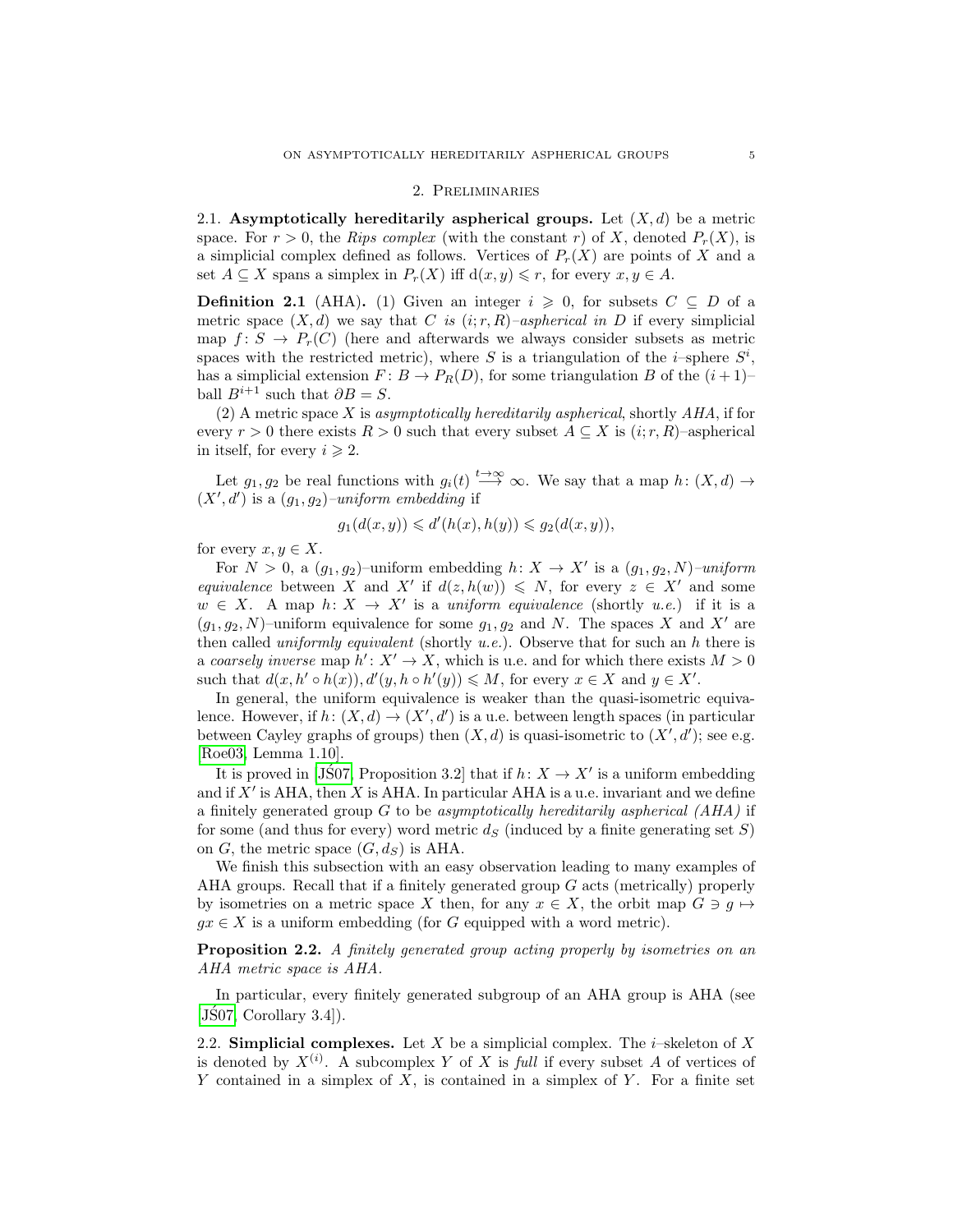$A = \{v_1, \ldots, v_k\}$  of vertices of X, by span(A) or by  $\langle v_1, \ldots, v_k \rangle$  we denote the span of  $A$ , i.e. the smallest full subcomplex of  $X$  containing  $A$ . A simplicial complex  $X$ is flag whenever every finite set of vertices of  $X$  joined pairwise by edges in  $X$ , is contained in a simplex of X. A link of a simplex  $\sigma$  of X is a simplicial complex  $X_{\sigma} = {\tau | \tau \in X \& \tau \cap \sigma = \emptyset \& \text{span}(\tau \cup \sigma) \in X}.$ 

Let  $k \geq 4$ . A  $k-cycle (v_1, \ldots, v_k)$  is a triangulation of a circle consisting of k vertices:  $v_1, \ldots, v_k$ , and k edges:  $\langle v_i, v_{i+1} \rangle$  and  $\langle v_k, v_1 \rangle$ . A k-wheel (in X)  $(v_0; v_1, \ldots, v_k)$  (where  $v_i$ 's are vertices of X) is a subcomplex of X such that  $(v_1, \ldots, v_k)$  is a full k–cycle (i.e. a full subcomplex being a cycle) and  $v_0$  is joined (by an edge in X) with  $v_i$ , for  $i = 1, ..., k$ . A k-wheel with a pendant triangle (in X)  $(v_0; v_1, \ldots, v_k; t)$  is a subcomplex of X being the union of a k–wheel  $(v_0; v_1, \ldots, v_k)$ and a triangle  $\langle v_1, v_2, t \rangle \in X$ , with  $t \neq v_i$ ,  $i = 0, 1, \ldots, k$ . A flag simplicial complex X is k–large if there are no j–cycles being full subcomplexes of X, for  $j < k$ . X is locally  $k$ -large if all its links are  $k$ -large.

If not stated otherwise, speaking about a simplicial complex  $X$ , we always consider a metric on the 0–skeleton  $X^{(0)}$ , defined as the number of edges in the shortest 1–skeleton path joining two given vertices. Given a nonnegative integer  $i$  and a vertex  $v \in X$ , a (combinatorial) ball  $B_i(v)$  (respectively, sphere  $S_i(v)$ ) of radius i around v is a full subcomplex of X spanned by vertices at distance at most i (respectively, at distance  $i$ ) from  $v$ .

2.3. (Weakly) systolic groups. Recall – see [\[JS06\]](#page-34-0) (or [\[Che00\]](#page-34-7), where the name bridged complexes is used) – that a flag simplicial complex X is called systolic if it is simply connected and locally 6–large.

In [\[Osa13b\]](#page-35-1), the following class of *weakly systolic complexes* was introduced as a generalization of systolic complexes (cf. also [\[CO15\]](#page-34-8)).

<span id="page-5-0"></span>**Definition 2.3** (Weakly systolic complex). A flag simplicial complex  $X$  is weakly systolic if for every vertex v of X and for every  $i = 1, 2, \ldots$  the following condition holds. For every simplex  $\sigma \subseteq S_{i+1}(v, X)$  the intersection  $X_{\sigma} \cap B_i(v, X)$  is a single non-empty simplex.

Systolic complexes are weakly systolic [\[JS06\]](#page-34-0). For every simply connected locally 5–large cubical complex (i.e.  $CAT(-1)$  cubical complex), there is a canonically associated weakly systolic simplicial complex, to which any group action by automorphisms is induced [\[Osa13b\]](#page-35-1) (see Proposition [2.12](#page-8-0) below). It follows that the class of weakly systolic groups (i.e. groups acting geometrically by simplicial automorphisms on weakly systolic complexes) contains essentially classes of systolic groups (i.e. groups acting geometrically by simplicial automorphisms on systolic complexes) and "CAT(-1) cubical groups". For other classes of weakly systolic groups see [\[Osa13b\]](#page-35-1).

The following result is an almost immediate consequence of the definition of weakly systolic complexes, see [\[Osa13b\]](#page-35-1).

<span id="page-5-1"></span>Lemma 2.4. Combinatorial balls in finite dimensional weakly systolic complexes are contractible. In particular, any finite dimensional weakly systolic complex is contractible.

Next definition presents a property of simplicial complexes which, together with simple connectedness, characterizes weak systolicity. This definition, as well as the next result, are taken from [\[Osa13b\]](#page-35-1).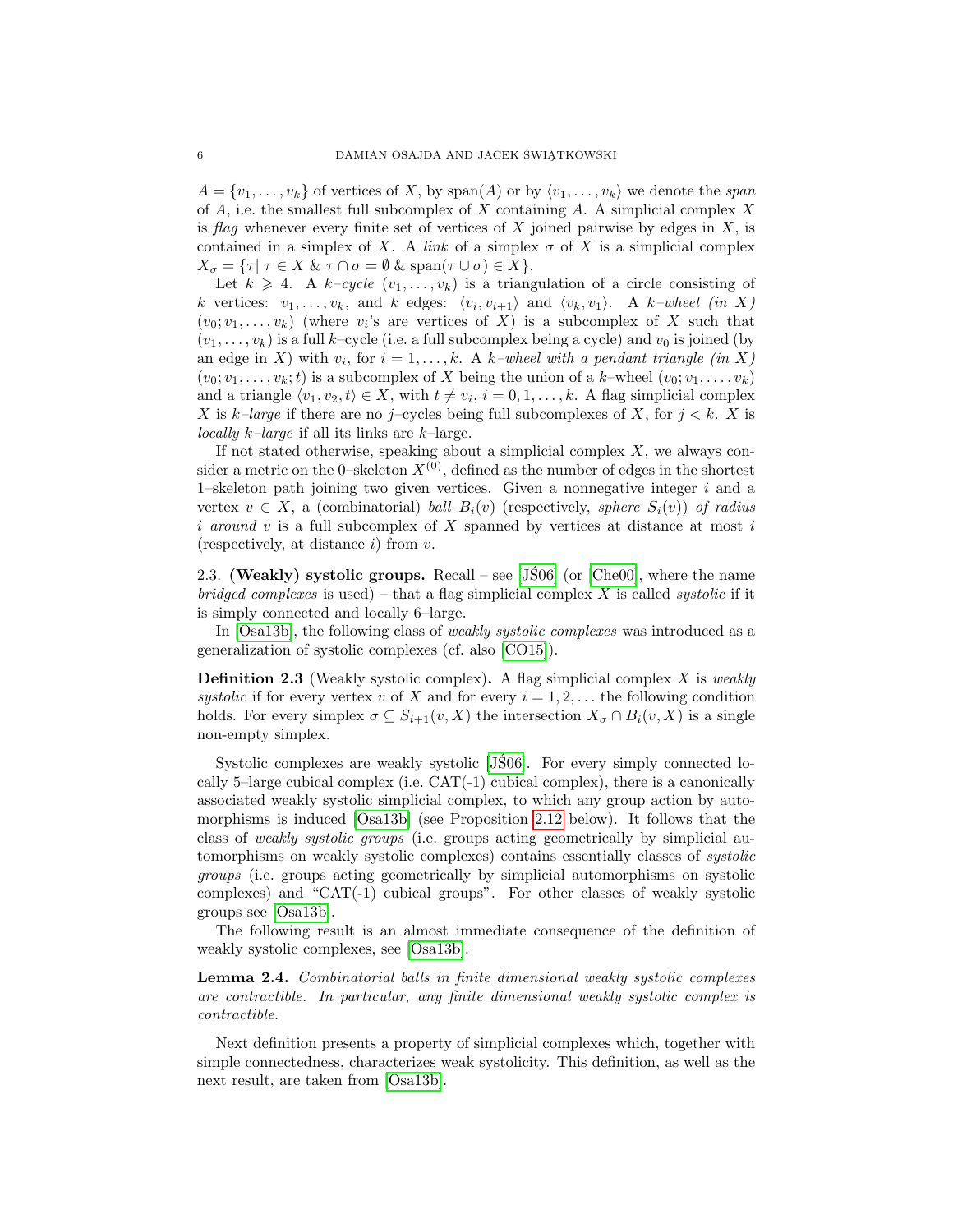<span id="page-6-2"></span>**Definition 2.5** ( $SD_2^*$  property). A flag simplicial complex X satisfies the  $SD_2^*$ property if the following two conditions hold.

(a)  $X$  does not contain 4–wheels,

(b) for every 5–wheel with a pendant triangle  $\widehat{W}$  in X, there exists a vertex v with  $\widehat{W} \subseteq B_1(v, X)$ .

<span id="page-6-0"></span>**Theorem 2.6** ([\[Osa13b\]](#page-35-1)). A simplicial complex X is weakly systolic if and only if it is simply connected and satisfies the condition  $SD_2^*$ . In particular, the universal cover of a simplicial complex satisfying the condition  $SD_2^*$  is weakly systolic.  $Consequently, \ complexes\ satisfying\ the\ condition\ SD^\ast_2\ are\ aspherical.$ 

In connection with the AHA property, we are interested in a subclass of weakly systolic complexes described by the following additional condition, distinguished and studied in [\[Osa13b\]](#page-35-1).

**Definition 2.7.** A flag simplicial complex X is called a *complex with*  $SD_2^*$  links if X and every of its links satisfy the property  $SD_2^*$ .

Observe that, by Theorem [2.6,](#page-6-0) the universal cover of a complex with  $SD_2^*$  links, is weakly systolic. Moreover, every 6–large simplicial complex (respectively, systolic complex) is a complex with  $SD_2^*$  links (respectively, weakly systolic complex with  $SD_2^*$  links). In Subsection [5.1](#page-17-0) we provide further (new) examples of high dimensional complexes of this type. For the construction we need the following fact, established in [\[Osa13b\]](#page-35-1).

<span id="page-6-1"></span>**Proposition 2.8** ([\[Osa13b\]](#page-35-1)). Let X be a finite-dimensional flag simplicial complex. Then the following two conditions are equivalent.

- i)  $X$  is a complex with  $SD_2^*$  links.
- ii) Every full subcomplex of  $X$  satisfies the  $SD_2^*$  property.

Weakly systolic complexes with  $SD_2^*$  links seem to be (asymptotically) closest to systolic complexes. One instance of this claim is the property from the corollary below. To see it, observe that, by Proposition [2.8,](#page-6-1) every full subcomplex of a finite dimensional weakly systolic complex with  $SD_2^*$  links has the property  $SD_2^*$ . By Theorem [2.6,](#page-6-0) every such subcomplex is aspherical. This shows the following.

<span id="page-6-3"></span>**Corollary 2.9** ([\[Osa13b\]](#page-35-1)). Let X be a finite dimensional weakly systolic simplicial complex with  $SD_2^*$  links. Then every full subcomplex of X is aspherical.

2.4. Cubical complexes. Cubical complexes are cell complexes in which every cell is isomorphic to a standard (Euclidean or hyperbolic) cube; see e.g. [\[Dav08,](#page-34-9) Appendix A] for a precise definition. It means in particular that two cubes in a cubical complex intersect along a single subcube. The *link*  $Y_k$  of a cube k in a cubical complex  $Y$  is a simplicial complex defined in the following way. Vertices of  $Y_k$  are the minimal (with respect to the inclusion) cubes containing k properly, and the set of such cubes spans a simplex of  $Y_k$  if they are all contained in a common cube of Y. A cubical complex is *locally k–large* (respectively, *locally flag*) if links of its vertices are  $k$ -large (respectively, flag).

A lemma of Gromov (see [\[Dav08,](#page-34-9) Appendix I]) states that a simply connected locally flag (respectively, locally 5–large) cubical complex admits a metric of nonpositive (respectively, negative) curvature, or  $CAT(0)$  (respectively,  $CAT(-1)$ ) metric.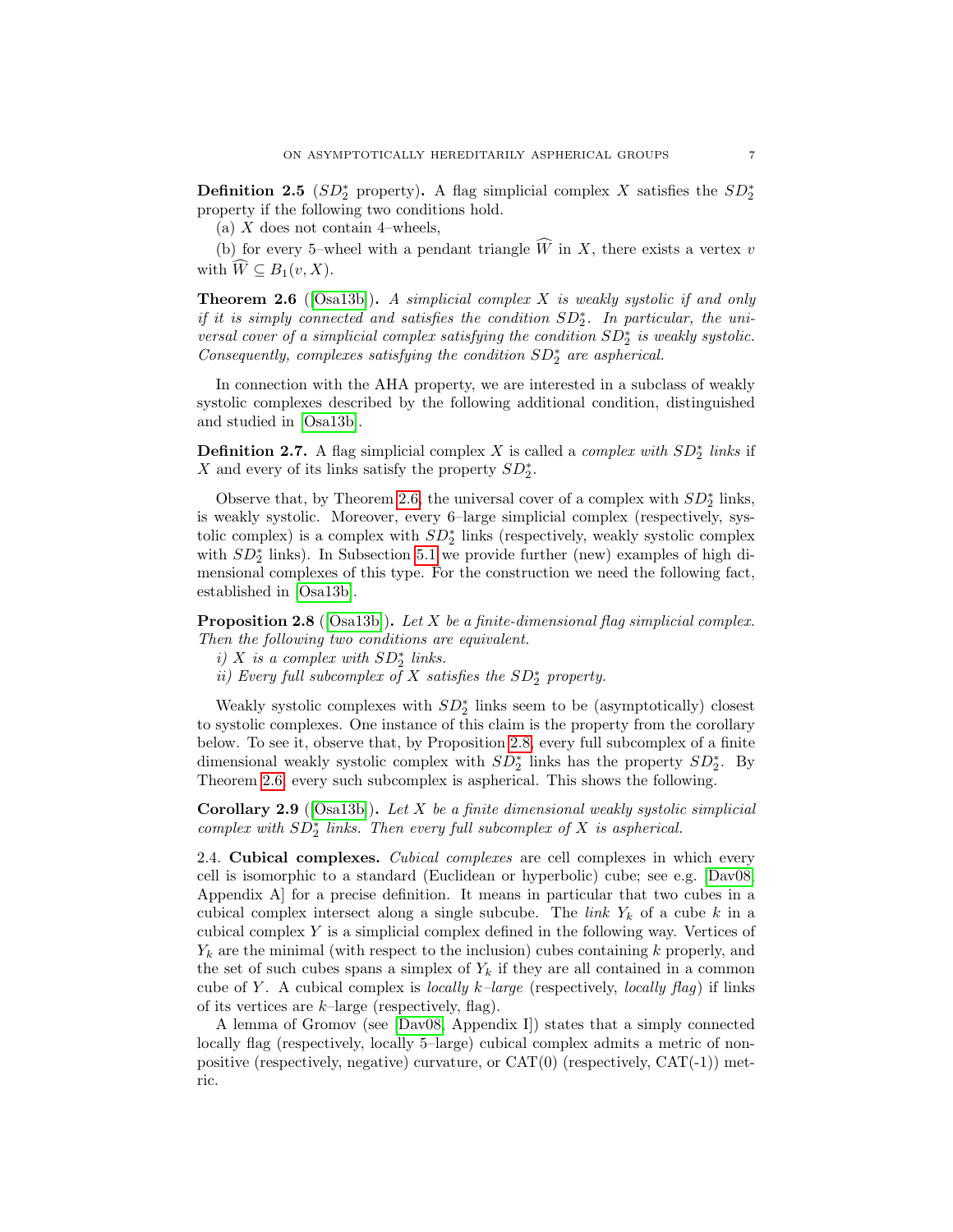<span id="page-7-1"></span>**Definition 2.10** (Thickening). Let Y be a cubical complex. The thickening  $Th(Y)$ of Y is a simplicial complex defined in the following way. Vertices of  $Th(Y)$  are vertices of Y. Vertices  $v_1, \ldots, v_k$  of  $Th(Y)$  span a simplex iff they (as vertices of  $Y$ ) are contained in a common cube of  $Y$ .

The next lemma will be used later in this subsection and in Section [5](#page-16-1) (in the proof of Corollary [5.3\)](#page-17-1).

<span id="page-7-0"></span>**Lemma 2.11**  $(SD_2^*$  links in thickenings). Let Y be a cubical complex with links satisfying the  $SD_2^*$  property. Then links in  $Th(Y)$  satisfy the  $SD_2^*$  property as well.

*Proof.* First, we show condition (b) of the definition of the  $SD_2^*$  property (Definition [2.5\)](#page-6-2). For a given simplex  $\sigma$  in  $Th(Y)$  we have to show that every 5–wheel with a pendant triangle  $\widehat{W}$  in  $Th(Y)_{\sigma}$  is contained in some ball of radius 1 in  $Th(Y)_{\sigma}$ . The proof follows the idea of the proof of [\[Osa13a,](#page-35-2) Lemma 3.2], whose notation we adapt here.

Let k be the minimal cube in Y containing all vertices of  $\sigma$  (treated as vertices of Y). Recall that the 0–skeleton of the link  $Y_k$  is identified with the set of minimal cubes of Y properly containing k. For a vertex  $v' \in Th(Y)_{\sigma}$ , let  $A_{v'} \subseteq Y_k^{(0)}$  $\tilde{k}^{(0)}$  be the set of all cubes in  $Y_k^{(0)}$  $k_k^{(0)}$  belonging to the minimal cube containing k and v'. Let  $\widehat{W}=(v_0; v_1,\ldots,v_5;t)$  be a 5-wheel with a pendant triangle in  $Th(Y)_{\sigma}$ . We will find a corresponding 5–wheel with a pendant triangle  $\widehat{W}'$  in  $Y_k$ . Since  $Y_k$ satisfies the  $SD_2^*$  property,  $\widehat{W}'$  will be contained in some ball of radius 1 in  $Y_k$  and, consequently,  $\widehat{W}$  will be contained in a ball of radius 1 in  $Th(Y)_{\sigma}$ .

**Claim 1.** For  $i \neq j$ ,  $i \neq j \pm 1$  and  $\{i, j\} \neq \{1, 5\}$ , there exist vertices (of  $Y_k$ )  $z_j^i \in A_{v_i}$  and  $z_i^j \in A_{v_j}$  not contained in a common cube containing k, and thus not connected by an edge in  $Y_k$ .

*Proof of Claim 1:* If every vertex from  $A_{v_i}$  is connected by an edge (in  $Y_k$ ) with any vertex from  $A_{v_j}$  then, by the flagness of links in Y, all cubes from  $A_{v_i} \cup A_{v_j}$ are contained in a common cube K containing k. It follows then that  $v_i, v_j \in K$ which contradicts the fact that the cycle  $(v_1, v_2, \ldots, v_5)$  has no diagonal (since  $\widehat{W}$ is a 5–wheel with a pendant triangle in  $Th(Y)_{\sigma}$ .

Observe that, since k and  $v_i, v_{i+1}$  (similarly  $k, v_5, v_1$ ) are contained in common cube, we have that  $\langle z_j^i, z_l^{i+1} \rangle \in Y_k$  (similarly  $\langle z_j^5, z_l^1 \rangle \in Y_k$ ), i.e.  $z_j^i$  and  $z_l^{i+1}$  are joined by an edge in  $Y_k$ .

Claim 2.  $\langle z_3^1, z_2^4 \rangle \notin Y_k$ ,  $\langle z_4^2, z_3^5 \rangle \notin Y_k$ , and  $\langle z_1^3, z_3^5 \rangle \notin Y_k$ .

*Proof of Claim 2:* If  $\langle z_3^1, z_2^4 \rangle \in Y_k$  then, by Claim 1, the 4-cycle  $(z_3^1, z_4^2, z_1^3, z_2^4)$ has no diagonal, i.e. is a full subcomplex in  $Y_k$ . For each  $i = 1, 2, 3, 4$ , consider a cube containing  $k$  and  $v_0, v_i$ . Since all these cubes intersect, there exists a vertex  $u \in Y_k$  contained in all of them. Then the complex  $(u; z_3^1, z_4^2, z_1^3, z_2^4)$  is a 4-wheel in  $Y_k$ , contrary to our assumptions. This shows that  $\langle z_3^1, z_2^4 \rangle \notin Y_k$ . Similarly,  $\langle z_4^2, z_3^5 \rangle \notin Y_k$ . Consequently, an analogous argument shows that  $\langle z_1^3, z_3^5 \rangle \notin Y_k$ . Thus the claim follows.

From Claim 2 it follows that the cycle  $c' = (z_3^1, z_4^2, z_1^3, z_2^4, z_3^5)$  is a 5-cycle without diagonal. Furthermore, for each  $i = 1, \ldots, 5$ , consider a cube containing k and  $v_0, v_i$ . Since all these cubes intersect, there exists a vertex  $z \in Y_k$  contained in all of them. Clearly  $(z; z_3^1, z_4^2, z_1^3, z_2^4, z_3^5)$  is a 5-wheel in  $Y_k$ . Similarly we find a vertex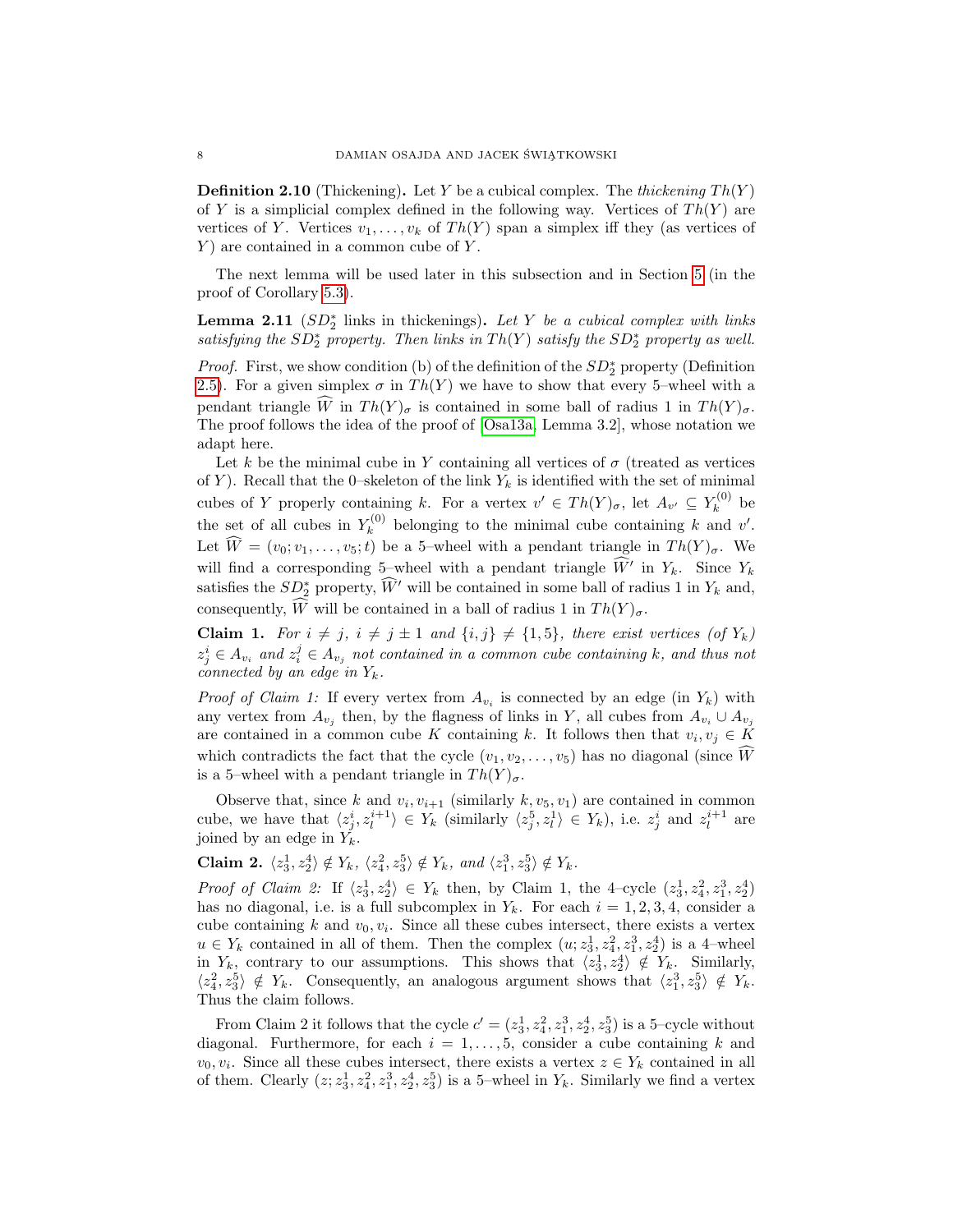$s \in A_t$ , such that  $\widehat{W}' = (z; z_3^1, z_4^2, z_1^3, z_2^4, z_3^5; s)$  is a 5-wheel with a pendant triangle in  $Y_k$ . Then, by our assumptions on links in Y, there exists a vertex  $w' \in Y_k$  with  $\widehat{W}' \subseteq B_1(w', Y_k)$ . It follows that there is a vertex  $w \in Th(Y)_{\sigma}$  (any vertex of the cube w' outside k can be chosen as w) such that  $\widehat{W} \subseteq B_1(w, Th(Y)_{\sigma})$ , hence condition (b) of Definition [2.5](#page-6-2) holds.

For condition (a) of the definition of the  $SD_2^*$  property we proceed similarly. That is, assuming there is a 4–wheel in a link of  $Th(Y)$  we find a 4–wheel in the corresponding link of  $Y$  – as done for 5–wheels above. This leads to a contradiction, establishing condition (a).  $\Box$ 

The following result was proved in [\[Osa13b\]](#page-35-1). The proof given there is in a large part very similar (though in a more general setting) to the proof of Lemma [2.11](#page-7-0) given above.

<span id="page-8-0"></span>**Proposition 2.12** ([\[Osa13b\]](#page-35-1)). The thickening of a simply connected locally 5-large (i.e.  $CAT(-1)$ ) cubical complex is a weakly systolic complex.

Assume that a group  $H$  acts freely by automorphisms on a cubical complex  $Y$ . This action induces an H–action on the thickening  $Th(Y)$ . The minimal displacement of the action of H on  $Th(Y)$  (in other words: the *injectivity radius* of the quotient  $H\backslash Th(Y)$  is the number min  $\{d(v, hv) \mid v \in (Th(Y))^{(0)}, h \in H, h \neq 1\}.$ Combining Lemma [2.11](#page-7-0) and Proposition [2.12](#page-8-0) we obtain the following fact that will be useful in Section [5](#page-16-1) (in the proof of Theorem [5.2\)](#page-17-2).

<span id="page-8-1"></span>Proposition 2.13. Let H act freely by automorphisms on a simply connected locally 5-large cubical complex Y whose links satisfy the  $SD_2^*$  property. Assume that the minimal displacement for the induced  $H$ -action on  $Th(Y)$  is at least 5. Then the quotient  $H\backslash Th(Y)$  is a 5-large complex with  $SD_2^*$  links.

*Proof.* By Proposition [2.12](#page-8-0) the thickening  $Th(Y)$  is weakly systolic. Weakly systolic complexes are 5–large – this follows easily from the definition (Definition [2.3\)](#page-5-0). Thus  $Th(Y)$  is 5-large and, by the assumptions on the injectivity radius, the quotient  $H\backslash Th(Y)$  is 5–large as well. Since  $H\backslash Th(Y)$  is locally isomorphic to  $Th(Y)$ , by Lemma [2.11,](#page-7-0) we obtain that links in the quotient satisfy the  $SD_2^*$  property. Similarly for a 5–wheel with a pendant triangle  $\widehat{W}$  in  $H\setminus Th(Y)$ , by the local isomorphism and by the assumptions on the injectivity radius one can find the corresponding 5–wheel  $\widehat{W}'$  with a pendant triangle in  $Th(Y)$ . Since  $Th(Y)$  (as weakly systolic) satisfies the  $SD_2^*$  property (Theorem [2.6\)](#page-6-0),  $\hat{W}'$  is contained in a ball of radius one. It implies that  $\widehat{W}$  is contained in a corresponding ball of radius one. This establishes condition (b) from Definition [2.5](#page-6-2) for  $H\setminus Th(Y)$ . As for condition (a), observe that (by local isomorphism) the existence of a 4–wheel in  $H\setminus Th(Y)$ would imply the same for  $Th(Y)$ . In view of Theorem [2.6,](#page-6-0) this would contradict weak systolicity of  $Th(Y)$ .

2.5. Finiteness properties of groups. Recall – see e.g. [\[Geo08,](#page-34-10) Chapter 7.2] – that a group G is said to have type  $F_n$   $(n \geq 1)$  if there exists a  $K(G, 1)$  CW complex having finite n–skeleton. In particular, a group  $G$  has type  $F_1$  iff  $G$  is finitely generated and G has type  $F_2$  iff it is finitely presented. We say that G has type  $F_{\infty}$  if there exists a  $K(G, 1)$  complex whose all skeleta are finite. It is a standard fact – see [\[Geo08,](#page-34-10) Proposition 7.2.2] – that a group G has type  $F_{\infty}$  iff it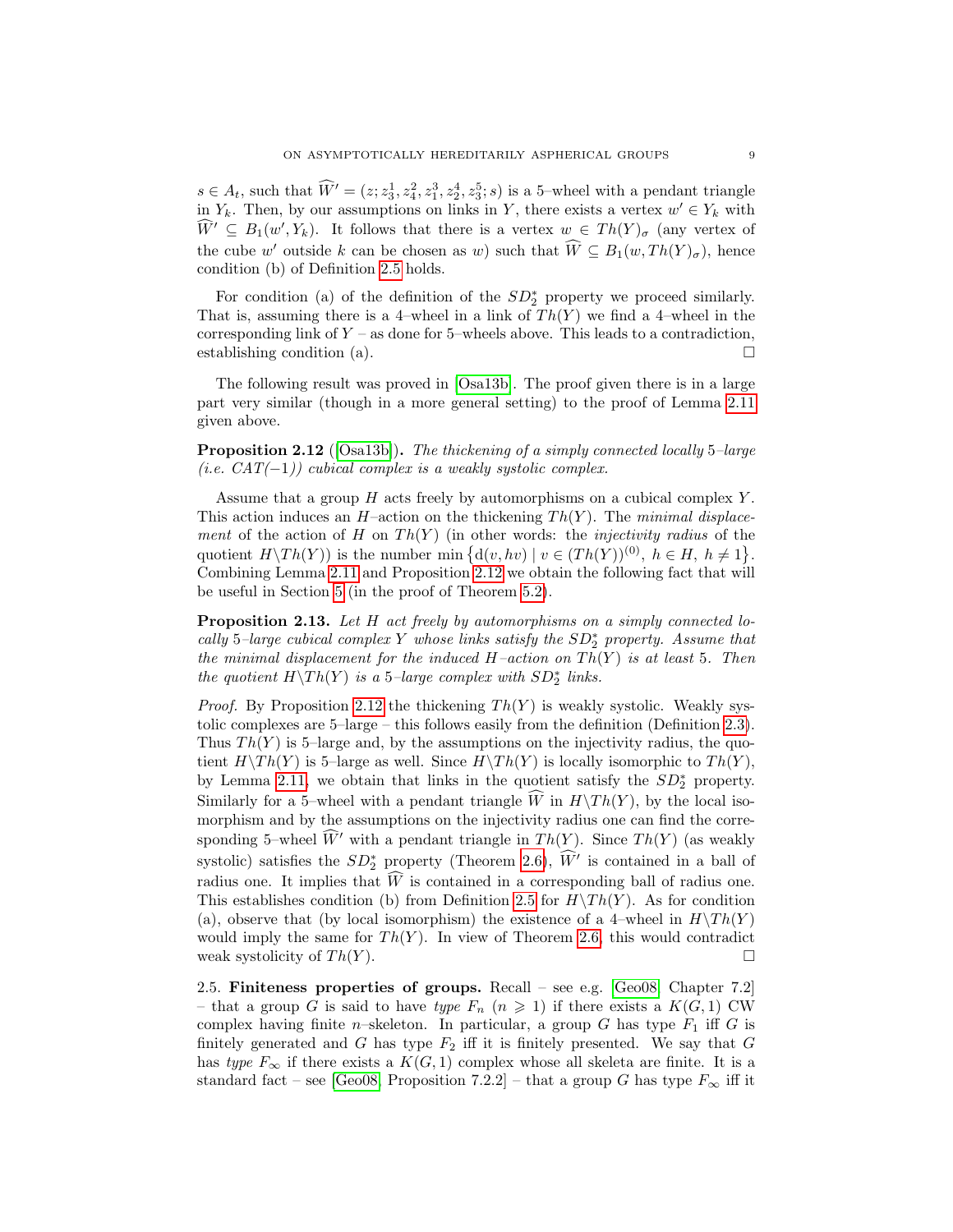has type  $F_n$  for every  $n \geq 1$ . In particular, every finite group has type  $F_{\infty}$  – see [\[Geo08,](#page-34-10) Corollary 7.2.5].

Let  $G$  be a group acting by automorphisms on a path connected CW complex X, i.e. X is a  $G-CW$  complex – see [\[Geo08,](#page-34-10) Chapter 3.2]. A  $G$ -filtration of X is a countable collection of G–subcomplexes  $X_0 \subseteq X_1 \subseteq \cdots$  such that  $X = \bigcup_{i=0}^{\infty} X_i$ . Let X be  $(n-1)$ –connected. The G–filtration  $\{X_i\}$  is called *essentially*  $(n-1)$ – connected if for  $0 \leq k \leq n-1$  and for every i there exists  $j > i$  such that the map  $\pi_k(X_i, y) \to \pi_k(X_j, y)$  induced by the inclusion is trivial (here y is a fixed point in  $X_0$ ).

Recall the following Brown's criterion – see [\[Bro87,](#page-34-11) Theorems 2.2 and 3.2] and [\[Geo08,](#page-34-10) Theorem 7.4.1 and the excercise after it].

<span id="page-9-1"></span>**Theorem 2.14** (Brown's Finiteness Criterion). Let X be an  $(n-1)$ –connected  $G-CW$  complex such that for every i–cell c of X its G–stabilizer  $G_c$  has type  $F_{n-i}$ . Assume that X admits a G–filtration  $\{X_i\}$  where each  $G\backslash X_i$  has finite n–skeleton. Then G has type  $F_n$  iff  $\{X_i\}$  is essentially  $(n-1)$ –connected.

The following fact is well known – see e.g. [\[FO03,](#page-34-12) Lemma 1].

<span id="page-9-0"></span>**Lemma 2.15** (Simply connected Rips complex). Let G be a finitely presented group with a finite generating set S. There exists a number D such that for  $d \geqslant D$  the Rips complex  $P_d(G)$  (of G with word metric with respect to S) is simply connected.

Recall – see e.g. [\[Bro82,](#page-34-13) Chapter VIII] – that the *cohomological dimension* of a group  $G$  is defined as

cd  $G = \sup \{i | H^i(G, M) \neq 0 \text{ for some } G\text{-module } M \}.$ 

If cd  $G < \infty$  then G is torsion-free. The *virtual cohomological dimension* of a virtually torsion-free group G, denoted vcd G, is defined as  $\text{vcd } G = \text{cd } H$ , for some (and hence any) torsion-free finite index subgroup  $H$  of  $G$ .

<span id="page-9-2"></span>2.6. Vietoris homology. We recall basic notions and facts related to the concept of Vietoris homology, which we use in Section [9.](#page-24-2) Our main reference is the book [\[Lef42\]](#page-34-14) by Solomon Lefschetz. If not stated otherwise, we use integers  $\mathbb Z$  as coefficients.

Given a set X, let  $V(X)$  denote the simplicial complex with vertex set X, such that any finite subset of X spans a simplex. Let  $S(X)$  be the set of all simplices of  $V(X)$ ; we identify simplices of  $S(X)$  with their vertex sets. A *diameter function* in X is any function  $\nu : S(X) \to [0, \infty)$  such that:

- (1)  $\nu(\sigma) = 0$  for all 0-simplices  $\sigma$ , and
- (2) if  $\tau$  is a face of  $\sigma$  then  $\nu(\tau) \leqslant \nu(\sigma)$ .

**Example.** If  $(X, d)$  is a metric space, then the function  $\nu_d : S(X) \to [0, \infty)$  defined by  $\nu_d(\sigma) := \max\{d(x, y) : x, y \in \sigma\}$  is a diameter function in X. We will call  $\nu_d$  the diameter function associated to the metric d.

Given a set X with a diameter function  $\nu$ , and a number  $\varepsilon > 0$ , the Vietoris complex  $V_{\varepsilon}(X,\nu)$  is the subcomplex of  $V(X)$  consisting of all those  $\sigma \in S(X)$  for which  $\nu(\sigma) \leq \varepsilon$ .

**Example.** If  $\nu$  is the diameter function in X associated to a metric d then for any  $\varepsilon \geq 0$  the Vietoris complex  $V_{\varepsilon}(X,\nu)$  coincides with the Rips complex  $P_{\varepsilon}(X,d)$ .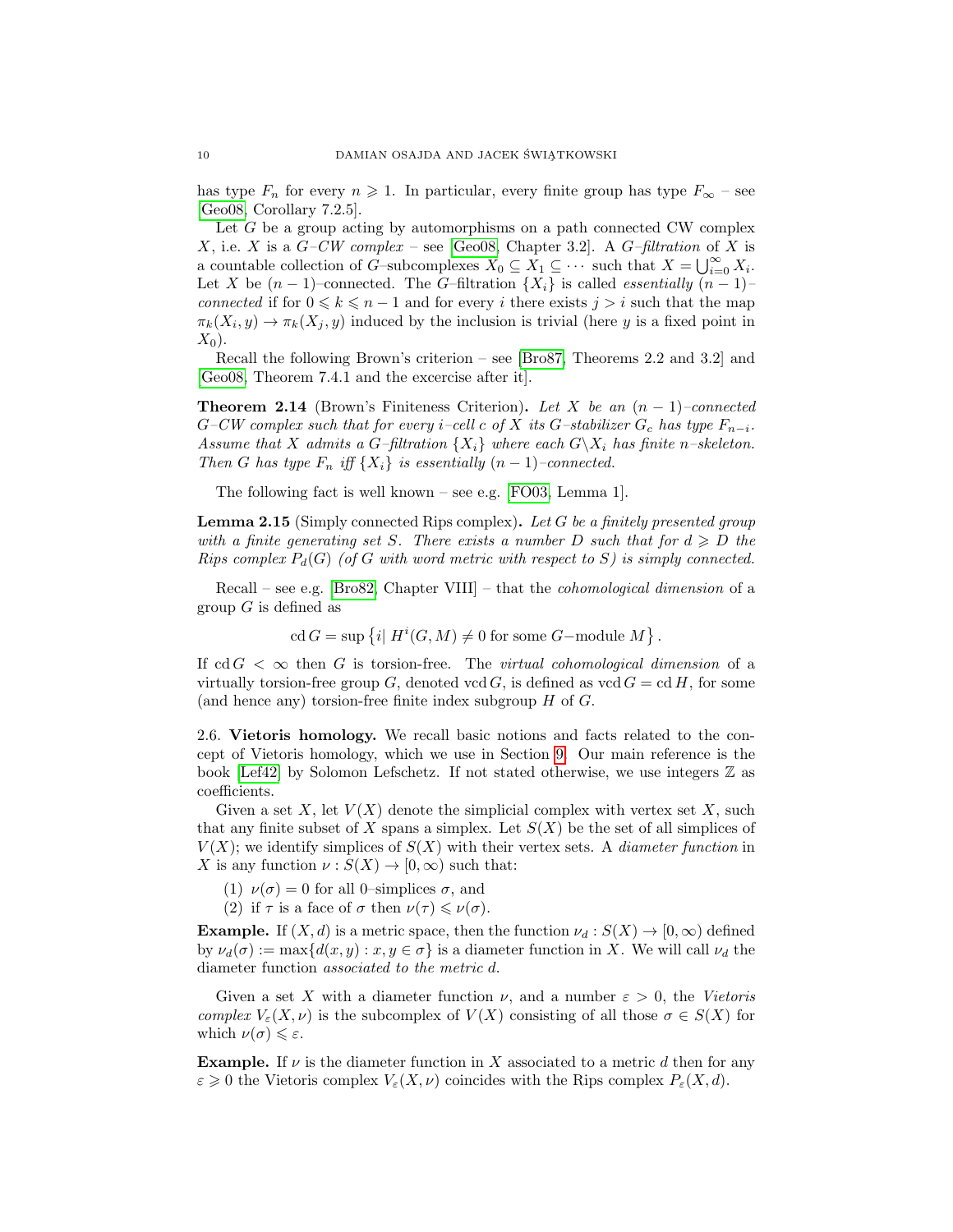Denote by  $Z_k(V_\varepsilon(X,\nu))$  the set of k–dimensional simplicial cycles in the Vietoris complex  $V_{\varepsilon}(X,\nu)$ .

**Definition 2.16** (V-cycle). A k-dimensional V-cycle in  $(X, \nu)$  is a sequence  $(z_n)$ of simplicial k–dimensional cycles in  $V(X)$  such that for some sequence  $\varepsilon_n \to 0$  of positive numbers we have

- (1)  $z_n \in Z_k(V_{\varepsilon_n}(X,\nu))$  for all *n*;
- (2)  $z_n$  is homologous to  $z_{n+1}$  in  $V_{\varepsilon_n}(X,\nu)$ , for all n.

The set of all k–dimensional V–cycles in  $(X, \nu)$  clearly forms an abelian group with respect to the coordinate-wise addition  $(z_n) + (z'_n) = (z_n + z'_n)$ . We denote this group by  $VZ_k(X,\nu)$ .

**Definition 2.17** (V-boundary). A k-dimensional V-cycle  $(z_n)$  in X is a Vboundary if there is a sequence  $w_n$  of  $(k+1)$ –dimensional simplicial chains in  $V(X)$ such that for some sequence  $\varepsilon_n \to 0$  of positive numbers,  $w_n$  is a chain in  $V_{\varepsilon_n}(X,\nu)$ and  $z_n = \partial w_n$ .

The set of all k–dimensional boundaries clearly forms a subgroup in  $VZ_k(X,\nu)$ , and we denote it  $VB_k(X, \nu)$ .

Definition 2.18 (Vietoris homology). Vietoris homology of a space with diameter function  $(X, \nu)$  is the quotient group  $V H_*(X, \nu) := V Z_*(X, \nu) / V B_*(X, \nu)$ . Vietoris homology of a metric space  $(X, d)$  is the Vietoris homology of  $(X, \nu_d)$ .

We recall from [\[Lef42\]](#page-34-14) some properties of Vietoris homology. Two diameter functions  $\nu, \nu': S(X) \to [0, \infty)$  are equivalent if for any sequence  $(\sigma_n)$  of simplices we have  $\nu(\sigma_n) \to 0$  iff  $\nu'(\sigma_n) \to 0$ . Equivalently,  $\nu$  and  $\nu'$  are equivalent if  $\forall \varepsilon \exists \delta$  $\forall \sigma \in S(X)$  if  $\nu(\sigma) < \delta$  then  $\nu'(\sigma) < \varepsilon$  and if  $\nu'(\sigma) < \delta$  then  $\nu(\sigma) < \varepsilon$ .

<span id="page-10-2"></span>**Lemma 2.19** ([\[Lef42,](#page-34-14) statement (27.4) on p. 242]). If  $\nu, \nu'$  are equivalent diameter functions in X then  $VH_*(X,\nu) = VH_*(X,\nu').$ 

**Corollary 2.20.** Let X be a compact metric space and let  $d_1, d_2$  be any two metrics on X compatible with the topology. Then the diameter functions  $\nu_{d_1}, \nu_{d_2}$  are equivalent. Consequently, we have  $VH_*(X, \nu_{d_1}) = VH_*(X, \nu_{d_2})$ , and thus the Vietoris homology is a topological invariant of a compact metric space.

The next result identifies Vietoris homology with other homology theories.

<span id="page-10-0"></span>**Theorem 2.21** ([\[Lef42,](#page-34-14) Theorem  $(26.1)$  on p. 273]). For any compact metric space  $X$  its Vietoris homology groups coincide with Cech homology groups. In particular,  $if X is a compact CW complex then its Vietoris homology coincides with its singular$ homology.

We finish this section with an observation which will be used to justify Claim 1 in the proof of Proposition [9.4.](#page-25-1) This observation is a straightforward consequence of the definition of the  $V$ -boundary.

<span id="page-10-1"></span>**Fact 2.22.** Suppose that  $(z_n)$  is a V-cycle which is homologically nontrivial in  $V H_*(X, \nu)$ . Then  $\exists a > 0$  and  $\exists n_0 \in N$  such that  $\forall n \geq n_0$  the cycle  $z_n$  is homologically nontrivial in  $V_a(X, \nu)$  (i.e. induces a nontrivial element in the ordinary simplicial homology of the simplicial complex  $V_a(X, \nu)$ ).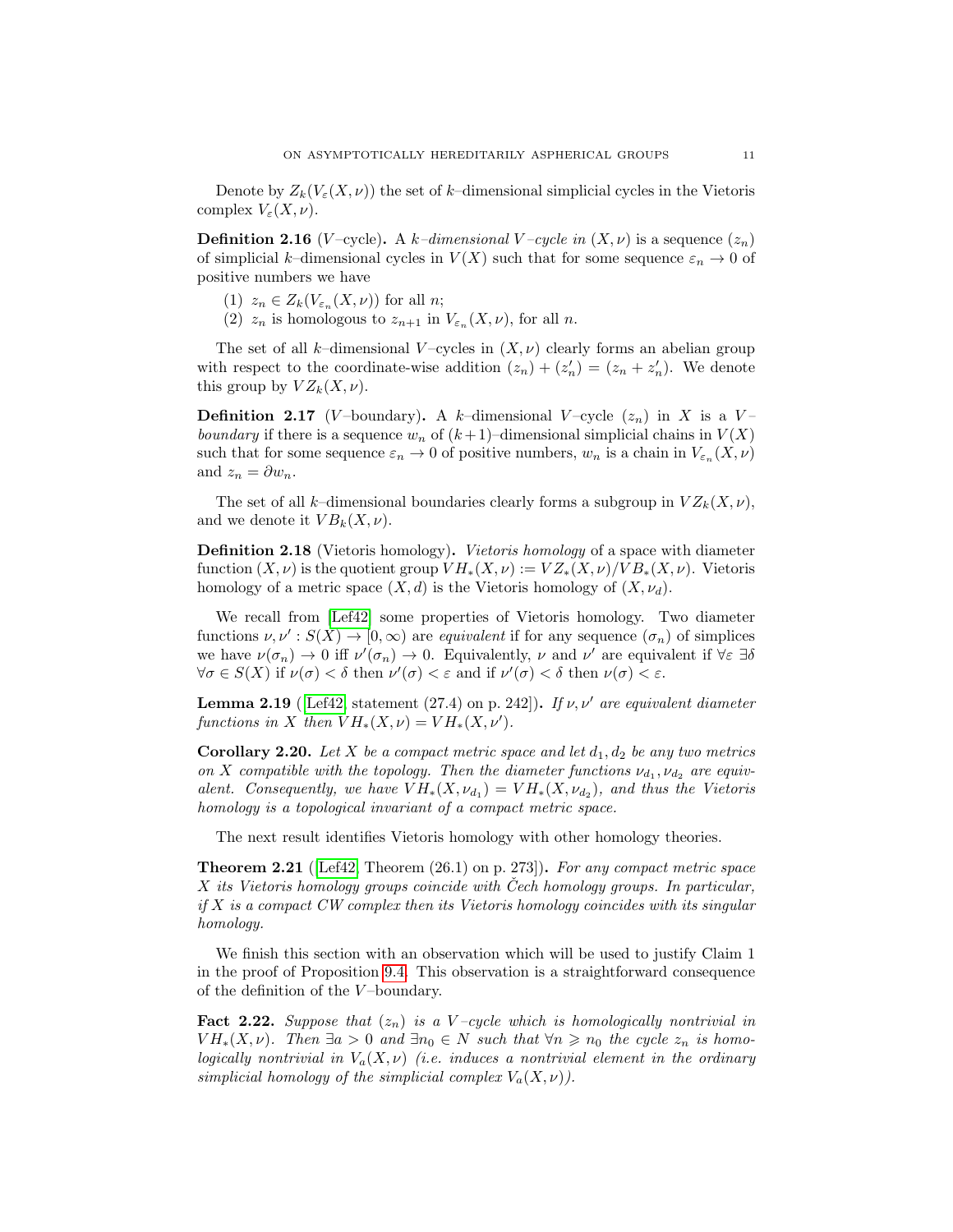#### 3. A criterion for AHA

<span id="page-11-0"></span>Before formulating a criterion for AHA, we need to discuss assumptions that we put on metric spaces to which the criterion applies. We will deal with simply connected geodesic metric spaces  $X$  for which the filling radius function has finite values for all arguments. More precisely, given a piecewise geodesic loop  $f: S^1 \to X$ and its continuous extension  $F: D^2 \to X$ , the filling radius of F, denoted fillrad(F), is the maximal distance of a point in  $F(D^2)$  from  $f(S^1)$ . Now, we define fillrad(f) to be the infimum over all F as above of the values fill-rad(F). Finally, given a real number r, we put fill-rad( $r$ ) to be the supremum over all loops  $f$  as above with length  $\leq r$  of the values fill-rad(f). This gives us a function fill-rad:  $R_+ \to R \cup \{\infty\},$ which we call the filling radius function for X.

**Remark.** The condition that fill-rad $(r) < \infty$  for each  $r > 0$  is automatically satisfied by simply connected metric complexes X acted upon geometrically by a group of combinatorial automorphisms. Indeed, this is easily implied by the following two observations:

- for each finite subcomplex  $K$  of  $X$ , there is another finite subcomplex  $L_K$ containing K such that the map  $\pi_1 K \to \pi_1 L_K$  induced by the inclusion is trivial;
- loops of bounded length are contained in finitely many (up to the group action) finite simply connected subcomplexes.

Given a metric space  $(X, d)$ , a subset  $A \subseteq X$  and a real number  $c > 0$ , put  $N_c(A) = \{x \in X | d(x, A) \leq c\}$ . A criterion for AHA is stated in the following.

<span id="page-11-1"></span>**Proposition 3.1.** Let  $X$  be a simply connected geodesic metric space with fill $rad(r) < \infty$  for each  $r > 0$ . Suppose also that to each subset  $A \subseteq X$  there is assigned a subspace  $Y_A$  of  $X$  such that:

- $A \subseteq Y_A$  and  $Y_A \subseteq N_D(A)$  for some universal D independent of A;
- $Y_A$  is aspherical;
- if  $A_1 \subseteq A_2$  then  $Y_{A_1} \subseteq Y_{A_2}$ .

Then X is AHA.

*Proof.* Fix any subset  $A \subseteq X$ , a real number  $r > 0$  and a simplicial map  $f: S \to Y$  $P_r(A)$  for some triangulation S of a k–sphere, with  $k \geq 2$ . View f as the map from the vertex set  $S^{(0)}$  to A.

**Claim 1.** There exists a continuous map  $\bar{f}: S \to X$  and its continuous extension  $\bar{F}: D^{k+1} \to X$  such that:

- (1)  $\bar{f}(v) = f(v)$  for any vertex  $v \in S^{(0)}$ ,
- (2) for any simplex  $\sigma$  of S it holds  $\bar{f}(\sigma) \subseteq N_C(f(\sigma^{(0)}))$ , and
- (3)  $\overline{F}(D^{k+1}) \subseteq N_C(A),$

where  $C = r/2 + \text{fill-rad}(3r) + D$  and  $\sigma^{(0)}$  denotes the vertex set of  $\sigma$ .

To get the claim, we turn to constructing  $\bar{f}$ , by successive extensions over skeleta of S. Condition (1) determines  $\bar{f}$  on the 0-skeleton  $S^{(0)}$ . Extend  $\bar{f}$  to the 1-skeleton  $S<sup>(1)</sup>$  by connecting the images of adjacent vertices with geodesic segments. These segments have lengths  $\leq r$ , so we get  $\bar{f}(\sigma^{(1)}) \subseteq N_{r/2}(f(\sigma^{(0)}))$  for every simplex  $\sigma$ of S. Next, we extend  $\bar{f}$  to the 2-skeleton  $S^{(2)}$  as follows. For each 2-simplex  $\tau$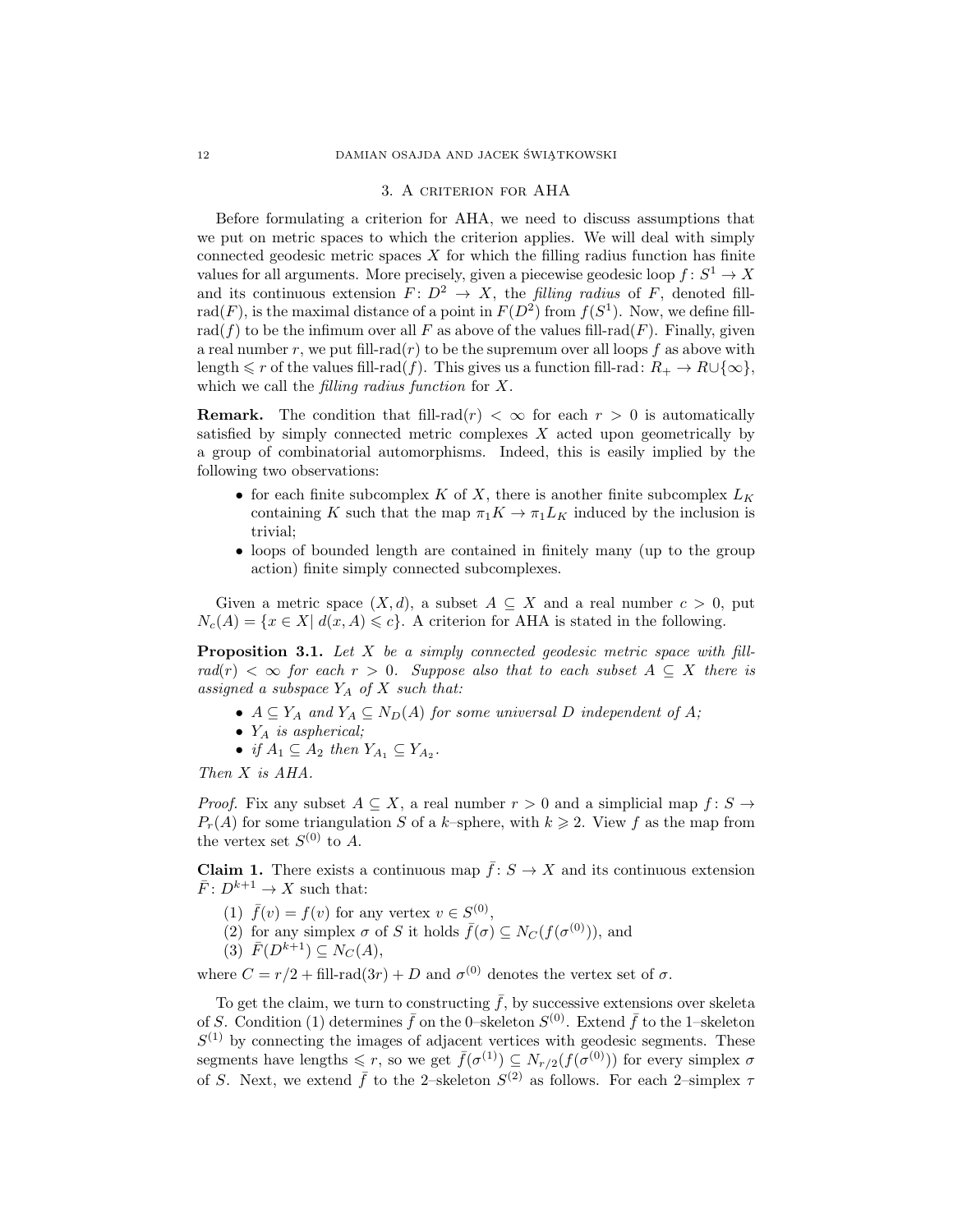of S, the image  $\bar{f}(\partial \tau)$  is a geodesic loop of length  $\leq 3r$ . Thus we may (and do) extend  $\bar{f}|_{\partial \tau}$  over  $\tau$  so that  $\bar{f}(\tau) \subseteq N_{\text{fill-rad}(3r)}(\bar{f}(\partial \tau)) \subseteq N_{r/2+\text{fill-rad}(3r)}(f(\tau^{(0)})).$ 

Further extensions require referring to the assumptions concerning aspherical subsets Y<sub>A</sub>. Put  $c = r/2 + \text{fill-rad}(3r)$ . Given a 3-simplex  $\rho$ , consider the set  $Y_{\bar{f}(\partial \rho)}$ . Since this set is aspherical, we may (and do) extend  $\bar{f}$  over  $\rho$  so that  $\bar{f}(\rho) \subseteq Y_{\bar{f}(\partial \rho)} \subseteq N_{c+D}(f(\rho^{(0)})) = N_C(f(\rho^{(0)}))$ . If  $\rho$  is a simplex of dimension higher than 3, and  $\bar{f}$  is already defined on  $\partial \rho$ , consider the set  $Y_{\rho(2)}$ . Since for codimension one faces  $\sigma$  of  $\rho$  we have the inclusions (the first of which is a part of inductive hypothesis)  $\bar{f}(\sigma) \subseteq Y_{\bar{f}(\sigma^{(2)})} \subseteq Y_{\bar{f}(\rho^{(2)})}$ , we may extend  $\bar{f}$  over  $\rho$  so that  $\bar{f}(\rho) \subseteq Y_{\bar{f}(\rho^{(2)})} \subseteq N_C(f(\rho^{(0)}))$ . This gives us  $\bar{f}$  as required.

To get  $\overline{F}$ , consider the set  $Y_{\overline{f}(S^{(2)})}$  and note that  $\overline{f}(S) \subseteq Y_{\overline{f}(S^{(2)})}$ , by the third condition in the assumptions of the proposition. By asphericity of the latter set there exists an extension  $\bar{F}: D^{k+1} \to Y_{\bar{f}(S^{(2)})}$ . Since  $Y_{\bar{f}(S^{(2)})} \subseteq N_D(\bar{f}(S^{(2)})) \subseteq$  $N_C(f(S^{(0)}))$ , Claim 1 follows.

Now, observe that by the above construction the image under  $\bar{f}$  of any simplex of S has diameter  $\leq r + 2C$ . Thus, for  $K = r + 2C + 1 = 2(r + \text{fill-rad}(3r) + D) + 1$ we have the following.

**Claim 2.** There exists a triangulation B of the disk  $D^{k+1}$ , which coincides with the triangulation S when restricted to  $S = \partial D^{k+1}$ , such that the image of each simplex of B under  $\overline{F}$  has diameter  $\leqslant K$ .

We will now use a triangulation B as in Claim 2, and the map  $\bar{F}$ , to describe a map  $F: B \to P_R(A)$  as required in the definition of AHA. We will specify the (universal) value of  $R$  at the end of this description.

It is sufficient to describe values of F at vertices of B. For vertices  $v$  of S we put  $F(v) = f(v)$ . For vertices v in B and not in S choose  $F(v)$  to be an element of A at distance at most C from  $\bar{F}(v)$ . Clearly, since  $\bar{F}(D^{k+1}) \subseteq N_C(f(S^{(0)}))$  and  $f(S^{(0)}) \subseteq A$ , such choices are possible. It is also clear that, after such choices, distances between images of adjacent vertices of B are bounded by  $K + 2C =$  $3r + 4$ (fill-rad $(3r) + D$ ) + 1. Thus, putting  $R = 3r + 4$ (fill-rad $(3r) + D$ ) + 1, we get the simplicial map  $F: B \to P_R(A)$  as required, and the proposition follows.  $\Box$ 

In view of Proposition [2.2](#page-4-2) and the remark right before Proposition [3.1,](#page-11-1) the latter proposition has the following two corollaries.

<span id="page-12-0"></span>Corollary 3.2. Let G be a group acting properly by isometries on a simply connected geodesic metric space X with fill-rad(r)  $< \infty$ , for each  $r > 0$ . Suppose also that to each subset  $A \subseteq X$  there is assigned a subspace  $Y_A$  of X such that:

- $A \subseteq Y_A$  and  $Y_A \subseteq N_D(A)$  for some universal real number D independent of A;
- $Y_A$  is aspherical;
- if  $A_1 \subseteq A_2$  then  $Y_{A_1} \subseteq Y_{A_2}$ .

Then G is AHA.

We say that a group acts on a geodesic metric space *geometrically* if it acts by isometries, properly discontinuously and cocompactly. A geometric action is automatically proper.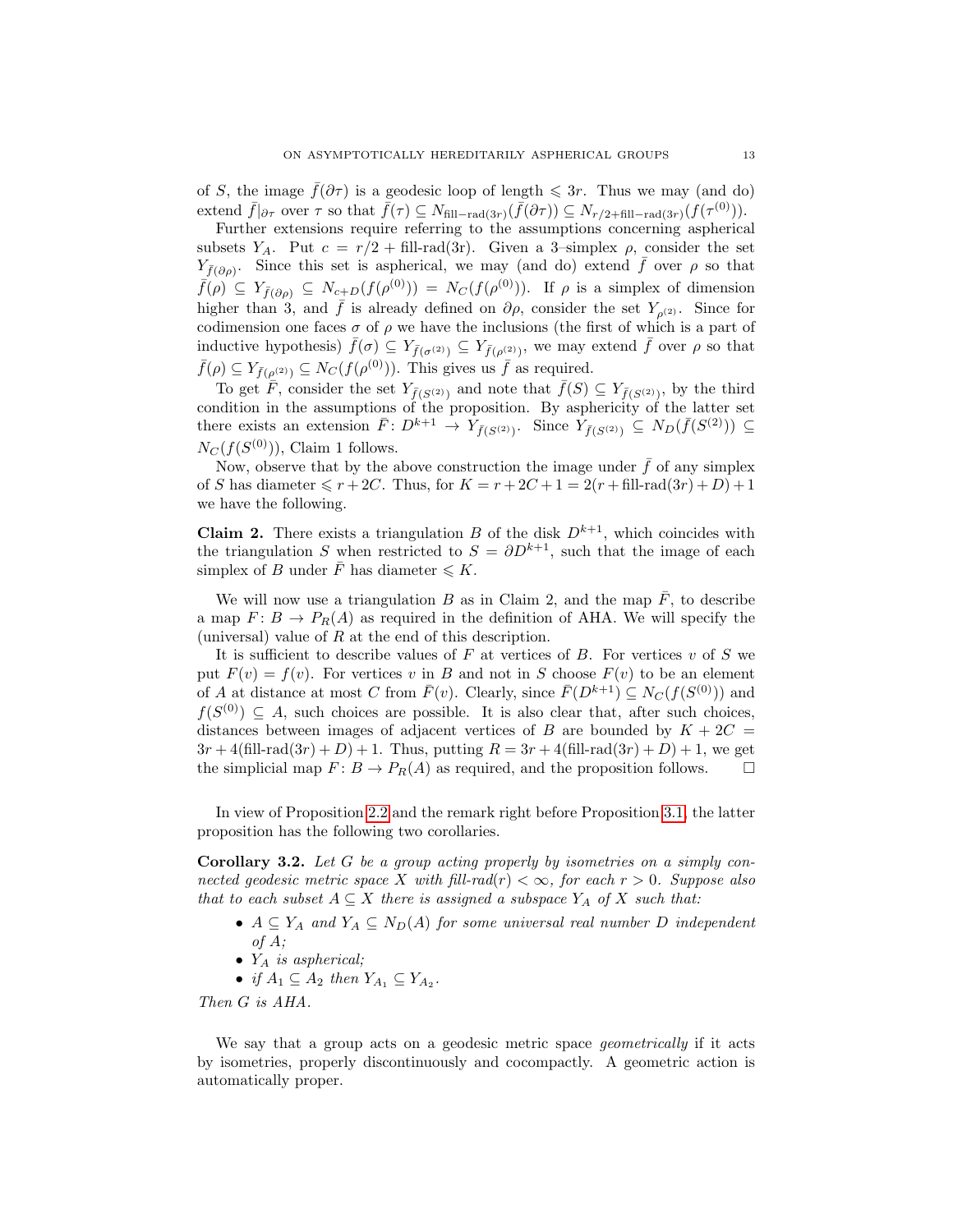<span id="page-13-3"></span>Corollary 3.3. Let G be a group acting geometrically, by combinatorial automorphisms, on a simply connected geodesic metric complex X. Suppose also that to each subset  $A \subseteq X$  there is assigned a subcomplex  $Y_A$  of X such that:

- $A \subseteq Y_A$  and  $Y_A \subseteq N_D(A)$  for some universal real number D independent of A;
- $Y_A$  is aspherical;

• if  $A_1 \subseteq A_2$  then  $Y_{A_1} \subseteq Y_{A_2}$ .

<span id="page-13-0"></span>Then G is AHA.

4. Groups acting on hereditarily aspherical 2–complexes

A celebrated Whitehead's conjecture asserts that each subcomplex of an aspherical 2–dimensional complex is aspherical. Up to date, this conjecture remains not proved (or disproved). We will call each aspherical 2–complex satisfying this conjecture hereditarily aspherical.

<span id="page-13-2"></span>**Lemma 4.1.** Let  $X$  be a simply connected hereditarily aspherical geodesic metric 2–complex X with fill-rad(r)  $< \infty$ , for each  $r > 0$ , and whose cells have uniformly bounded diameter. Let G be a group acting properly by isometries on X. Then X and, consequently, G are AHA. In particular, any group acting geometrically on a simply connected hereditarily aspherical  $2$ –complex X is AHA.

Proof. In view of Proposition [3.1,](#page-11-1) and Corollaries [3.2](#page-12-0) and [3.3,](#page-13-3) the lemma follows by taking  $Y_A$  to be the smallest subcomplex of X containing A.  $\Box$ 

**Corollary 4.2.** Groups acting properly by isometries on  $CAT(0)$  2–complexes with uniformly bounded diameters of cells are AHA.

*Proof.* Observe that for CAT(0) complexes fill-rad( $r$ )  $< \infty$ , for each  $r > 0$ . Since every subcomplex of a 2–dimensional CAT(0) complex is nonpositively curved, it follows that it is aspherical. Thus, CAT(0) 2–complexes are hereditarily aspherical. Let  $X$  be such a complex, satisfying the assumptions of the corollary. By uniform boundedness of cells, if we associate to any subset  $A \subset X$  the smallest subcomplex  $Y_A$  of X containing A, then the conditions of Corollary [3.2](#page-12-0) for  $Y_A$  are satisfied. The assertion follows then by Corollary [3.2.](#page-12-0)

Next result is a useful special case of Lemma [4.1.](#page-13-2)

<span id="page-13-1"></span>**Lemma 4.3.** The fundamental group  $G$  of any finite hereditarily aspherical complex K is AHA. In particular, if the presentation complex of a finitely presented group G (for some finite presentation) is hereditarily aspherical then G is AHA.

*Proof.* The group G acts geometrically on the universal cover  $X$  of  $K$ , which is clearly simply connected. Since hereditary asphericity passes to covers (see [\[Hue81,](#page-34-15) Theorem B, p. 28]), it follows that  $X$  is hereditarily aspherical. Applying Lemma [4.1](#page-13-2) concludes the proof.

Various classes of groups with hereditarily aspherical presentation complexes occur in the literature. We recall some of them below. By Lemma [4.3,](#page-13-1) all these groups are AHA.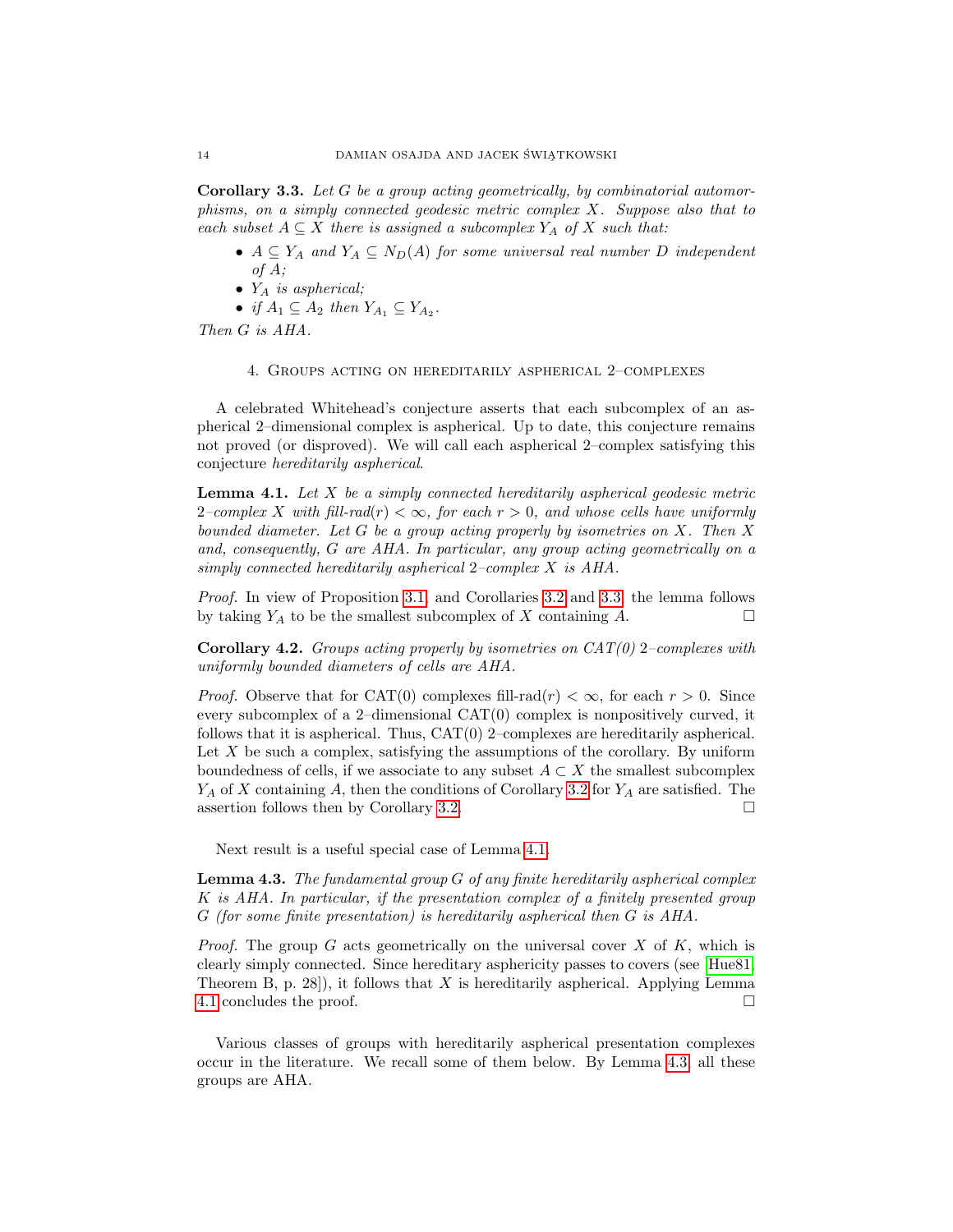<span id="page-14-0"></span>**Examples 4.4.** (1) 1–*relator groups.* By a result of R. Lyndon (see [\[LS77,](#page-34-16) Proposition III.11.1], the presentation complex of a 1-relator group is aspherical. Moreover, since this complex is the wedge of few circles (possibly none) and the subcomplex spanned by the unique 2–cell, all its subcomplexes are aspherical. It follows that presentation complexes of 1–relator groups are hereditarily aspherical.

(2) Knot groups. Theorem 5.8 of [\[CCH81\]](#page-34-17), which applies to knot complements by the comment on p. 34 of the same paper, shows that knot groups satisfy a certain condition CLA stronger than asphericity of some presentation complex of a group. By [\[CCH81,](#page-34-17) Proposition 2.4], CLA passes to sub-presentations, from which it follows that any CLA presentation complex is hereditarily aspherical. In particular, all knot groups have presentation complexes that are hereditarily aspherical. The same is true for other fundamental groups of 3–manifolds with non-empty boundary occurring in [\[CCH81,](#page-34-17) Theorem 5.8].

(3) Small cancellation groups (finitely presented). It is known that small cancellation groups do not admit reduced spherical van Kampen diagrams. It follows that their presentation complexes X are aspherical. Moreover, any subcomplex of any such  $X$  is itself the presentation complex of a small cancellation group, hence it is also aspherical.

The above observation generalizes to finitely presented graphical small cancellation groups as described in [\[Oll06\]](#page-34-18), [\[Gru15\]](#page-34-19). Namely, it is shown in these papers that a presentation complex of any such group, for any set of relations corresponding to standard generating cycles of the fundamental group of the involved graph, is aspherical. Moreover, any subcomplex of a presentation complex as above is easily seen to be a presentation complex of a similar form, for a subgraph of the initial graph, and hence it is also aspherical.

(4) Random groups (in the sense of Gromov). By the fact that the linear isoperimetric inequality holds in random groups for all reduced van Kampen diagrams, these groups do not admit spherical reduced van Kampen diagrams, compare [\[Oll05,](#page-34-20) Section V.c]. Since these properties pass to sub-presentations obtained by deleting some relations, the initial presentation complex is hereditarily aspherical.

Remark. AHA groups resulting from Lemma [4.3](#page-13-1) have cohomological dimension  $\leqslant$  2. It is not known whether their asymptotic dimension is 2 (compare [\[Dra08\]](#page-34-5), Problems  $3.15(a)$  and  $3.16$ ).

Lemma [4.3](#page-13-1) can be extended to some groups that are not necessarily finitely presented, see Lemma [4.5](#page-14-1) below. Note that this lemma does not follow from Corollary [3.2.](#page-12-0) Indeed, let G be a group as in Lemma [4.5,](#page-14-1) and suppose it is not finitely presented. Then for any metric on the universal cover of the presentation complex of  $G$ , for which the action of  $G$  is isometric and proper, the diameters of the 2-cells are not uniformly bounded; consequently, the smallest subcomplex containing a subset A does not lie within a uniformly bounded distance from A, and thus it is not a good candidate for a subspace  $Y_A$  as required in the assumptions of Corollary [3.2.](#page-12-0) Nevertheless, the lemma below follows by another argument.

<span id="page-14-1"></span>**Lemma 4.5.** Let  $G$  be a finitely generated group whose presentation complex (for some presentation with finite generating set) is hereditarily aspherical. Then G is AHA.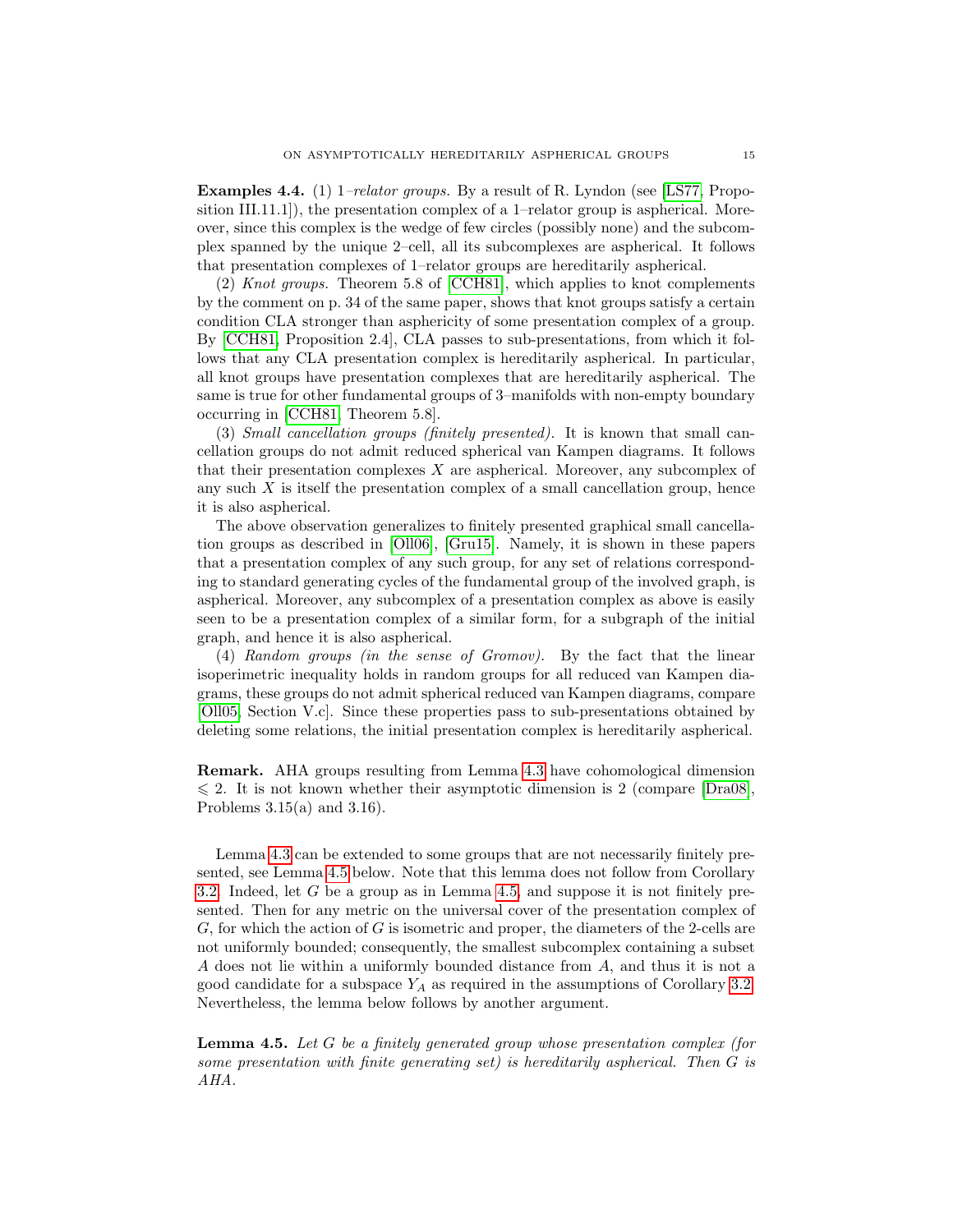Proof. The proof repeats the line of arguments from the proof of Proposition [3.1,](#page-11-1) with some necessary modification. We begin with a preparatory observation which leads to this modification.

Denote by  $K(G)$  the presentation complex of  $G = \langle S | R \rangle$ , where S is finite. We assume that this complex is hereditarily aspherical. Let  $p : K(G) \to K(G)$ be the universal covering of  $K(G)$ . Given  $L > 0$ , let  $K_{\le L}(G)$  be the subcomplex of  $K(G)$  whose 1–skeleton coincides with that of  $K(G)$ , and which contains those 2–cells of  $K(G)$  which correspond to the relators from R of length  $\leq L$ . Observe that for any L the subcomplex  $K_{\leq L}(G)$  is finite and hereditarily aspherical. Put also  $K_{\leq L}(G) := p^{-1}(K_{\leq L}(G))$ . Since the restriction of p to  $K_{\leq L}(G)$  is a covering map on  $K_{\leq L}(G)$ , and since hereditary asphericity passes to covers, the complex  $\widetilde{K}_{\leq L}(G)$  is also hereditarily aspherical. The reader should also keep in mind that the 1–skeleton of the complex  $K_{\leq L}(G)$  coincides with the Cayley graph  $C(G, S)$ .

**Claim 0.** For each  $r > 0$  there is  $L = L(r)$  such that any closed polygonal curve of length  $\leq 3r$  in the Cayley graph  $C(G, S)$  is contractible in the complex  $\widetilde{K}_{\leq L}(G)$ . Moreover, there is a number  $F = F(r)$  such that any curve  $\gamma$  as above is contractible in the F–neighborhood of  $\gamma$  in  $\widetilde{K}_{\leq L}(G)$ .

Both parts of Claim  $0$  easily follow from the fact that, up to  $G$ -action, there are only finitely many closed curves  $\gamma$  as above. Note that the constant F in the claim corresponds to the filling radius parameter fill-rad $(3r)$ .

For any subset  $Z \subseteq K_{\leq L}(G)$  let  $Y_Z$  be the smallest subcomplex of  $\widetilde{K}_{\leq L}(G)$ containing Z. By what was said above, any such  $Y_Z$  is aspherical. Let  $D = D(L)$ be a number such that for any Z we have  $Y_Z \subseteq N_D(Z)$ . Such D exists as, up to G–invariance, we have finitely many types of 2–cells in  $K_{\leq L}(G)$ .

Now we get in the scheme of the proof of Proposition [3.1.](#page-11-1) Fix any subset  $A \subseteq G$ , a real number  $r > 0$  and a simplicial map  $f: S \to P_r(A)$  for some triangulation S of a k–sphere, with  $k \geq 2$ . View f as the map from the vertex set  $S^{(0)}$  to G. Let  $L = L(r)$  and  $F = F(r)$  be the numbers as in Claim 0, and let  $D = D(L)$  be as in the previous paragraph. By referring to Claim 0, we can repeat the arguments as in the proof of Proposition [3.1](#page-11-1) to get the following claim, which is analogous to Claim 1 in the latter proof.

**Claim 1.** There exists a continuous map  $\bar{f}: S \to \widetilde{K}_{\leq L}(G)$  and its continuous extension  $\bar{F}: D^{k+1} \to X$  such that:

- (1)  $\bar{f}(v) = f(v)$  for any vertex  $v \in S^{(0)}$ ,
- (2) for any simplex  $\sigma$  of S it holds  $\bar{f}(\sigma) \subseteq N_C(f(\sigma^{(0)}))$ , and
- $(3)\ \bar{F}(D^{k+1})\subseteq N_C(A),$

where  $C = r/2 + F + D$  and  $\sigma^{(0)}$  denotes the vertex set of  $\sigma$ .

The remaining part of the proof is then exactly as that of Proposition [3.1.](#page-11-1) We omit further details.

Remarks. (1) Note that an infinite CW complex is hereditarily aspherical iff all its finite subcomplexes are aspherical.

(2) In view of (1), examples of groups which are not finitely presented, and to which Lemma [4.5](#page-14-1) applies, are small cancellation groups (also graphical ones) with infinitely many relators – compare Example [4.4\(](#page-14-0)3) above.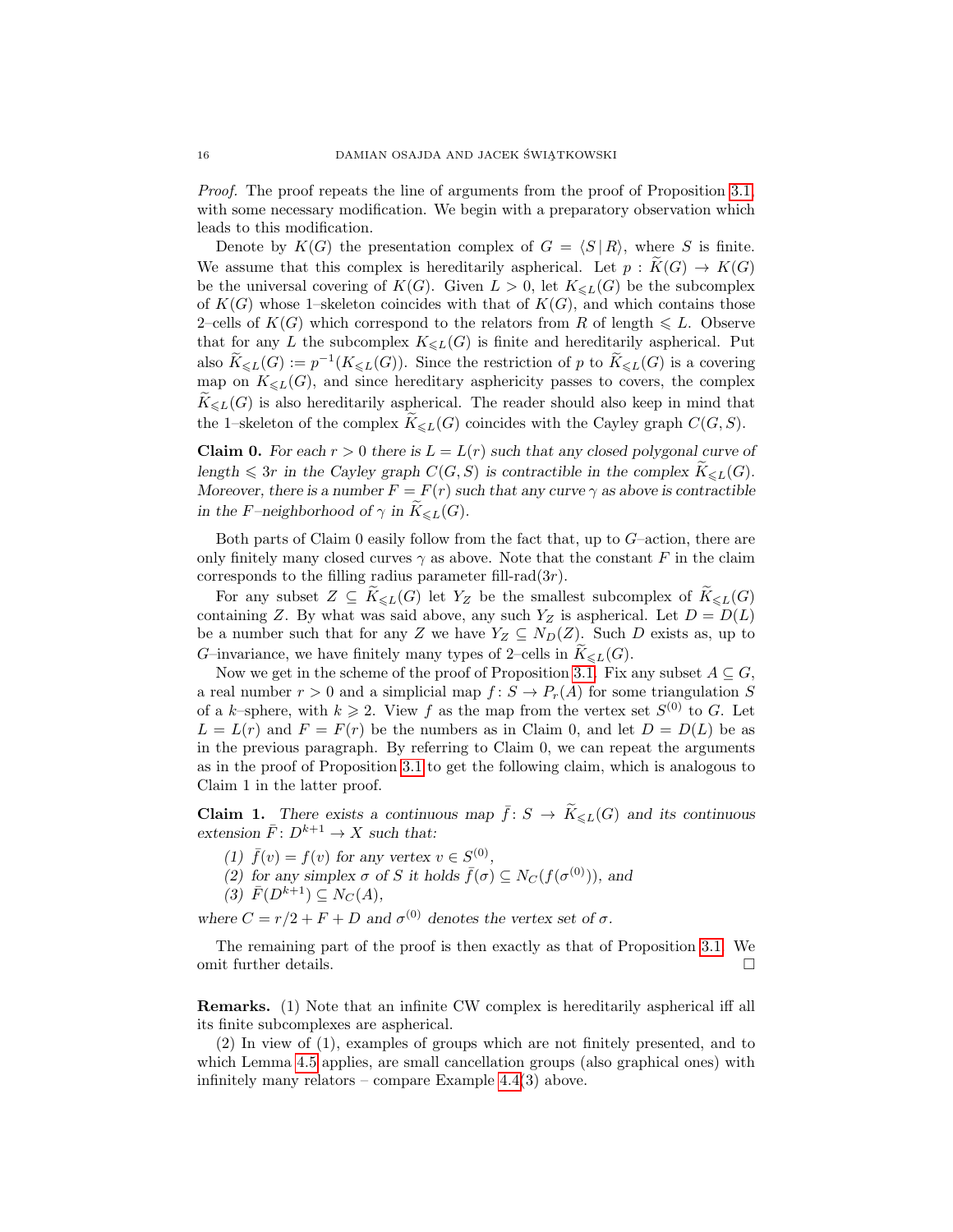We finish the section with the statement of a problem which naturally occurs in the context of this section (especially, Lemmas [4.3](#page-13-1) and [4.5\)](#page-14-1), and which may be viewed as a coarse group theoretic variant of Whitehead's conjecture.

Problem. In accordance with Definition 2.1 (of the AHA property), we say that a metric space X is asymptotically aspherical if for each  $r > 0$  there is  $R > 0$  such that X is  $(i; r, R)$ –aspherical in itself for every  $i \geq 2$ . Clearly, asymptotic asphericity is a coarse invariant. We pose the following problem: is every finitely generated 2–dimensional and asymptotically aspherical group AHA?

In the above statement, being 2–dimensional refers to any reasonable sense of this notion, e.g. to (virtual) cohomological dimension, asymptotic dimension, 1– dimensional boundary (e.g. for word hyperbolic or CAT(0) groups), etc. Note also that the assumption of asymptotic asphericity is necessary, in the sense that it must be satisfied by any AHA group; on the other hand, we do not know any examples of 2–dimensional groups that are not asymptotically aspherical.

Observe that if the original Whitehead's conjecture holds then, due to Lemmas [4.1,](#page-13-2) [4.3](#page-13-1) and [4.5,](#page-14-1) the above problem has positive answer for fundamental groups of 2–dimensional aspherical complexes (or more generally, for groups acting geometrically by automorphisms on contractible 2–complexes).

Compare the above statement of coarse Whitehead conjecture with its other version given by M. Kapovich – see [\[Kap08,](#page-34-21) Problems 107 and 108].

# 5. Weak systolicity and AHA

<span id="page-16-1"></span>All the examples of finitely presented AHA groups provided in Section [4](#page-13-0) are groups of dimension at most two. It is an intriguing phenomenon that AHA groups exist in every dimension (here "dimension" means e.g. (virtual) cohomological dimension or asymptotic dimension, but other notions of a "dimension of a group" can be also considered). The opportunity of constructing such groups is provided by the following theorem whose special case concerning the systolic groups was first proved in [\[JS07\]](#page-34-2).

<span id="page-16-0"></span>Theorem 5.1. A group G acting properly by isometries on a finite dimensional weakly systolic complex with  $SD_2^*$  links is AHA. In particular systolic groups are AHA.

*Proof.* Let X be a weakly systolic complex with  $SD_2^*$  links, on which G acts. By the definition of weak systolicity,  $X$  is contractible, and by Corollary [2.9,](#page-6-3) every full subcomplex of X is aspherical. By Lemma [2.4](#page-5-1) combinatorial balls in X are contractible, and hence fill-rad(r)  $< \infty$ , for each  $r > 0$ . Thus, by Corollary [3.2,](#page-12-0) X is AHA, by taking  $Y_A$  to be the smallest full subcomplex of X containing A, for every subset  $A \subseteq X$ .

Remark. Note that it is not true in general that a weakly systolic complex is AHA. The CAT $(-1)$  cubical complex Y dual to the tessellation of the hyperbolic 3–space by regular right-angled dodecahedra is not AHA, by [\[JS07,](#page-34-2) Corollary 6.2]. ´ Consequently, the thickening  $Th(Y)$  is weakly systolic (by Proposition [2.12\)](#page-8-0) but not AHA.

The first examples of high dimensional systolic groups were constructed in [\[JS03,](#page-34-6) [JS06\]](#page-34-0). In [\[Osa13a\]](#page-35-2) a simple construction of high dimensional weakly systolic (sys- ´ tolic and non-systolic) groups is provided. Below we present a construction of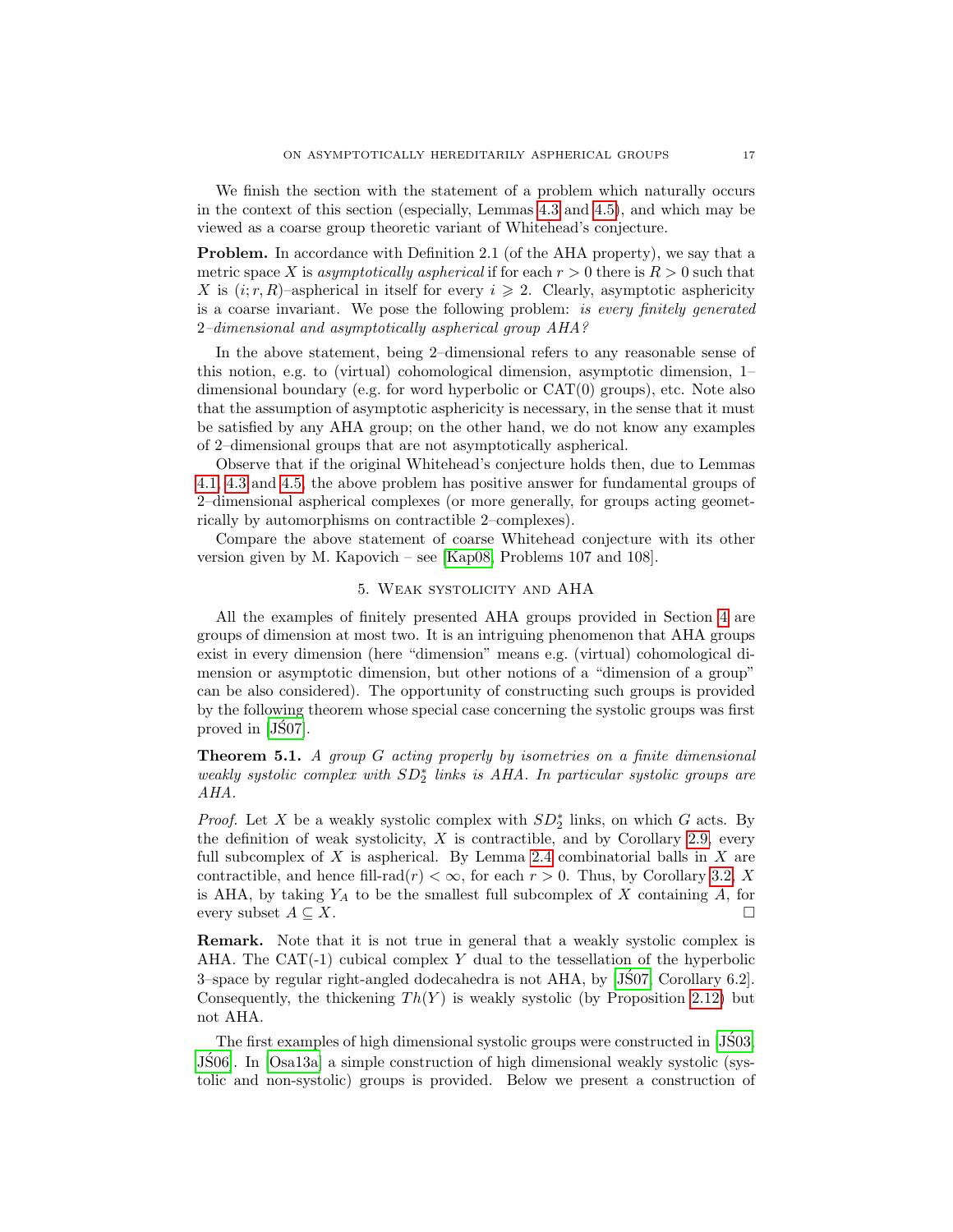high dimensional AHA right-angled Coxeter groups based on results from [\[Osa13a\]](#page-35-2). More precisely, the groups that we obtain act geometrically on weakly systolic complexes with  $SD_2^*$  links, thus being AHA in view of Theorem [5.1.](#page-16-0)

**Remark.** Constructions from  $[J503, J506, Osa13a]$  $[J503, J506, Osa13a]$  provide examples of (virtually) torsion-free hyperbolic groups of (virtual) cohomological dimension n, for every n. For such a group, by results of Bestvina-Mess [\[BM91\]](#page-33-0), the (topological) dimension of its boundary is  $n-1$  and thus, by [\[BL07\]](#page-34-22), the asymptotic dimension of the group is n.

<span id="page-17-0"></span>5.1. A construction of high dimensional AHA groups. Let  $X_0$  be a finite 5-large simplicial complex with  $SD_2^*$  links such that  $H^{n_0}(X_0; \mathbb{Q}) \neq 0$ . We will construct inductively, out of  $X_0$ , a sequence  $(X_i)_{i\geqslant 0}$  of finite 5-large simplicial complexes with  $SD_2^*$  links such that  $H^{n_0+i}(X_i; \mathbb{Q}) \neq 0$ , for all *i*.

Assume that  $X = X_k$  is constructed. We describe the construction of  $X' =$  $X_{k+1}$ . Let  $(W, S)$  be the right-angled Coxeter system whose nerve is X, i.e. X =  $L(W, S)$  (see [\[Dav08\]](#page-34-9) for details on Coxeter groups – we follow here the Davis' notation). The Davis complex  $\Sigma = \Sigma(W, S)$  of  $(W, S)$  is a CAT(0) cubical complex in which the link of every vertex is X (so that in fact, in our case,  $\Sigma$  is a CAT(-1) cubical complex). The thickening  $Th(\Sigma)$  of  $\Sigma$  (see Definition [2.10\)](#page-7-1) is weakly systolic, by Proposition [2.12.](#page-8-0)

Taking into account the assumption about  $SD_2^*$  property of links, we obtain the following version of Main Theorem from [\[Osa13a\]](#page-35-2), which makes the whole construction working.

<span id="page-17-2"></span>Theorem 5.2. Let X be a finite 5-large simplicial complex with  $SD_2^*$  links, and such that  $H^{n_0+k}(X; \mathbb{Q}) \neq 0$ . Then there exists a torsion-free finite index subgroup H of the right-angled Coxeter group  $(W, S)$  with nerve X, having the following properties. The quotient  $X' := H\setminus Th(\Sigma(W, S))$  is a finite 5-large simplicial complex with  $SD_2^*$  links, satisfying the condition  $H^{n_0+k+1}(X';\mathbb{Q})\neq 0$ .

Proof. Since Coxeter groups are virtually torsion-free (see [\[Dav08,](#page-34-9) Corollary D.1.4]) and residually finite (see [\[Dav08,](#page-34-9) Section 14.1]), there exists a torsion-free finite index subgroup  $H \leq W$  with the following property. The minimal displacement of the action of H on Th( $\Sigma$ ) (induced by the action of W on  $\Sigma$ ) is at least 5. For such a subgroup H, by Proposition [2.13,](#page-8-1) the quotient  $X' := H\setminus Th(\Sigma)$  is a 5-large complex with  $SD_2^*$  links

The fact that  $\tilde{H}^{n_0+k+1}(X';\mathbb{Q})\neq 0$  follows from the more general result proved in  $[Osa13a]$  (namely Theorem 4.6 from that paper).

<span id="page-17-1"></span>**Corollary 5.3.** The right-angled Coxeter group  $W'$  with nerve  $X'$  is AHA of virtual cohomological dimension at least  $n_0 + k + 2$ .

*Proof.* Since  $H^{n_0+k+1}(X';\mathbb{Q}) \neq 0$  we have that  $H^{n_0+k+1}(X';\mathbb{Z}) \neq 0$ , and thus by  $[Day08, Corollary 8.5.5],$  the virtual cohomological dimension of  $W'$  is at least  $n_0 + k + 2$ . Observe that W' acts geometrically on its Davis complex  $\Sigma'$ , being a locally 5-large cubical complex with links of all vertices isomorphic to  $X'$ . Thus, by Proposition [2.12,](#page-8-0) the thickening  $Th(\Sigma')$  is weakly systolic, and by Lemma [2.11,](#page-7-0) it has  $SD_2^*$  links. As a group acting geometrically on a weakly systolic complex with  $SD_2^*$  links, the group W' is AHA, by Theorem [5.1.](#page-16-0)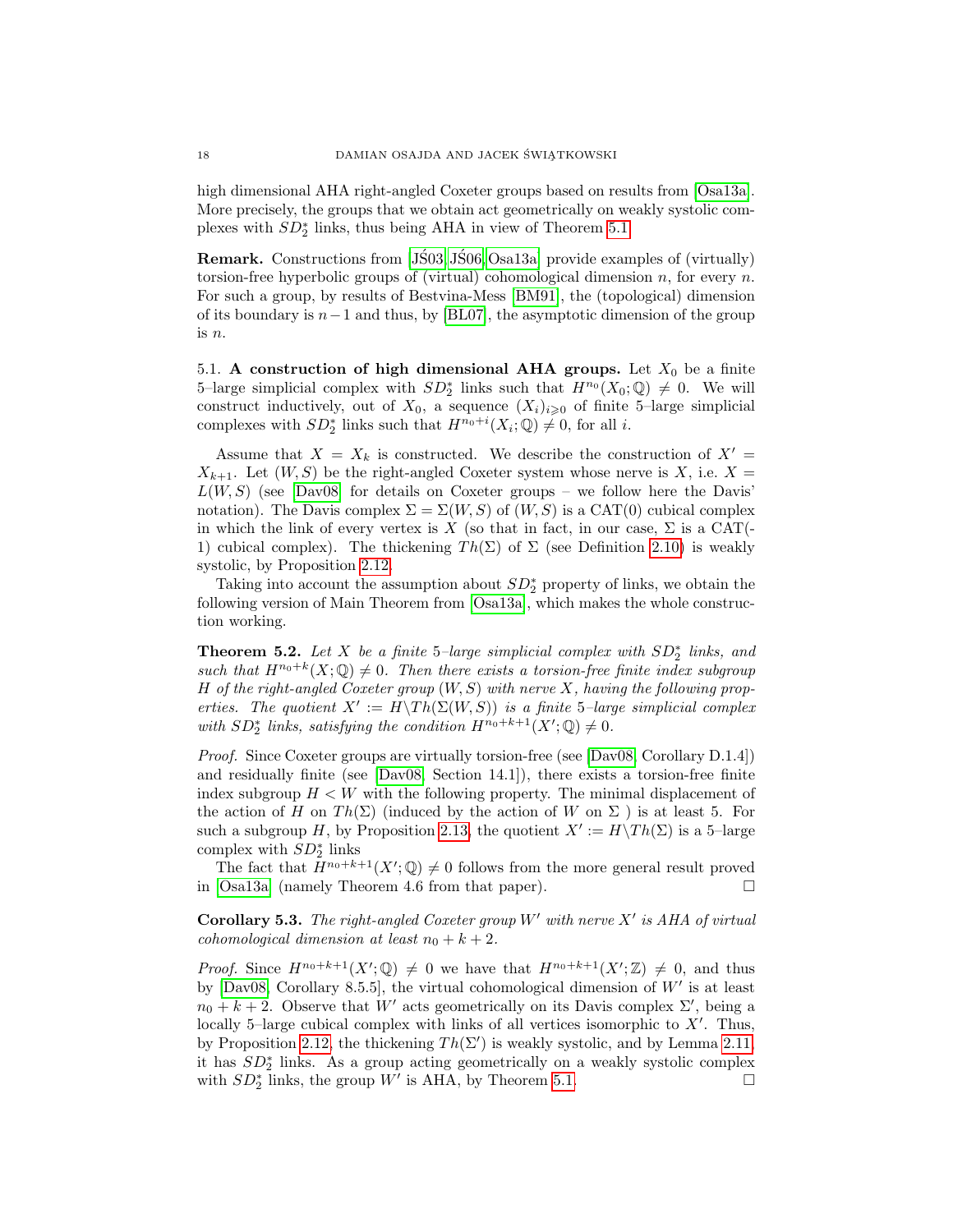Now, if we started with  $X_0$  being a complex with  $SD_2^*$  links (e.g. with  $X_0$  being a 5–large graph), then, after performing  $k$  steps of the above construction we get a corresponding complex  $X_k$  and the associated AHA group of virtual cohomological dimension at least  $k + 1$ .

**Remark.** If we start with a 6-large complex  $X_0$  and then, at every (inductive) step, we assure that the corresponding injectivity radius is at least 6, then all the groups we obtain will be systolic and thus also AHA – compare [\[Osa13a,](#page-35-2) Subsection 6.1].

#### 6. Finiteness properties of AHA groups

<span id="page-18-0"></span>In this section we prove that finitely presented AHA groups have type  $F_{\infty}$ . Besides being of its own interest this result is used in Section [7](#page-18-2) when we study connectedness at infinity.

#### <span id="page-18-1"></span>**Theorem 6.1.** A finitely presented AHA group has type  $F_{\infty}$ .

Proof. Let G be a finitely presented AHA group. Consider the family of its Rips complexes (with respect to a fixed generating set)  ${P_d(G)}_{d=D}^{\infty}$  with D being a nat-ural number given by Lemma [2.15,](#page-9-0) i.e. such that every  $P_d(G)$  is simply connected. Then  $P_D(G) \subseteq P_{D+1}(G) \subseteq \cdots$  is a G-filtration of the contractible G–CW complex  $P_{\infty}(G) = \bigcup_{d=D}^{\infty} P_d(G)$  – see [\[Alo94,](#page-33-1) Lemma 7]. The group G acts on  $P_{\infty}(G)$  with finite (and thus having type  $F_{\infty}$ ) stabilizers and  $G\backslash P_d(G)$  is finite for every d.

Since every  $P_d(G)$  is simply connected and G is AHA it follows immediately that the filtration  ${P_d(G)}$  is essentially n–connected, for every n. Thus, by the Brown's Finiteness Criterion (Theorem [2.14\)](#page-9-1), the group G has type  $F_n$  for every n and hence it has type  $F_{\infty}$ .

Remarks. 1) The finite presentation assumption is essential. For a finite group F, the lamplighter group  $F \wr \mathbb{Z} = F^{\mathbb{Z}} \rtimes \mathbb{Z}$  (where  $\mathbb Z$  acts by shifts on  $F^{\mathbb{Z}}$ ) is a group without finite presentation, and thus not of type  $F_{\infty}$ . By a result of J. Zubik [\[Zub10\]](#page-35-0), this group is AHA since its asymptotic dimension is 1.

2) A construction of infinitely presented graphical small cancellation groups of infinite asymptotic dimension is presented in [\[Osa14\]](#page-35-5). By Lemma [4.5](#page-14-1) (see Remarks following it and Example  $4.4(3)$ ) such groups are AHA. We do not know if there exist finitely presented AHA groups of infinite asymptotic dimension. Note, that in case of infinite dimension (as e.g. for monster groups constructed in [\[Osa14\]](#page-35-5)) the AHA property becomes an important tool, e.g. for restricting the class of subgroups.

3) Assume that a finitely presented group G satisfies the following property, which is weaker than AHA. For every  $r > 0$  there exists  $R > 0$  such that every subset of G is  $(i; r, R)$ –aspherical in itself, for  $i = 2, \ldots, n-1$ . Then, as in the proof of Theorem [6.1,](#page-18-1) we get that G has type  $F_n$  and a version of Corollary [7.5](#page-20-0) holds.

#### 7. Connectedness at infinity of AHA groups

<span id="page-18-2"></span>In this section we study connectedness at infinity of AHA groups and provide some applications to the case of (weakly) systolic groups.

In general it is not obvious how to define *homotopy groups at infinity* – see [\[Geo08,](#page-34-10) Chapter 16]. However the following definition of vanishing of such groups seems natural.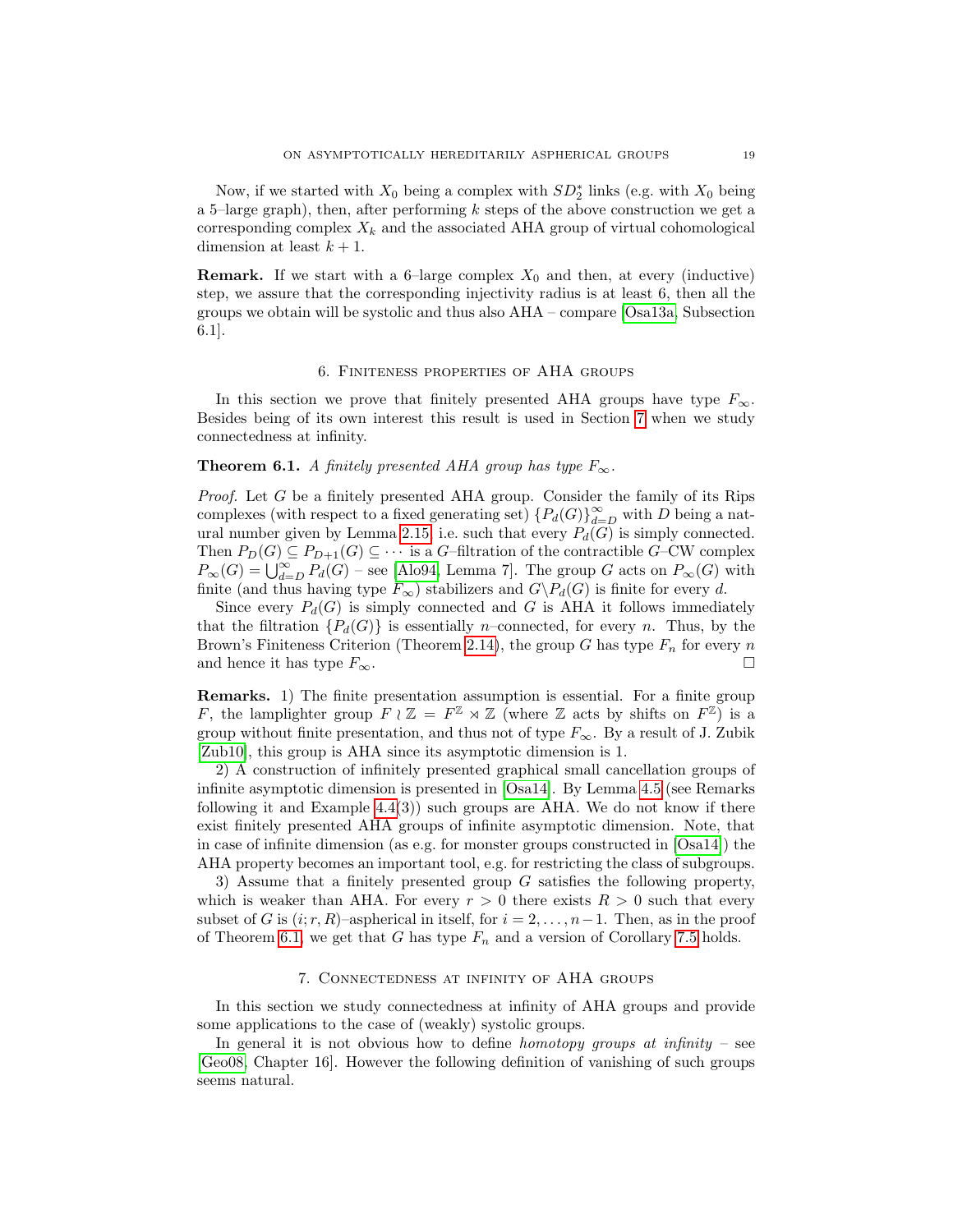<span id="page-19-1"></span>**Definition 7.1** ( $\pi_i^{\infty} = 0$ ). For a topological space X we say that  $\pi_i^{\infty}(X) = 0$ , i.e. the  $i$ -th homotopy group at infinity vanishes whenever the following holds. For every compact  $K \subseteq X$  there exists a compact  $L \subseteq X$  with  $K \subseteq L$  such that every map  $S^i = \partial B^{i+1} \to X \setminus L$  extends to a map  $B^{i+1} \to X \setminus K$ .

**Remark.** In [\[Osa07\]](#page-34-3) the condition  $\pi_i^{\infty}(X) = 0$  is denoted by "Conn<sub>i</sub>" $(X)$ ". We think the current notation is more natural. Moreover, it was used sometimes in the literature.

Recall that a metric space  $(X, d)$  is uniformly n–connected,  $n \geq 0$ , if for every  $0 \leq i \leq n$  and for every  $r > 0$  there exists  $R = R(r) > 0$  such that the following property holds. Every map  $S^i = \partial B^{i+1} \to N_r({x})$  (i.e. with the image contained in some r–ball in X) can be extended to a map  $B^{i+1} \to N_R(\lbrace x \rbrace)$ . Observe that if a group acts geometrically on an n–connected complex then this complex is uniformly n–connected.

The next theorem is crucial for the definition of vanishing of the homotopy groups at infinity for groups instead of spaces. It is, together with its proof presented here, a folklore result. That way of proving it is often referred to as "connecting the dots method". Because of lack of a precise reference we include the proof here. For similar approaches see e.g. [\[FW03\]](#page-34-23), [\[FO03\]](#page-34-12), [\[Geo08,](#page-34-10) Chapter 18.2]. Another approach can be found in [\[Geo08,](#page-34-10) Chapter 17.2] and [\[Osa07,](#page-34-3) Proposition 2.10].

<span id="page-19-0"></span>**Theorem 7.2** ( $\pi_i^{\infty} = 0$  is u.e. invariant). Let  $(X, d)$  and  $(X', d')$  be two uniformly n–connected proper metric spaces. Assume that X and X' are uniformly equivalent. Then  $\pi_i^{\infty}(X) = 0$  iff  $\pi_i^{\infty}(X') = 0$ , for every  $i \leq n$ .

Proof. It follows directly from Proposition [8.7](#page-24-1) and Proposition [8.3.](#page-22-0)

For the reader's convenience let us sketch the proof here. It will also give a rough idea on the proofs of the two propositions mentioned above presented in Section [8.](#page-21-1)

Assuming  $\pi_i^{\infty}(X') = 0$  we want to show  $\pi_i^{\infty}(X) = 0$ . To do this, for every compact  $K \subseteq X$  we have to find a compact  $L \supset K$  such that the map  $\pi_i(X \setminus L) \to$  $\pi_i(X\backslash K)$  induced by the inclusion is trivial. Let  $h: X \to X'$  be a u.e. By  $\pi_i^{\infty}(X') =$ 0, there exists a compact  $L' \supset h(K)$  such that the map  $\pi_i(X' \setminus L') \to \pi_i(X' \setminus h(K))$ is trivial. We claim that, for some constant  $a > 0$  depending only on  $X, X'$ , a compact  $L = N_a(h'(L'))$  is as desired, where h' is a u.e. coarsely inverse to h.

To prove the claim let  $f: S^i \to X \setminus L$  be given. We can find a triangulation S of  $S<sup>i</sup>$  such that the image by f of every simplex of S is small (i.e. has the diameter smaller than a given constant). Then we can find (if  $a$  is big enough) an extension  $f' : S^i \to X' \setminus L'$  of  $h \circ f|_{S^{(0)}}$  with small images of simplices. It can be done by extending  $h \circ f|_{S^{(0)}}$  over all simplices in a controlled way, using the uniform n–connectedness of  $X'$  (more precisely: using Lemma [8.6\)](#page-23-1). By the choice of  $L'$ there exists an extension  $F' : B^{i+1} \to X' \setminus K'$  of f'. Then we consider the map  $h' \circ F'|_{B^{(0)}} : B^{(0)} \to X$ , where B is a triangulation of  $B^{i+1}$  with  $\partial B = S$  and such that the images of simplices of  $B$  are small. Again, by the uniform  $n$ -connectedness of X (Lemma [8.6\)](#page-23-1), we can extend  $h' \circ F'|_{B^{(0)}}$  to a map  $F: B^{i+1} \to X$  in such a way that images of simplices of  $B$  are small. If  $a$  is sufficiently large it follows that Im  $F \subseteq X \setminus K$  and that  $F|_{S^i}$  is homotopic in  $X \setminus K$  with f. Thus the lemma is  $\Box$ 

In view of the theorem above the following definition makes sense.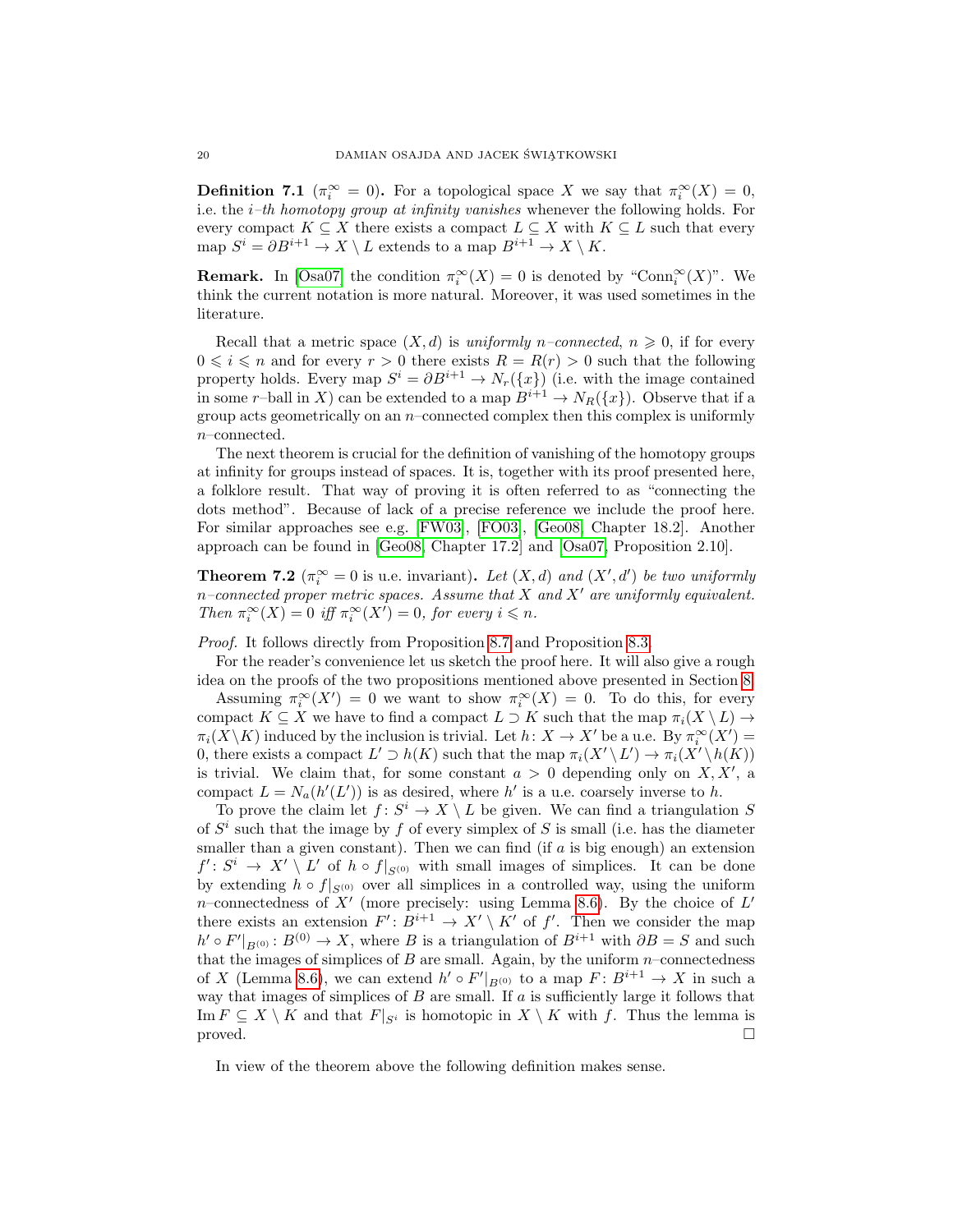<span id="page-20-1"></span>**Definition 7.3**  $(\pi_i^{\infty}(G) = 0)$ . For a group G we say that its *i*-th homotopy group at infinity vanishes, denoted  $\pi_i^{\infty}(G) = 0$  if for some (and hence for any) *i*–connected metric space  $(X, d)$ , on which G acts geometrically, we have  $\pi_i^{\infty}(X) = 0$ .

<span id="page-20-2"></span>**Theorem 7.4** ( $\pi_i^{\infty} = 0$  for AHA). Let G be an AHA group acting geometrically on an n–connected metric space. Then  $\pi_i^{\infty}(G) = 0$ , for every  $2 \leq i \leq n$ .

Proof. This follows directly from Proposition [8.5](#page-23-0) and Proposition [8.7](#page-24-1) in Section  $8.$ 

By the finiteness properties of AHA groups (Theorem [6.1\)](#page-18-1) we get immediately the following.

<span id="page-20-0"></span>**Corollary 7.5.** A finitely presented AHA group G satisfies  $\pi_i^{\infty}(G) = 0$ , for every  $i \geqslant 2$ .

Having established the asphericity at infinity of AHA groups we would like to proceed as in [\[Osa07\]](#page-34-3), i.e. to show that (finitely presented) AHA groups are not simply connected at infinity. This needs however further assumptions on the finiteness of a dimension of a group. One version of a theorem concerning that question is the following.

<span id="page-20-3"></span>**Theorem 7.6** ( $\pi_1^{\infty} \neq 0$  for AHA). Let G be a one-ended finitely presented AHA group such that either

a) vcd $(G) < \infty$  or

b) there exists a finite dimensional  $G-CW$  complex X such that  $G\backslash X$  is compact and cell stabilizers are finite.

Then G is not simply connected at infinity, i.e. it is not true that  $\pi_1^{\infty}(G) = 0$ .

Proof. We treat simultaneously the two cases. Note that without loss of generality we may assume that  $G$  is torsion-free in case a). Assume, by contradiction, that  $\pi_1^{\infty}(G) = 0$ . Then, by Corollary [7.5](#page-20-0) we have that  $\pi_i^{\infty}(G) = 0$  for every  $i \geq 0$ . By the Proper Hurewicz Theorem [\[Geo08,](#page-34-10) Theorem 17.1.6] we have that G is  $i$ –acyclic at infinity with respect to  $\mathbb{Z}$ , for arbitrary *i*. By [\[GM85,](#page-34-24) Corollary 4.2] (compare also [\[GM86,](#page-34-25) Corollary] and [\[Geo08,](#page-34-10) Theorem 13.3.3]) it follows that  $H^{i}(G;\mathbb{Z}G) = 0$ for all i.

But this contradicts [\[Geo08,](#page-34-10) Proposition 13.10.1] in case a) or [\[Osa07,](#page-34-3) Proposition 2.9 in case b).  $\Box$ 

Remarks. (1) The finite dimensionality assumptions are essential for the proof given above. The Thompson's group is an  $F_{\infty}$  group satisfying  $\pi_i^{\infty}(G) = 0$ , for every  $i \geqslant 0$ . But its cohomological dimension is infinite – see [\[Geo08,](#page-34-10) Section 13.11]. We do not know whether there exist finitely presented AHA groups of infinite dimension.

(2) Observe that systolic groups and groups acting geometrically on those weakly systolic complexes whose all full subcomplexes are aspherical – as described in Section [5](#page-16-1) – satisfy the assumption b) of Theorem [7.6.](#page-20-3)

In the remaining part of the section we present sample corollaries of the results concerning connectedness at infinity given above. In what follows we assume that  $\mathbb{R}^n$  is equipped with a proper metric consistent with the topology, and groups act by isometries with respect to the metric. The first result is an extension of  $[JS07, Corollary 6.3].$  $[JS07, Corollary 6.3].$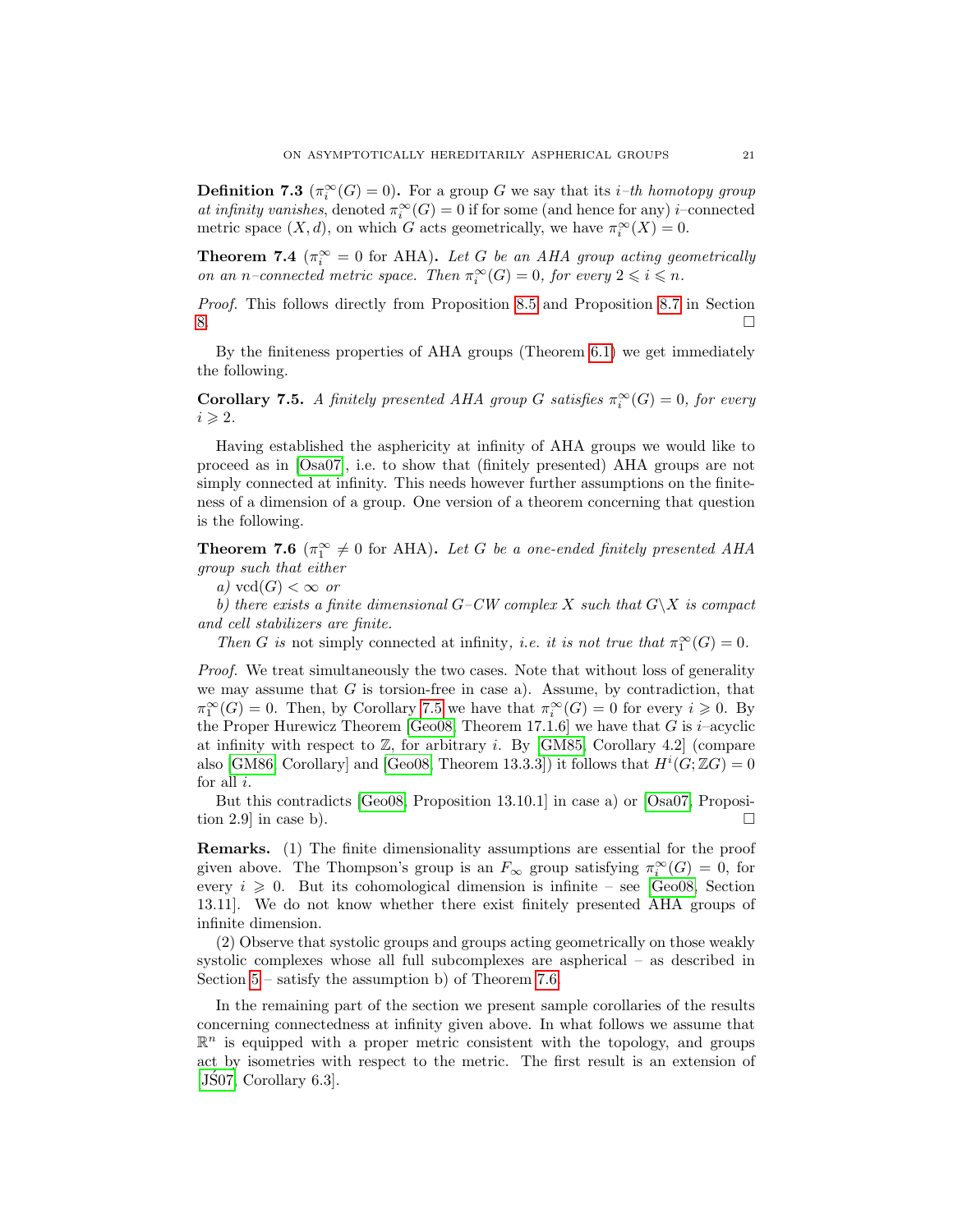<span id="page-21-2"></span>Corollary 7.7. Let  $n \geq 3$ . Groups acting geometrically on  $\mathbb{R}^n$  are not AHA. In particular, the fundamental group of a closed manifold covered by  $\mathbb{R}^n$  is not AHA.

As an immediate consequence we obtain the following corollary that extends results obtained in [\[Osa07,](#page-34-3) Section 3.1], where only the case of torsion-free systolic groups was considered. It follows directly from Corollary [7.7](#page-21-2) in view of the fact that finitely generated subgroups of AHA groups are AHA themselves, and systolic groups are AHA.

<span id="page-21-0"></span>**Corollary 7.8.** Let  $n \geq 3$ . Groups acting geometrically on  $\mathbb{R}^n$  are not isomorphic to subgroups of systolic groups. In particular, the fundamental group of a closed manifold covered by  $\mathbb{R}^n$  is not isomorphic to a subgroup of a systolic group.

Remark. Other examples of groups that are not AHA can be found in [\[Osa07,](#page-34-3) Section 3.1].

The following corollary is a slight extension of [\[Osa07,](#page-34-3) Corollary 3.3] in the case of systolic groups.

**Corollary 7.9.** Let  $K \rightarrowtail G \rightarrow H$  be a short exact sequence of infinite finitely generated groups with G being a finitely presented AHA group satisfying the assumption a) or b) of Theorem [7.6.](#page-20-3) Then none of the following conditions hold:

a) There is a one-ended finitely presented normal subgroup  $N$  of  $K$  and  $G/K$  or  $K/N$  is infinite;

b) H is one-ended and K is contained in a finitely presented infinite index subgroup of G.

Proof. In view of Theorem [7.6,](#page-20-3) the corollary follows directly from [\[Pro90,](#page-35-7) Main Theorem in case a) and from [\[Mih96,](#page-34-26) Theorem 2] in case b).  $\Box$ 

The result above implies in particular the following. Let  $K \rightarrow G \rightarrow H$  be a short exact sequence of infinite finitely presented groups with  $G$  being a finitely presented AHA group satisfying the assumption a) or b) of Theorem [7.6.](#page-20-3) Then neither  $K$  nor  $H$  has one end.

# 8. Asymptotic connectedness at infinity

<span id="page-21-1"></span>In this section we introduce a new notion: vanishing of asymptotic homotopy groups at infinity. It is an asymptotic counterpart of the topological notions considered in the previous section. The first reason for introducing this is that it appears naturally in the studies of connectedness at infinity of AHA groups – see Proposition [8.5](#page-23-0) and its proof. On the other hand the asymptotic notion seems to be a valuable extension of its topological analogue. Usually, one defines the condition  $\pi_i^{\infty}(G) = 0$  only when G has type  $F_i$  – cf. Definition [7.3](#page-20-1) and [\[Geo08,](#page-34-10) Section 17.2] – whereas the asymptotic counterpart is useful for finitely generated groups (compare Examples after Proposition [8.5](#page-23-0) below).

**Definition 8.1** (as– $\pi_i^{\infty} = 0$ ). Let  $(X, d)$  be a metric space. We say that as– $\pi_i^{\infty}(X) =$ 0, i.e. that the *i*–th asymptotic homotopy group at infinity of X vanishes if the following holds. For every  $r > 0$  there exists  $R = R(r) > 0$  such that for every bounded set  $K \subseteq X$  there exists a bounded set  $L \subseteq X$  containing K, for which  $X \setminus L$  is  $(i; r, R)$ –aspherical in  $X \setminus K$ .

As a direct consequence of the definition above and the definition of AHA (Definition  $2.1(b)$  we have the following.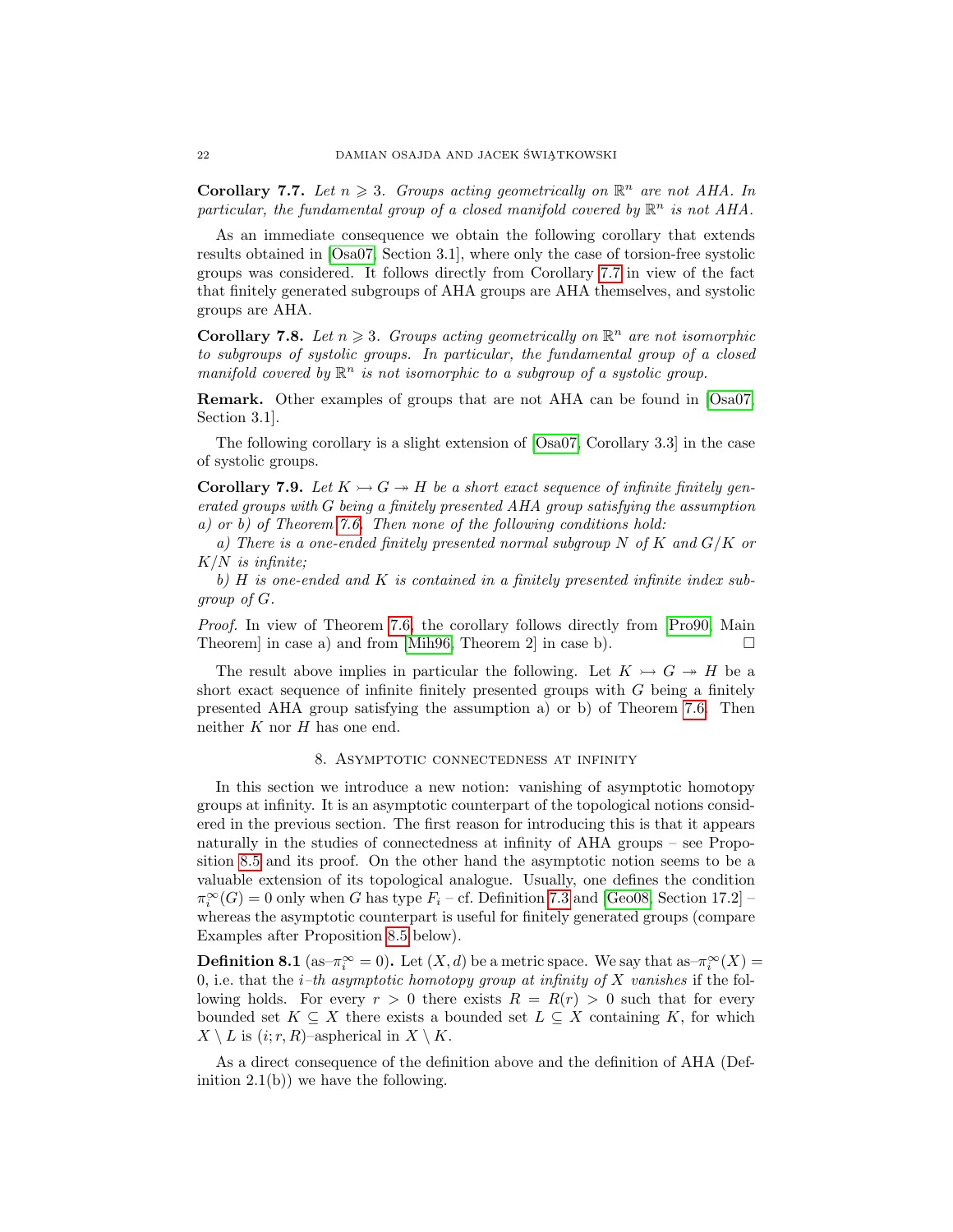<span id="page-22-1"></span>**Proposition 8.2.** Let  $(X,d)$  be an AHA metric space. Then  $as-\pi_i^{\infty}(X)=0$ , for every  $i \geqslant 2$ .

Next proposition establishes coarse invariance of the just introduced notion, which allows to extend it to finitely generated groups.

<span id="page-22-0"></span>**Proposition 8.3** (as- $\pi_i^{\infty} = 0$  is u.e. invariant). Let  $(X, d)$  and  $(X', d')$  be metric spaces and let  $h: X \to X'$  be a  $(g_1, g_2, N)$ -uniform equivalence between them. Then  $as-\pi_i^{\infty}(X)=0$  iff  $as-\pi_i^{\infty}(X')=0$ , for every  $i\geqslant 0$ .

Proof. The idea of the proof was explained in the (sketch of the) proof of Theorem [7.2.](#page-19-0) It is rather straightforward.

Let  $h' : X' \to X$  be a  $(g'_1, g'_2, N')$ -uniform equivalence that is coarsely inverse to h. Let  $d(x, h' \circ h(x)), d(y, h \circ h'(y)) \leq M$ , for every  $x \in X$  and  $y \in Y$ . Without loss of generality we can assume that  $g'_1 = g_1 \leqslant g_2 = g'_2$ , that they are monotone and that  $N = N' = M$ . Assume that as– $\pi_i^{\infty}(X') = 0$ . We will prove that then as– $\pi_i^{\infty}(X) = 0$ . The other implication follows when one interchanges h and h'.

Let  $r > 0$ . We claim that then there exists a constant  $R = R(r)$  as desired in the definition of as $-\pi_i^{\infty}(X) = 0$ .

We prove the claim. Let  $K \subseteq X$  be bounded and let  $a > 0$  be such that  $g_1(a) > N$ . Then  $h(K) \subseteq X'$  is bounded and there exists a bounded  $L' \subseteq X'$  such that  $X' \setminus L'$  is  $(i; g_2(r), R')$ -aspherical in  $X' \setminus K' = X' \setminus N_a(h(K))$ , where R' is the constant from the definition of as– $\pi_i^{\infty}(X) = 0$  corresponding to  $g_2(r)$ . We show that  $X \setminus L = X \setminus N_a(h'(L'))$  (which is obviously cobounded) is  $(i; r, R)$ -aspherical in  $X \setminus K$ , where  $R = R(r) = N + g_2(R')$  is claimed to be the desired constant.

Let  $f: S \to P_r(X \setminus L)$  be a map from a triangulated *i*-sphere S. The map h induces a simplicial map  $h_r: P_r(X) \to P_{g_2(r)}(X')$ . Consider the map  $h_r \circ f: S \to$  $P_{g_2(r)}(X')$ . We show that Im $(h_r \circ f) \subseteq X' \setminus L'$ . To show this let  $x \in X \setminus L$  and  $x' \in L'$  be two arbitrary points. It is enough to prove that  $h(x) \neq x'$ . We have

$$
d'(h(x), x') \ge d'(h(x), h \circ h'(x')) - d'(h \circ h'(x'), x')
$$
  
\n
$$
\ge d'(h(x), h \circ h'(x')) - N \ge g_1(d(x, h'(x'))) - N
$$
  
\n
$$
\ge g_1(a) - N > 0.
$$

Thus  $h(x) \neq x'$  and it follows that  $\text{Im}(h_r \circ f) \subseteq X' \setminus L'$ . By the choice of L' there exists an extension  $F' : B \to P_{R'}(X' \setminus K')$  of  $h_r \circ f$ , where B is a triangulation of  $B^{i+1}$  with  $\partial B = S$ . Without loss of generality we may assume that S is full in B (subdividing  $B$  if necessary).

We define the desired extension F of f as follows. For a vertex  $v \in S = \partial B$ we set  $F(v) = f(v)$  and for a vertex w outside S we set  $F(w) = h' \circ F'(w)$ . We show that this extends to a simplicial map  $F: B \to P_R(X)$ . Let  $v, w \in B$  be two vertices joined by an edge in B. If  $v, w \in S$  then (by the fact that S is full)  $d(f(v), f(w)) \leq r \leq R$ . If  $v \in S$  and w not is in S we have the following

$$
d(F(v), F(w)) = d(f(v), F(w))
$$
  
\n
$$
\leq d(f(v), h' \circ h(f(v))) + d(h' \circ h(f(v)), F(w))
$$
  
\n
$$
\leq N + d(h' \circ F'(v), h' \circ F'(w)) \leq N + g_2(d'(F'(v), F'(w)))
$$
  
\n
$$
\leq N + g_2(R') = R.
$$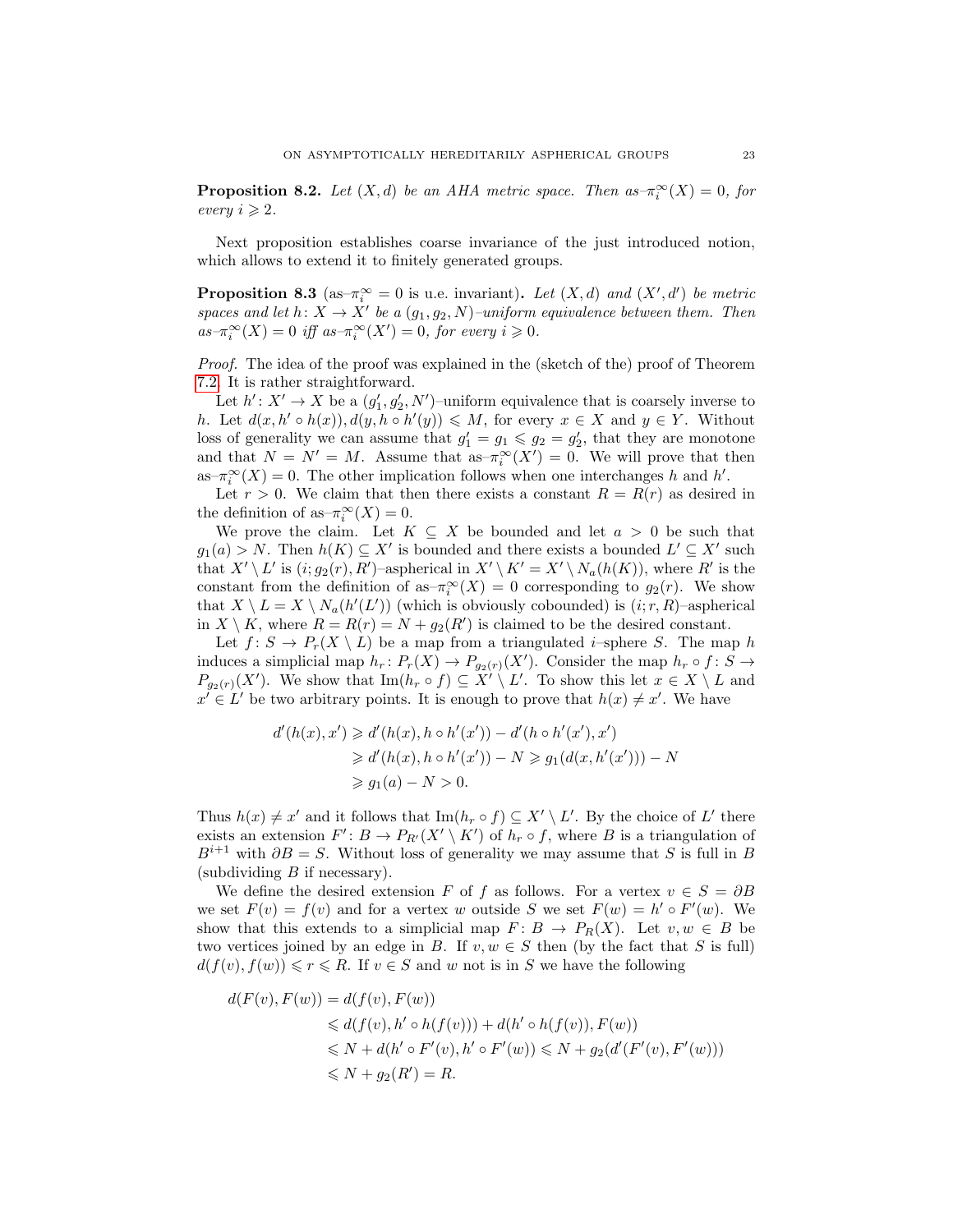If  $v$  and  $w$  lie outside  $S$  we have

$$
d(F(v), F(w)) \le d(h' \circ F'(v), h' \circ F'(w)) \le g_2(d'(F'(v), F'(w)))
$$
  

$$
\le g_2(R') \le R.
$$

So that in every case  $F(v)$  and  $F(w)$  are joined in  $P_R(X)$  by an edge and thus we get a simplicial map  $F: B \to P_R(X)$  extending f.

We show now that Im  $F \subseteq X \setminus K$ . Let  $x' \in X' \setminus K'$  and  $x \in X \setminus K$  be two arbitrary points. It is enough to prove that  $x \neq h'(x')$ . We have

$$
d(x, h'(x')) \ge d(h' \circ h(x), h'(x')) - d'(x, h' \circ h(x))
$$
  
\n
$$
\ge d(h' \circ h(x), h'(x')) - N \ge g_1(d(h(x), x')) - N
$$
  
\n
$$
\ge g_1(a) - N > 0.
$$

Thus  $x \neq h'(x')$  and it follows that Im  $F \subseteq X \setminus K$ .

Summarizing, for an arbitrarily chosen  $f: S \to P_r(X \setminus L)$  we constructed its extension  $F: B \to P_R(X \setminus K)$ . Hence  $X \setminus L$  is  $(i; r, R)$ –aspherical in  $X \setminus K$  and thus as– $\pi_i^{\infty}(X) = 0$ .

In view of the result above the following definition makes sense.

**Definition 8.4** (as- $\pi_i^{\infty}(G) = 0$ ). Let G be a finitely generated group. We say that  $as-\pi_i^{\infty}(G) = 0$ , i.e. that the *i*-th asymptotic homotopy group at infinity of G vanishes if as $-\pi_i^{\infty}(G) = 0$  for G seen as a metric space with the word metric induced by some (and thus by any) finite generating set.

The next proposition follows directly from Proposition [8.2.](#page-22-1)

<span id="page-23-0"></span>**Proposition 8.5.** If G is an AHA group then  $as-\pi_i^{\infty}(G) = 0$  for every  $i \geq 2$ .

**Examples.** For  $i \geq 2$  we have as- $\pi_i^{\infty}(\mathbb{Z}_2 \wr \mathbb{Z}) = 0$ , since the lamplighter group is AHA – see the remark just after Theorem [6.1.](#page-18-1) On the other hand this group is not finitely presented and thus one cannot (a priori) say what does  $\pi_i^{\infty}(\mathbb{Z}_2 \wr \mathbb{Z}) = 0$ " mean. Similarly, by Remark (2) after Lemma [4.5,](#page-14-1) we have that as– $\pi_i^{\infty}(G) = 0$  for infinitely presented small cancellation groups G. This shows that the asymptotic asphericity (or connectedness) at infinity can be sometimes more useful than the topological counterpart.

Now we show that in some cases (that occur naturally in the context of group actions), vanishing of the "usual" homotopy groups at infinity is equivalent to vanishing of the asymptotic ones. First we prove a simple technical lemma.

<span id="page-23-1"></span>**Lemma 8.6.** Let  $(X,d)$  be a uniformly n–connected  $(n < \infty)$  metric space and let  $r > 0$ . Then there exists  $C = C(r) > 0$  with the following property. Let Y be a simplicial complex of dimension at most n and let  $f: Y' \to X$  be a continuous map from a subcomplex  $Y' \subseteq Y$  containing all vertices of Y. Assume that for every vertices v, w joined by an edge of Y we have  $d(f(v), f(w)) \leq r$  and that  $f(\sigma) \subseteq N_r({f(v)})$  for every simplex  $\sigma$  of Y' and every its vertex v. Then there exists an extension  $F: Y \to X$  of f such that  $F(\sigma) \subseteq N_C({v})$ , for every simplex  $\sigma$  of Y and every vertex v of  $\sigma$ .

*Proof.* Let  $f, Y$  be as in the assumptions. We construct an extension  $F_1: Y' \cup$  $Y^{(1)} \to X$  of f as follows. For every pair of vertices  $v, w \in Y$  connected by an edge of Y we choose, by uniform n–connectedness (with the constant  $R(r)$ ), a path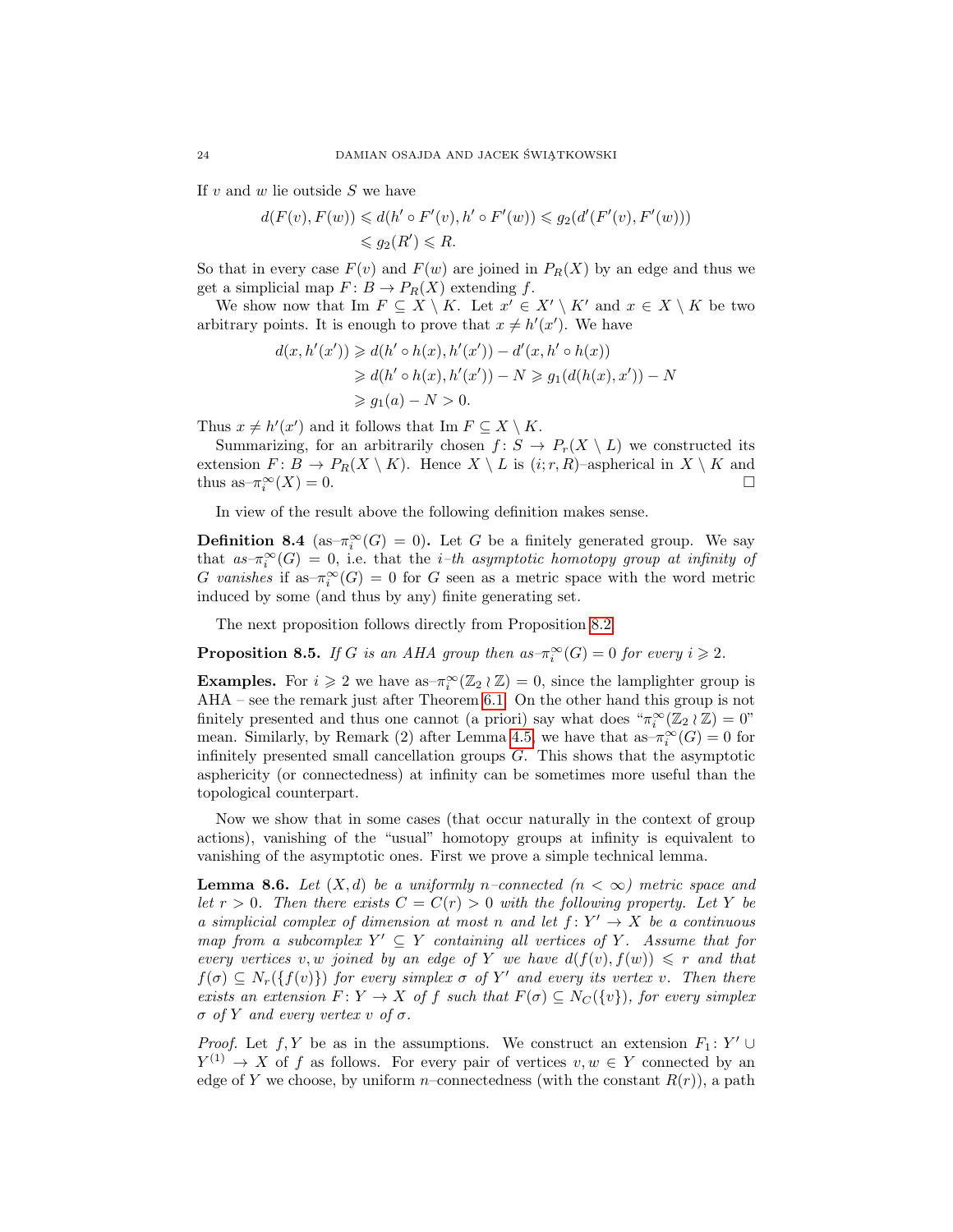$Y^{(1)} \ni [v, w] \to N_{R(r)}(\{f(v)\}) \cap N_{R(r)}(\{f(w)\})$  with endpoints  $f(v), f(w)$ . Then we proceed by induction. Assume we have found a constant  $R_k > 0$  and a map  $F_k: Y' \cup Y^{(k)} \to X$  with  $F_k(\sigma) \subseteq N_{R_k}(\lbrace f(v) \rbrace)$ , for every k-simplex in Y and every its vertex v. (Note that for  $k = 1$  we have done this above, with  $R_1 = R(r)$ .) Then, by uniform *n*–connectedness, we can find  $R_{k+1} > R_k$  and an extension  $F_{k+1}: Y' \cup Y^{(k+1)} \to X$  with  $F_{k+1}(\tau) \subseteq N_{R_{k+1}}(\{f(w)\})$ , for every  $(k+1)$ -simplex in  $Y$  and every its vertex  $w$ .

Eventually we obtain  $F = F_n$  and  $C = R_n$  satisfying the hypotheses of the lemma. □

<span id="page-24-1"></span>**Proposition 8.7.** Let  $(X, d)$  be a uniformly n–connected proper metric space. Then  $as-\pi_i^{\infty}(X)=0 \Longleftrightarrow \pi_i^{\infty}(X)=0, \text{ for } i \leq n.$ 

*Proof.* ( $\Rightarrow$ ) Let  $K \subseteq X$  be compact and thus bounded. We prove that there exists a compact  $L \supseteq K$  such that the map  $\pi_i(X \setminus L) \to \pi_i(X \setminus K)$  induced by the inclusion is trivial.

Let  $R > r > 0$  be the constants from the definition of as– $\pi_i^{\infty}(X) = 0$ , i.e.  $r, R$ are such that for every bounded  $K' \subseteq X$ , there is a bounded  $L' \subseteq X$  such that  $X \setminus L'$  is  $(i; r, R)$ -aspherical in  $X \setminus K'$ .

Let  $L \subseteq X$  be a bounded set such that  $X \setminus L$  is  $(i; r, R)$ –aspherical in  $X \setminus N_C (K)$ , where  $C = C(R)$  is the constant from Lemma [8.6.](#page-23-1) We claim that L is as desired.

Let  $f: S^i \to X \setminus L$  be a map from the *i*-sphere  $S^i$ . We have to show that it has an extension  $F: B^{i+1} \to X \setminus K$ . Take a triangulation S of  $S^i$  such that for every simplex  $\sigma$  of S we have  $f(\sigma) \subseteq N_r({v})$ , for each vertex v of  $\sigma$ . Then we have an induced (by f) map  $f_r: S \to P_r(X \setminus L)$ . By as- $\pi_i^{\infty}(X) = 0$  this map has a simplicial extension  $F_R: B \to P_R(X \setminus N_C(K))$ , where B is a triangulation of  $B^{i+1}$ with  $\partial B = S$ . Then the union of maps  $F' = F_R \cup f : B^{(0)} \cup S \to X \setminus N_C(K)$ has the property that  $F'(\sigma) \subseteq N_R({v})$  for every simplex  $\sigma$  of B and every its vertex v. Thus, by Lemma [8.6,](#page-23-1) there is an extension  $F: B^{i+1} \to X$  such that  $F(\sigma) \subseteq N_C({v})$  for every simplex  $\sigma \in B$  and every its vertex v. Thus Im  $F \subseteq X\backslash K$ and we proved that  $\pi_i^{\infty}(X) = 0$ .

(←) Let  $r > 0$ . We show that for every bounded  $K \subseteq X$  there exists a bounded  $L \subseteq X$  containing K such that  $X \setminus L$  is  $(i; r, 2r)$ –aspherical in  $X \setminus K$ . Let such K be given. By  $\pi_i^{\infty}(X) = 0$  there exists a bounded  $L' \supset K$ , for which the induced (by inclusion) map  $\pi_i(X \setminus L') \to \pi_i(X \setminus K)$  is trivial. We claim that  $L = N_C(L')$  is as desired, where  $C = C(r)$  is the constant from Lemma [8.6.](#page-23-1) Let  $f: S \to P_r(X \setminus L)$ be a simplicial map from a triangulation  $S$  of an *i*-sphere  $S<sup>i</sup>$ . By Lemma [8.6](#page-23-1) there exists an extension  $f' : S^i \to X$  of  $f|_{S^{(0)}}$  with the image contained in  $X \setminus L'$ (compare the proof of the opposite implication). By  $\pi_i^{\infty}(X) = 0$  there exists an extension  $F' : B^{i+1} \to X \setminus K$  of f'. Then we can find a triangulation B of  $B^{i+1}$ such that  $\partial B = S$  and such that the simplicial map induced by  $F'$  is a map  $F: B \to P_{2r}(X \setminus K)$  extending f.

#### 9. No 2-DISK IN THE BOUNDARY

<span id="page-24-2"></span>This section is devoted to the proof of the following results.

<span id="page-24-0"></span>**Theorem 9.1** (No 2–disk in CAT(0) and Gromov boundaries). Let X be a geodesic metric space which is AHA. Then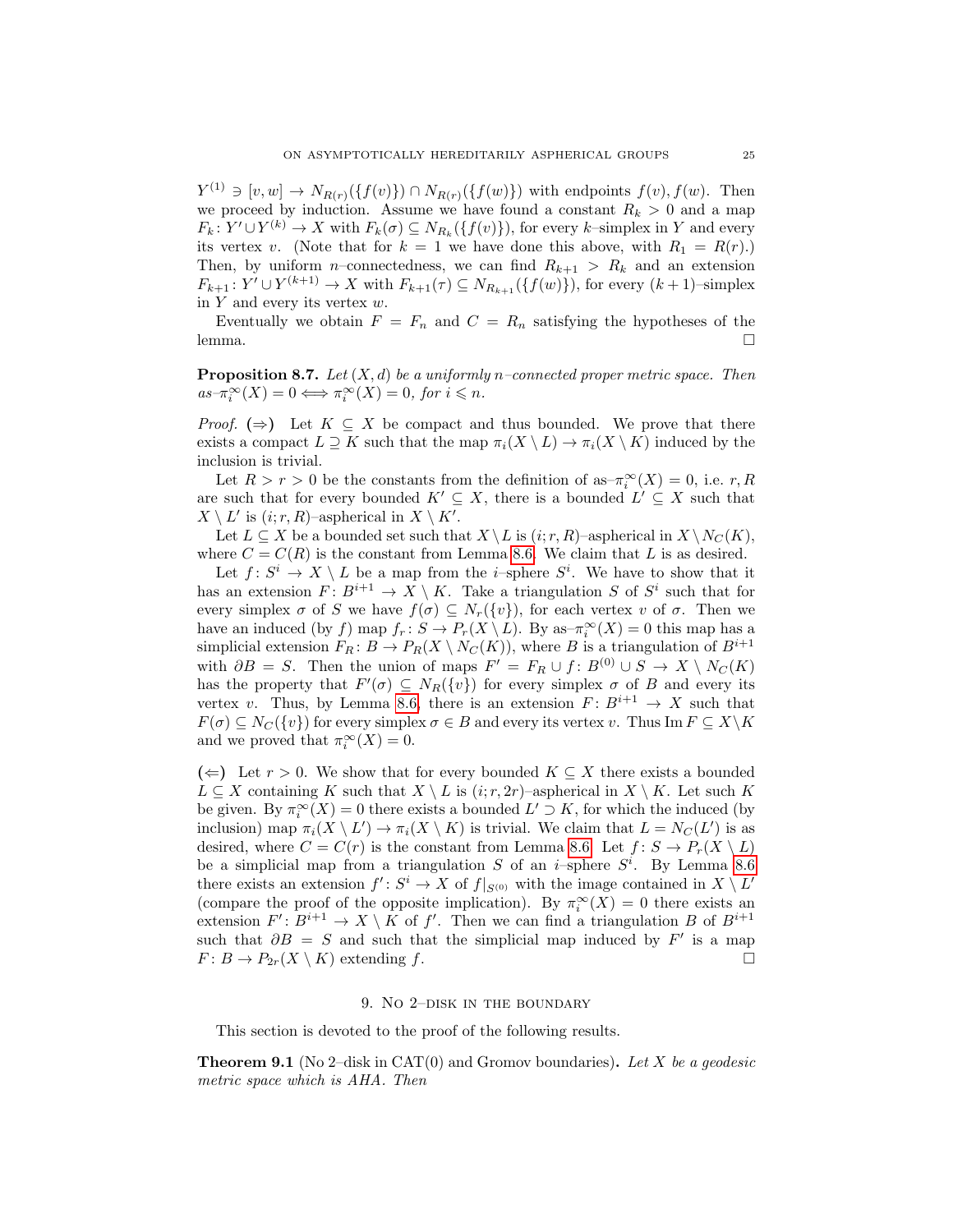- (1) if X is proper and  $\delta$ -hyperbolic then its Gromov boundary contains no 2disk;
- (2) if X is complete and  $CAT(0)$  then its boundary (equipped with cone topology) contains no 2–disk.

<span id="page-25-0"></span>**Theorem 9.2** (No 2-disk in systolic boundaries). Let X be a systolic simplicial complex. Then its systolic boundary (as defined in [\[OP09\]](#page-35-4)) contains no 2–disk.

The proof of Theorem [9.1](#page-24-0) occupies Subsection [9.1,](#page-25-2) while that of Theorem [9.2](#page-25-0) is preceded by a preparatory Subsection [9.2,](#page-30-0) and occupies Subsection [9.3.](#page-31-0)

Remarks. (1) The fact that the boundary contains no 2–disk was established earlier by the second author, in  $\lceil \text{Swi}09 \rceil$ , for the class of 7–systolic simplicial com-plexes (see [\[Swi09\]](#page-35-3), Main Theorem and Remarks  $2.2(1)$  and  $2.5(3)$ ). Since 7–systolic complexes are both systolic and  $\delta$ -hyperbolic, and since their Gromov boundaries coincide with systolic ones, both Theorems [9.1](#page-24-0) and [9.2](#page-25-0) generalize the result from  $[Swi09]$ .

(2) Theorems [9.1](#page-24-0) and [9.2](#page-25-0) are not trivially true only when the corresponding boundaries have topological dimension at least 2. Examples of AHA groups with arbitrarily large dimension of the boundary, including CAT(0), word-hyperbolic and systolic groups, are constructed e.g. in [\[JS06\]](#page-34-0) and in Subsection [5.1](#page-17-0) of the ´ current paper.

<span id="page-25-2"></span>9.1. Proof of Theorem [9.1.](#page-24-0) All the results above follow from a single but more technical observation, Proposition [9.9,](#page-30-1) in view of the rather known properties of the corresponding classes of spaces  $X$ . A special case of Proposition [9.9,](#page-30-1) sufficient to prove Theorem [9.1,](#page-24-0) is Proposition [9.4](#page-25-1) below. To formulate this result, we need some preparations.

Recall that a *geodesic ray* in a metric space X is an isometric map  $r: \mathbb{R}_+ \to X$ ; it is based at a point  $x_0 \in X$  if  $r(0) = x_0$ .

<span id="page-25-3"></span>**Definition 9.3** ( $D^2$ –conical). Let  $r_\lambda : \lambda \in \Lambda$  be a family of geodesic rays in a metric space  $(X, d_X)$ , based at one point  $x_0 \in X$ , parametrized by a metric space  $(\Lambda, d_\Lambda)$ . We say that this family is *conical* (with respect to the metric  $d_{\Lambda}$  on the parameter space) if for some constant  $C > 0$  the following two conditions are satisfied:

(1)  $\forall N > 0 \,\exists \varepsilon > 0 \,\forall t \leq N \text{ if } d_\Lambda(\lambda, \mu) \leq \varepsilon \text{ then } d_X(r_\lambda(t), r_\mu(t)) \leq C,$ 

 $(2) \forall L \geqslant C \forall \varepsilon' > 0 \exists N' > 0 \forall t \geqslant N' \text{ if } d_X(r_\lambda(t), r_\mu(t)) \leqslant L \text{ then } d_\Lambda(\lambda, \mu) \leqslant \varepsilon'.$ 

A metric space is  $D^2$ -conical if it admits a conical family of geodesic rays with the parameter space  $\Lambda$  homeomorphic to the 2-disk  $D^2$ .

The next proposition reveals the relationship between  $D^2$ –conicality and AHA.

# <span id="page-25-1"></span>**Proposition 9.4.** If a metric space is  $D^2$ -conical then it is not AHA.

Before proving the proposition, we explain how it implies Theorems [9.1.](#page-24-0) We start the explanation with two results which exhibit that the two classes of metric spaces X occurring in Theorem [9.1](#page-24-0) admit conical families of geodesic rays parameterized by the ideal boundaries  $\partial X$  (equipped with appropriate metrics). The first of these results, Lemma [9.5,](#page-26-0) refers to the well known properties of visual metrics on Gromov boundaries of  $\delta$ -hyperbolic spaces (see [\[BH99,](#page-33-2) Chapter III.H, Proposition 3.21, p. 435]). Recall that in a proper geodesic  $\delta$ -hyperbolic metric space X, for any  $x_0 \in X$  and any  $\xi \in \partial X$  there is a geodesic ray based at  $x_0$  and diverging to  $\xi$ ([\[BH99,](#page-33-2) Chapter III.H, Lemma 3.1, p. 427]).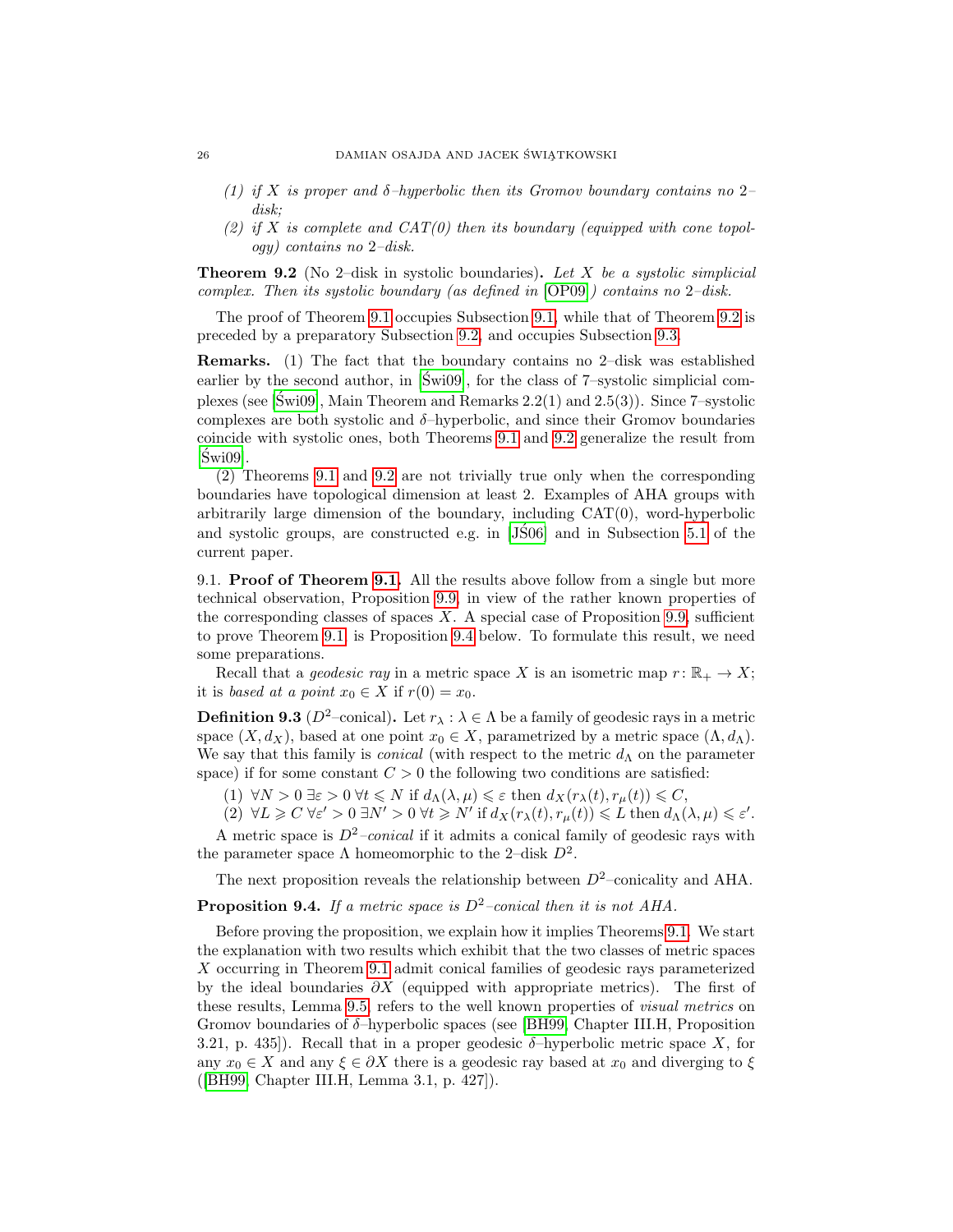<span id="page-26-0"></span>**Lemma 9.5** (Gromov boundary is conical). Let X be a proper geodesic  $\delta$ -hyperbolic metric space, and let  $d_{\partial X}$  be a visual metric on the Gromov boundary  $\partial X$ , with respect to a point  $x_0 \in X$ . For each  $\xi \in \partial X$  choose any geodesic ray  $r_{\xi}$  in X based at  $x_0$  and diverging to  $\xi$ . Then the family  $r_{\xi} : \xi \in \partial X$  is conical (with the parameter space  $\Lambda = (\partial X, d_{\partial X})$  for the constant  $C = 2\delta$ .

The next result exhibits the existence of less known natural metrics (compatible with the cone topology) on boundaries  $\partial X$  of complete CAT(0) spaces X. Recall that in a complete CAT(0) space any point  $x_0 \in X$  can be connected to any  $\xi \in \partial X$  with the unique geodesic ray (see [\[BH99,](#page-33-2) Chapter II, Proposition 8.19]). Recall also that for distinct geodesic rays  $r, r'$  based at a common point of X the function  $t \to d_X(r(t), r'(t))$  is convex (see [\[BH99,](#page-33-2) Chapter II, Proposition 2.2]), and hence for any real  $A > 0$  there is exactly one t with  $d_X(r(t), r'(t)) = A$ .

<span id="page-26-1"></span>**Proposition 9.6** (Conical metric on CAT $(0)$  boundary). Let X be a complete  $CAT(0)$  space,  $x_0 \in X$  a point, and  $A > 0$  a real number. For  $\xi, \eta \in \partial X, \xi \neq \eta$ , let  $r_{\xi}, r_{\eta}$  be the unique geodesic rays from  $x_0$  to  $\xi$  and  $\eta$ , respectively. Put  $d_A(\xi, \eta) :=$  $t^{-1}$ , where t is the unique number with  $d_X(r_{\xi}(t), r_{\eta}(t)) = A$ .

- (1)  $d_A$  is a metric on  $\partial X$  compatible with the cone topology.
- (2) The family  $r_{\xi} : \xi \in \partial X$  of geodesic rays based at  $x_0$  is conical (with the parameter space  $\Lambda = (\partial X, d_A)$  for the constant  $C = A$ .

Remarks. (1) The question about existence of natural metrics on CAT(0) boundaries was posed by K. Ruane in [\[Kap08\]](#page-34-21), as Problem 45. The metrics as in the above proposition were then noticed by the first author (see [\[Kap08,](#page-34-21) Remark 17]). Viewed as the family with any parameters  $A > 0$  and  $x_0 \in X$ , they provide a tool for doing analysis on CAT(0) boundaries, since they all are in the same quasiconformal class. We do not use this fact in the present paper and thus we skip a rather straightforward proof of it.

(2) In fact, the family  $r_{\xi} : \xi \in \partial X$  from part (2) is conical (with respect to the metric  $d_A$ ) for any constant  $C > 0$ , but we do not need this stronger observation.

*Proof.* (of Proposition [9.6\)](#page-26-1) We first show that  $d_A$  is a metric. The only thing to be checked is the triangle inequality. Let  $\xi, \eta, \zeta$  be three distinct points of  $\partial X$ . Suppose that  $d_A(\xi, \eta) = t^{-1}$  and  $d_A(\eta, \zeta) = s^{-1}$  and that  $s \leq t$ . This means that  $d_X(r_{\xi}(t), r_{\eta}(t)) = A = d_X(r_{\eta}(s), r_{\zeta}(s))$ . By convexity of the function  $u \to$  $d_X(r_\xi(u), r_\eta(u))$  we have  $d_X(r_\xi(s), r_\eta(s)) \leq \frac{s}{t} \cdot A$ , and hence

$$
d_X(r_{\xi}(s), r_{\zeta}(s)) \leqslant A + \frac{s}{t} \cdot A = \frac{s+t}{t} \cdot A.
$$

Similarly, by convexity of the function  $u \to d_X(r_\xi(u), r_\zeta(u))$ , we get

$$
d_X\left(r_{\xi}\left(\frac{st}{s+t}\right), r_{\zeta}\left(\frac{st}{s+t}\right)\right) \leqslant A,
$$

which implies that  $d_X(r_\xi(u), r_\zeta(u)) = A$  for some  $u \geqslant \frac{st}{s+t}$ . Consequently

$$
d_A(\xi,\zeta) \leqslant \frac{s+t}{st} = \frac{1}{s} + \frac{1}{t} = d_A(\xi,\eta) + d_A(\eta,\zeta).
$$

We now turn to showing that the metric  $d_A$  is compatible with the cone topology on  $\partial X$ . Recall that the cone topology on  $\partial X$  is induced by the basis of open sets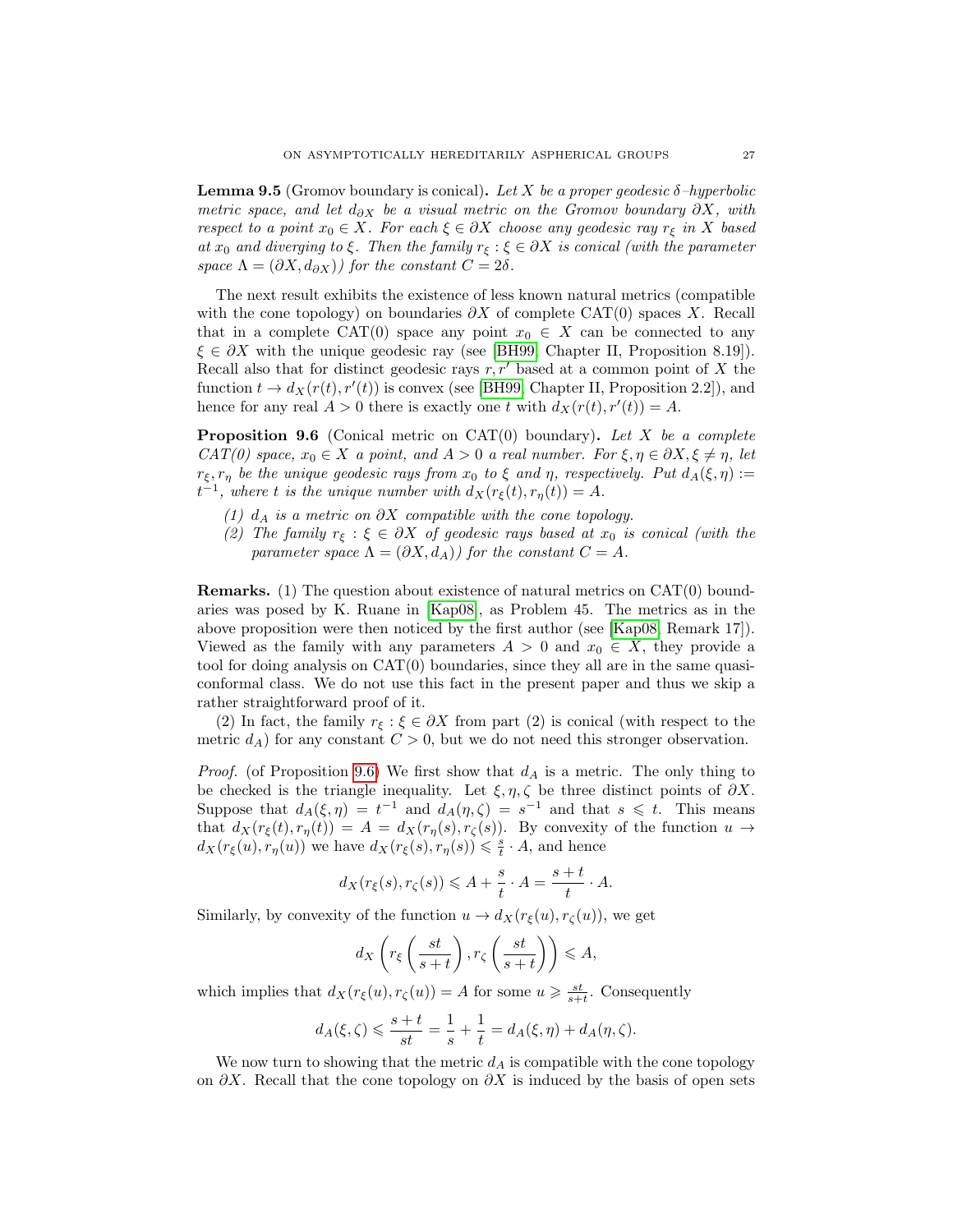of the form

$$
U(\xi, u, \epsilon) = \{ \eta \in \partial X \, | \, d_X(r_{\xi}(u), r_{\eta}(u)) < \epsilon \},
$$

see [\[BH99,](#page-33-2) Chapter II, Exercise 8.7]. Observe that any open ball of radius  $\rho$  centered at  $\eta$  in  $(\partial X, d_A)$  coincides with the base set  $U(\xi, \frac{1}{\rho}, A)$ . Conversely, for any set  $U(\xi, u, \epsilon)$  and any point  $\eta \in U(\xi, u, \epsilon)$  put  $\delta := d_X(r_{\xi}(u), r_{\eta}(u))$  and note that  $δ < ε$ . If  $A ≤ ε - δ$  then the ball in  $(∂X, d<sub>A</sub>)$  of radius  $1/u$  centered at  $η$  is clearly contained in  $U(\xi, u, \epsilon)$ . If  $A > \epsilon - \delta$  then one verifies (again using convexity of an appropriate distance function) that the ball of radius  $\frac{\epsilon-\delta}{Au}$  centered at  $\eta$  is contained in  $U(\xi, u, \epsilon)$ . Hence the compatibility.

It remains to show that the family of rays  $r_{\xi}$ :  $\xi \in \partial X$  is conical with respect to the metric  $d_A$ , i.e. to verify conditions (1) and (2) of Definition [9.3.](#page-25-3) If we choose  $C = A$  then, by the definition of  $d_A$  and by the monotonicity of functions of the form  $u \to d_X(r_\xi(u), r_\eta(u))$ , we can take  $\varepsilon = 1/N$  in the condition (1) and  $N' = \frac{L}{C} \cdot \frac{1}{\varepsilon'}$  in the condition (2). This finishes the proof.  $\square$ 

Proof. (of Theorem [9.1;](#page-24-0) assuming Proposition [9.4\)](#page-25-1) According to Lemma [9.5](#page-26-0) or Proposition [9.6](#page-26-1) (depending on the considered case), there is a conical family of geodesic rays  $r_{\xi} : \xi \in \partial X$  in X. If, contrary to the assertion,  $\partial X$  contains a 2–disk then, restricting the family of rays to this disk, we get that X is  $D^2$ -conical. By Proposition [9.4](#page-25-1) the space  $X$  is then not AHA, contradicting the assumption. Hence the theorem.  $\Box$ 

*Proof.* (of Proposition [9.4\)](#page-25-1) We start with two general observations. Let  $(\Lambda, \partial \Lambda)$  be a pair of a metric space and its subspace (with restricted metric) homeomorphic to the pair  $(D^2, S^1)$ , where  $S^1 = \partial D^2$ . The following result is classical, and it follows from the Vietoris approach to homology of metric spaces, as recalled in Subsection [2.6,](#page-9-2) specifically from Theorem [2.21](#page-10-0) and Fact [2.22,](#page-10-1) in view of the fact that  $H_1(S^1; \mathbb{Z}) = \mathbb{Z} \neq 0$ .

**Claim 1.** There is  $a > 0$  such that for any  $0 < \varepsilon < a$  there is a simplicial map  $f_{\epsilon} : \Sigma \to P_{\epsilon}(\partial \Lambda)$ , where  $\Sigma$  is a triangulation of  $S^1$ , which induces a simplicial cycle homologically nontrivial in  $H_1(P_a(\partial \Lambda);\mathbb{Z})$ .

On the other hand, the following is an elementary observation.

Claim 2. For each  $\varepsilon > 0$ , any simplicial map  $f : \Sigma \to P_{\varepsilon}(\partial \Lambda)$ , where  $\Sigma$  is any triangulation of  $S^1$ , extends to a simplicial map  $F : \Delta \to P_{\varepsilon}(\Lambda)$ , where  $\Delta$  is a triangulation of  $D^2$  such that  $\partial \Delta = \Sigma$ .

Now, let X be any  $D^2$ -conical metric space. We need to show that X is not AHA. To do this, for some constant  $C_0 > 0$  and for each  $R \ge C_0$  we construct a simplicial map  $h_R : S \to P_{C_0}(X)$ , where S is a triangulation of the 2-sphere, which has no extension  $H: B \to P_R(h_R(S^{(0)}))$ , where  $S^{(0)}$  is the 0-skeleton of S and B is a triangulation of the 3–ball such that  $\partial B = S$ . Existence of such a family of maps clearly contradicts AHA. The idea of the construction is simple: we obtain such cycles as boundary surfaces of "truncated cones" inscribed in a  $D^2$ -conical family of rays in  $X$ . Execution of this idea is however a bit long and technical. We split it into three parts.

# Part 1: projections of  $\Lambda$  on the spheres in X.

Let  $\Lambda$  be a metric space homeomorphic to  $D^2$  as in the definition of  $D^2$ –conicality (applied to X), and denote by  $\partial\Lambda$  its subspace corresponding to  $S^1$ . For each  $t > 0$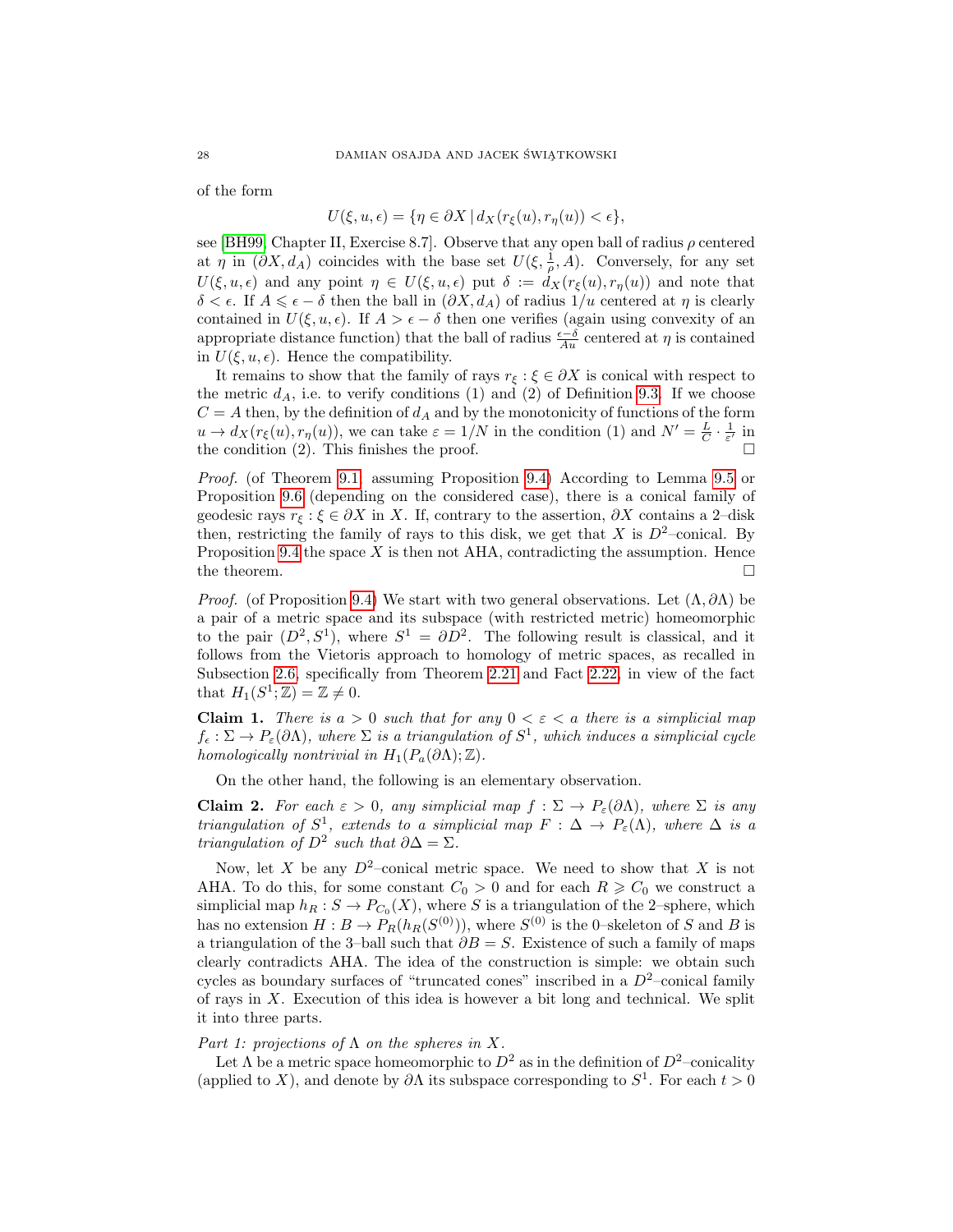let  $p_t : \Lambda \to X$  be defined by  $p_t(\xi) = r_{\xi}(t)$ . Note that  $p_t$  maps elements of  $\Lambda$  to the sphere  $S_X(x_0, t)$  in X, centered at  $x_0$  (the basepoint of all geodesic rays  $r_\xi$ ) and of radius t. We will call these maps *projections* of  $\Lambda$  on the corresponding spheres. In the next claim we list some properties of these projections which follow directly from the definition.

**Claim 3.** (1) For any  $\xi \in \Lambda$  and any  $0 \le s < t$  we have  $d_X(p_t(\xi), p_s(\xi)) = t - s$ . (2) For any  $\xi, \eta \in \Lambda$  and any  $0 \leq s < t$  we have  $t - s \leq d_X(p_t(\xi), p_s(\eta)) \leq$  $t - s + d_X(p_s(\xi), p_s(\eta)).$ 

We will frequently use the above two properties of the projections, sometimes even without explicitly referring to them.

Next claim is our first derived consequence of  $D^2$ –conicality. In its statement, C denotes the constant from the definition of  $D^2$ –conicality, a is a constant from Claim 1 (for the metric space  $\Lambda$  from definition of  $D^2$ –conicality), while  $\Sigma$  and  $\Delta$ run through triangulations of  $S^1$  and  $D^2$  such that  $\partial \Delta = \Sigma$ . Homology appearing in the statement is the simplicial homology with integer coefficients.

**Claim 4.**  $\forall L \geq C \exists t_0 > 0 \ \forall t \geq t_0 \ \exists \varepsilon_t > 0 \ \forall t_0 \leq s \leq t \ \text{if} \ f : \Sigma \to P_{\varepsilon_t}(\partial \Lambda) \ \text{induces}$ a homologically nontrivial cycle in  $P_a(\partial \Lambda)$  and if  $F : \Delta \to P_{\varepsilon_t}(\Lambda)$  is an extension  $of f, then$ 

(1)  $p_s \circ F : \Delta \to P_C(X)$  is well defined and

(2)  $p_s \circ f : \Sigma \to P_C(X)$  induces a homologically nontrivial cycle in  $P_L(p_s(\partial \Lambda))$ .

*Proof of Claim 4:* First, using condition (2) of Definition [9.3,](#page-25-3) choose  $t_0 > 0$  such that  $\forall s \geq t_0$  if  $d_X(p_s(\xi), p_s(\eta)) \leq L$  then  $d_\Lambda(\xi, \eta) \leq a$ . Next, using condition (1) of Definition [9.3,](#page-25-3) choose  $\varepsilon_t$  so that if  $d_{\Lambda}(\xi, \eta) \leq \varepsilon_t$  then  $d_X(p_s(\xi), p_s(\eta)) \leq C$  for  $s \leq t$ . Clearly,  $p_s \circ F : \Delta \to P_C(X)$  is then well defined for  $s \leq t$ , which proves assertion (1).

To prove assertion (2), suppose that the cycle  $p_s \circ f$  is null-homologous in  $P_L(p_s(\partial\Lambda))$ . Let w be a 2–chain in  $P_L(p_s(\partial\Lambda))$  with  $\partial w = p_s \circ f$ . Lifting the vertices of w consistently to  $\partial\Lambda$  (by means of any partial inverse of  $p_s$ ) we get a 2–chain  $\tilde{w}$  in  $P_a(\partial \Lambda)$  with  $\partial \tilde{w} = f$ . But this contradicts the assumption on f, which finishes the proof of Claim 4.

### Part 2: construction of a family of large cycles in X.

Now, using Claim 4, we construct a family of large spherical cycles  $h_R : S \rightarrow$  $P_{C_0}(X)$ , as mentioned in the paragraph just after Claim 2. Put  $C_0 = C + 1$ , where C is the constant as in Claim 4 (i.e. the constant as in the definition of  $D^2$ –conicality for X). For any integer  $R \geq C_0$ , put  $L = 3R$  and let  $t_0$  be the constant from Claim 4. Without loss of generality, we assume that  $t_0$  is integer (this will be useful in the next paragraph). Put  $t = t_0 + 4R$  and let  $\varepsilon_t$  be again as asserted in Claim 4. Moreover, assume that  $\varepsilon_t < a$  (where a is as in Claim 1), again not losing generality. Finally, let  $f_{\varepsilon_t} : \Sigma \to P_{\varepsilon_t}(\partial \Lambda)$  be a simplicial map as prescribed by Claim 1, and let  $F: \Delta \to P_{\varepsilon_t}(\Lambda)$  be its extension guaranteed by Claim 2.

View the interval  $[t_0, t]$  as a 1–dimensional simplicial complex whose vertices are all the  $4R+1$  integers contained in this interval. Triangulate  $\Delta \times [t_0, t]$  in a standard way as the product of simplicial complexes. Then the vertices of  $\Delta \times [t_0, t]$  all have the form  $(v, k)$ , where v is a vertex of  $\Delta$  and  $k \in [t_0, t]$  is an integer.

Map the vertices of  $\Delta \times [t_0, t]$  to X by  $(v, k) \to p_k(f_{\varepsilon_t}(v))$  and note that, by the choices of  $t_0$  and  $\varepsilon_t$  accordingly with assertion (1) of Claim 4, and by earlier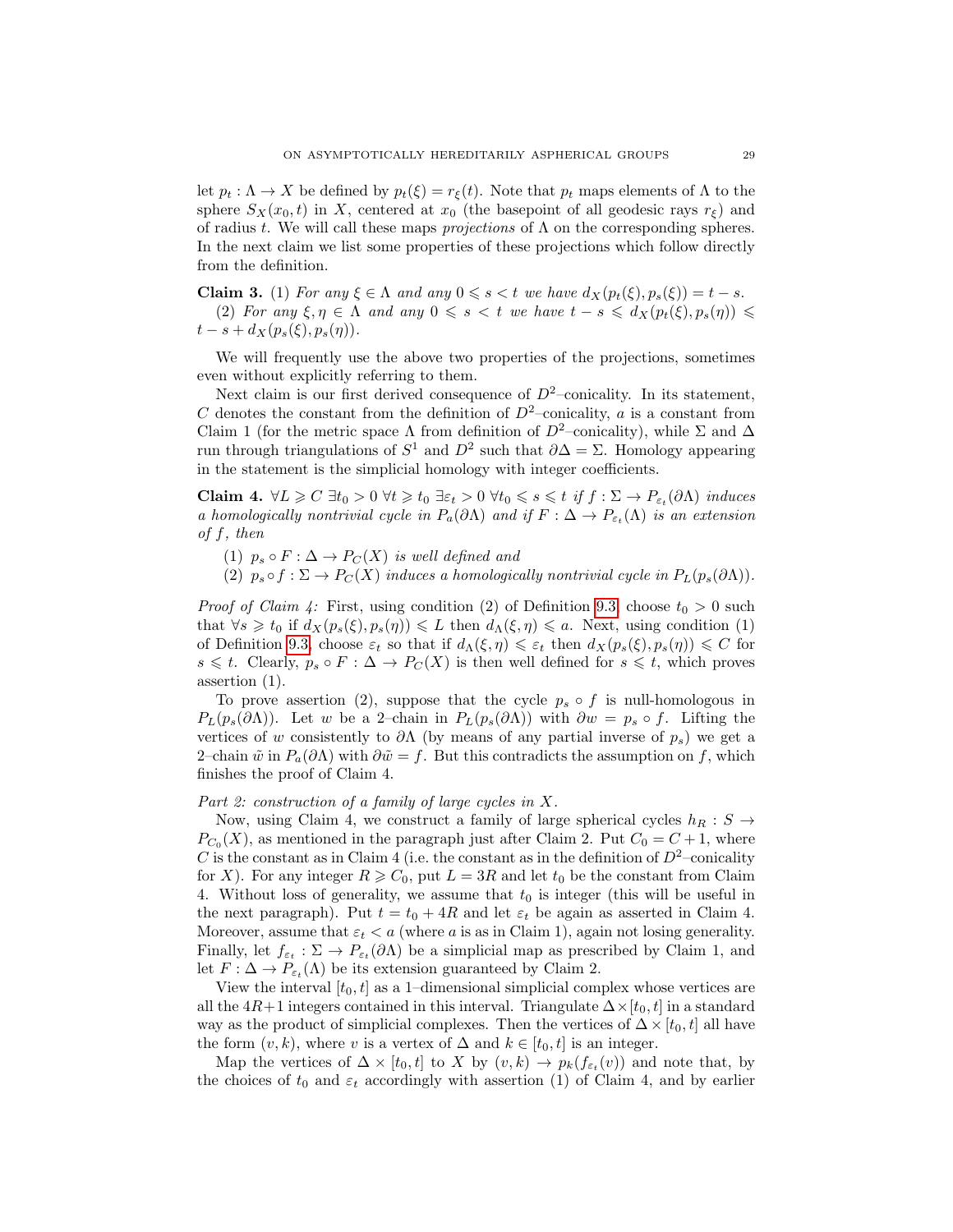mentioned properties of the maps  $p_k$ , adjacent vertices are mapped to points at the distance at most  $C + 1 = C_0$ . Consequently, this map induces the simplicial map  $h: \Delta \times [t_0, t] \rightarrow P_{C_0}(X)$ . Denote by S the boundary simplicial complex  $\partial(\Delta \times [t_0, t]) = \Delta \times \{t_0, t\} \cup \partial \Delta \times [t_0, t]$ , which is topologically a 2-sphere. Put  $h_R: S \to P_{C_0}(X)$  to be the restriction of h to S.

# Part 3: large cycles are not contractible along themselves.

To finish the proof of Proposition [9.4,](#page-25-1) we need to show that there is no extension  $H: B \to P_R(h_R(S^{(0)}))$ , where  $S^{(0)}$  is the 0-skeleton of S, and B is a triangulation of the 3–ball such that  $\partial B = S$ . On the contrary, suppose that such an extension  $H$  exists. We will show that this contradicts assertion  $(2)$  of Claim 4. Our argument will be based on the idea related to the construction of the connecting homomorphism in the homology exact sequence of a pair.

Denote by  $B_0$  the subcomplex of B equal to the union of all 3–simplices of B whose all vertices are mapped through  $H$  to the points of  $X$  at distance at most  $t_0+2R$  from the point  $x_0$  (the origin of the geodesic rays in the conical family  $\{r_\lambda\}$ ). Consider the boundary  $\partial B_0$ , which we view as 2–dimensional simplicial cycle. Note that  $\partial B_0$  contains half of S, namely  $S_0 = \Delta \times \{t_0\} \cup \partial \Delta \times [t_0, t_0 + 2R]$ . Let U be the remaining part of  $\partial B_0$ , i.e.  $\partial B_0 = S_0 + U$ . Then U is a simplicial 2–chain and  $\partial U = \partial \Delta \times \{t_0 + 2R\} = \Sigma \times \{t_0 + 2R\}.$ 

Now, let u be the chain in the Rips' complex  $P_R(h_R(S^{(0)}))$  induced by the simplicial map H restricted to U. Clearly, the boundary cycle  $\partial u$  coincides with the cycle induced by H restricted to  $\partial U$ . Since  $H|_{\partial U} = h_R|_{\Sigma \times \{t_0 + 2r\}}$ , by the definition of  $h_R$  we see that  $\partial u$  coincides with the cycle induced by the map  $p_{t_0+2R} \circ f : \Sigma \to$  $P_C(p_{t_0+2R} \circ f(\Sigma^{(0)})).$ 

We now make some further observations concerning the chains  $U$  and  $u$ .

**Claim 5.** For any vertex b of U we have  $t_0 + R \leq d_X(x_0, H(b)) \leq t_0 + 2R$ .

*Proof of Claim 5:* Note that each 2–simplex  $\sigma$  of U is a face of a 3–simplex of B whose vertex z opposite to  $\sigma$  satisfies  $d_X(x_0, H(z)) > t_0 + 2R$ . In particular, b is adjacent in  $B$  to a vertex  $z$  of this form. Since adjacency of  $b$  and  $z$  in  $B$  implies  $d_X(H(b), H(z)) \le R$ , the claim follows.

Recall that  $H(U^{(0)})$  is the set of vertices of the chain u. Since  $H(U^{(0)}) \subseteq$  $H(B^{(0)}) \subseteq h_R(S^{(0)})$ , it follows from Claim 5, and from the contemplation of the cylindrical shape of  $h_R(S^{(0)})$ , that  $H(U^{(0)}) \subseteq h_R(\Sigma^{(0)} \times [t_0 + R, t_0 + 2R]^{(0)})$ . This allows to modify the chain  $u$  slightly, by shifting its vertices not contained in  $h_R(\Sigma^{(0)} \times \{t_0 + 2R\})$  into this set. More precisely, for any vertex  $b \in U^{(0)}$  we have  $H(b) = h<sub>R</sub>(v, k)$  for some unique integer  $k \in [t_0 + R, t_0 + 2R]$  and some (not necessarily unique)  $v \in \Sigma_0$ . Put  $H'(b) = h_R(v, t_0 + 2R)$  if  $k < t_0 + 2R$ , and  $H'(b) = H(b)$  otherwise.

Observe that, by the definition of  $h_R$ , we have  $d_X(H'(b), H(b)) \le R$  for all  $b \in U^{(0)}$ . Since for adjacent vertices  $b, b' \in U^{(0)}$  we have  $d_X(H(b), H(b')) \leq R$ , it follows that  $d_X(H'(b), H'(b')) \leq 3R = L$  for such vertices. Consequently, H' induces a simplicial map  $U \to P_L(h_R(\Sigma^{(0)} \times \{t_0 + 2R\}))$ , and this map defines a simplicial 2-chain  $u'$  in the latter Rips' complex.

By noting that  $h_R(\Sigma^{(0)} \times \{t_0 + 2R\}) \subseteq p_{t_0+2R}(\partial \Lambda)$ , we may view u' as a chain in  $P_L(p_{t_0+2R}(\partial\Lambda))$ . Moreover, since H' coincides with H on the boundary  $\partial U$ , we have  $\partial u' = \partial u = p_{t_0+2R} \circ f$ . This shows that  $p_{t_0+2R} \circ f$  is null-homologous in  $P_L(p_{t_0+2R}(\partial\Lambda))$ , contradicting assertion (2) of Claim 4. This completes the proof.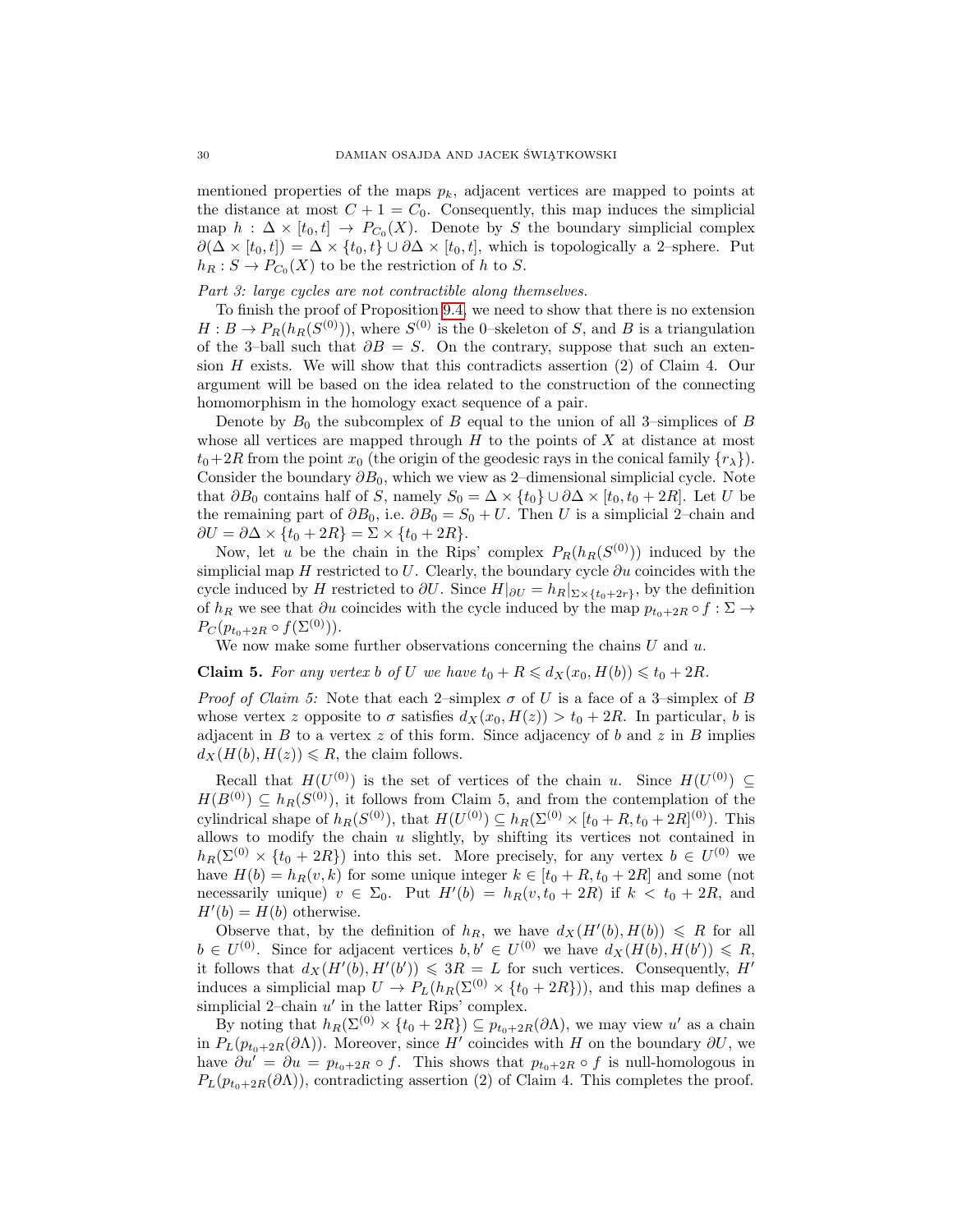<span id="page-30-0"></span>9.2. Gap functions and gap-conicality. In this subsection we extend the notions and results presented above to parameter spaces  $\Lambda$  equipped with the structure weaker than a metric, namely a gap function. We assume the reader is familiar with terminology and results recalled in Subsection [2.6.](#page-9-2)

A gap function on a set X is a function  $g: X \times X \to [0, \infty)$  which is symmetric (i.e.  $g(x, y) = g(y, x)$  for all  $x, y \in X$ ) and such that  $g(x, y) = 0$  iff  $x = y$ . Thus, a gap function satisfies the requirements for a metric, except the triangle inequality.

Note that any gap function g induces a diameter function  $\nu_g$ , just as a metric does, by  $\nu_q(\sigma) := \max\{g(x, y) : x, y \in \sigma\}.$  If  $(X, d)$  is a metric space, we say that a gap function in X is *compatible* with d if the diameter functions  $\nu_q$  and  $\nu_d$  are equivalent.

Let  $X$  be a compact metrizable topological space. We say that a gap function  $g$ in X is *compatible with the topology* of X if it is compatible with some (and hence also every) metric compatible with the topology of  $X$ . Compatibility of  $g$  with the topology of  $X$  obviously can be expressed without referring to any metric on  $X$ , as follows.

<span id="page-30-3"></span>**Fact 9.7.** Let X be a compact metrizable topological space. A gap function g in X is compatible with the topology iff the following two conditions hold:

- (1) for each finite open covering U of X there is  $\varepsilon > 0$  such that if  $g(x, y) < \varepsilon$ then we have  $x, y \in U$  for some  $U \in \mathcal{U}$ ;
- (2)  $\forall \varepsilon > 0$  there is a finite open covering U of X such that if  $x, y \in U \in \mathcal{U}$  then  $g(x, y) < \varepsilon$ .

We now extend the definition of conicality, Definition [9.3,](#page-25-3) to the case of parameter spaces equipped with gap functions.

<span id="page-30-4"></span>**Definition 9.8** (Gap conicality). Let  $r_{\lambda} : \lambda \in \Lambda$  be a family of geodesic rays in a metric space  $(X, d_X)$ , based at one point  $x_0 \in X$ , parametrized by a set  $\Lambda$  equipped with a gap function g. This family is *conical* (with respect to  $g$ ) if for some constant  $C > 0$  the following two conditions are satisfied:

(1)  $\forall N > 0 \exists \varepsilon > 0 \ \forall t \leq N \text{ if } g(\lambda, \mu) \leq \varepsilon \text{ then } d_X(r_\lambda(t), r_\mu(t)) \leq C,$ 

(2)  $\forall L \geqslant C \ \forall \varepsilon' > 0 \ \exists N' > 0 \ \forall t \geqslant N' \ \text{if} \ d_X(r_\lambda(t), r_\mu(t)) \leqslant L \ \text{then} \ g(\lambda, \mu) \leqslant \varepsilon'.$ 

A metric space is  $gap-D^2-conical$  if it admits a family of geodesic rays parameterized by a space  $\Lambda$  homeomorphic to  $D^2$ , which is conical with respect to some gap function  $g$  in  $\Lambda$  compatible with the topology.

Clearly, gap– $D^2$ –conicality generalizes metric  $D^2$ –conicality. Moreover, the following extension of Proposition [9.4](#page-25-1) holds.

<span id="page-30-1"></span>**Proposition 9.9.** If a metric space is gap– $D^2$ –conical then it is not AHA.

To prove Proposition [9.9,](#page-30-1) we may use the same arguments as in the proof of Proposition [9.4,](#page-25-1) provided we establish appropriate analogs of Claims 1 and 2 from that proof. To do this, note first that Lemma [2.19,](#page-10-2) Theorem [2.21](#page-10-0) and Fact [2.22](#page-10-1) immediately imply the following.

<span id="page-30-2"></span>**Corollary 9.10.** Let g be a gap function on  $S^1$  compatible with the standard topology. Then  $VH_1(S^1, \nu_g) = \mathbb{Z} \neq 0$ . In particular, the following variant of Claim 1 (from the proof of Proposition [9.4\)](#page-25-1) holds: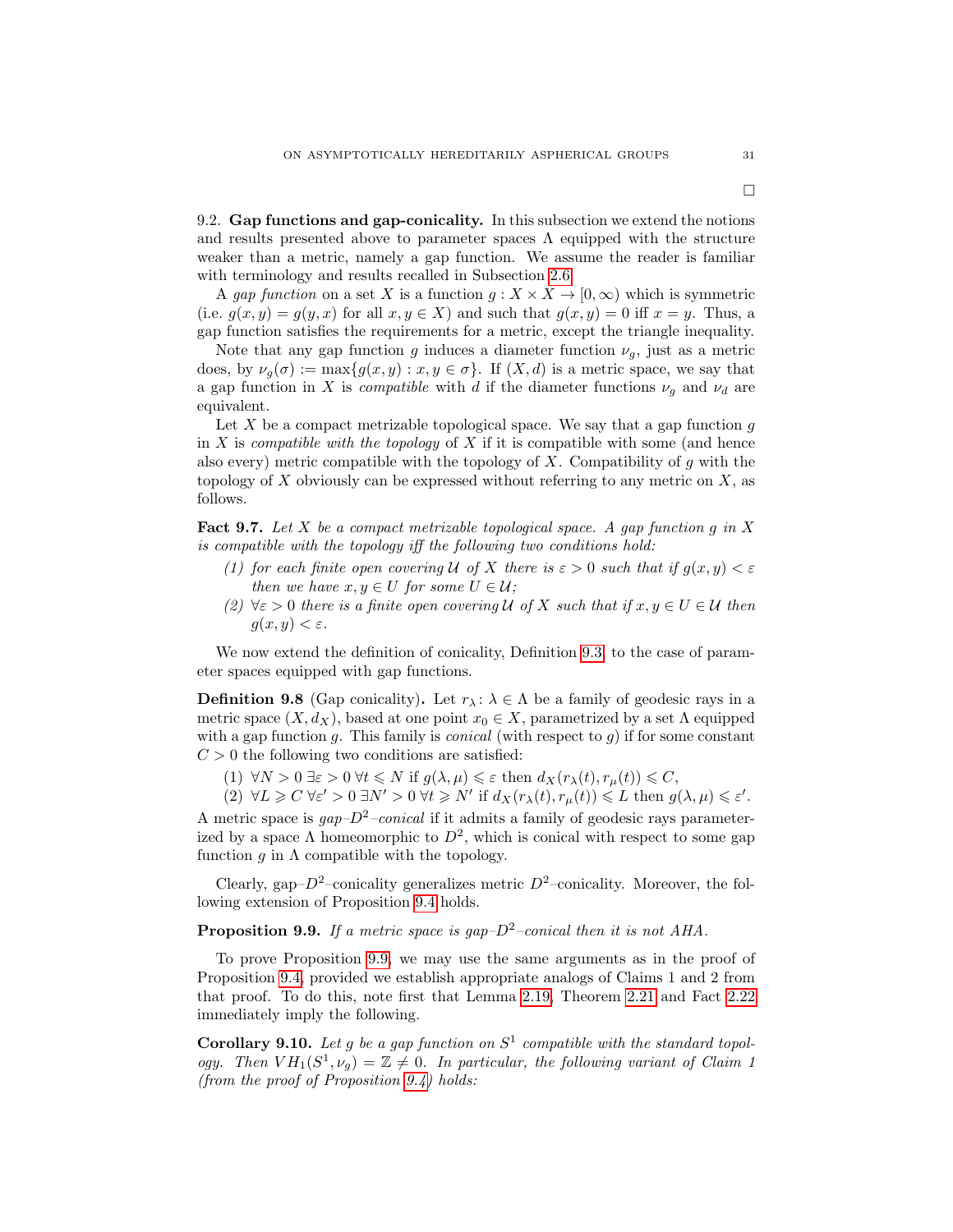$\exists a > 0 \ \forall 0 < \varepsilon < a$  there exists a simplicial map  $f : \Sigma \to V_{\varepsilon}(S^1, \nu_g)$ , where  $\Sigma$  is some triangulation of  $S^1$ , which induces a simplicial 1-cycle homologically nontrivial in  $V_a(S^1,\nu_g).$ 

An elementary argument, which we omit, gives also the following analog of Claim 2 from the proof of Proposition [9.4.](#page-25-1)

<span id="page-31-1"></span>Fact 9.11. Let  $(\Lambda, \partial \Lambda)$  be a pair of a topological space and its subspace homeomorphic to the pair  $(D^2, S^1)$ . Let g be a gap function in  $\Lambda$  compatible with the topology. Denote by the same symbol g the restricted gap function in  $\partial \Lambda$  (which is clearly compatible with the restricted topology). Then for each  $\varepsilon > 0$ , any simplicial map  $f \colon \Sigma \to V_{\varepsilon}(\partial \Lambda, \nu_g)$ , where  $\Sigma$  is any triangulation of  $S^1$ , extends to a simplicial map  $F: \Delta \to V_{\varepsilon}(\Lambda, \nu_g)$ , where  $\Delta$  is a triangulation of  $D^2$  such that  $\partial \Delta = \Sigma$ .

Proof. (of Proposition [9.9\)](#page-30-1) In view of Corollary [9.10](#page-30-2) and Fact [9.11,](#page-31-1) the proof goes along the same line of arguments as the proof of Proposition [9.4.](#page-25-1)  $\Box$ 

<span id="page-31-0"></span>9.3. Gap-conicality in systolic complexes – proof of Theorem [9.2.](#page-25-0) In this section we prove Theorem [9.2,](#page-25-0) i.e. we show that systolic boundary of a locally finite systolic complex contains no subspace homeomorphic to the 2–disk. As we show below, in view of Proposition [9.9](#page-30-1) and the fact that systolic complexes are AHA, to prove Theorem [9.2](#page-25-0) it suffices to show the following result (Proposition [9.12\)](#page-31-2). In the statement of this result we use the notion of good geodesic rays, as introduced in [\[OP09,](#page-35-4) Definition 3.2]. We recall some basic properties of good geodesic rays later in this section, and here we only need two things. First, that good geodesic rays in a systolic complex X are certain geodesic rays in the 1–skeleton  $X^{(1)}$  of X. Second, that the systolic boundary  $\partial X$ , as a set, coincides with the set of all good geodesic rays in  $X$ , based at some fixed vertex  $O$ , quotiened by the equivalence relation of lying at finite Hausdorff distance in X [\[OP09,](#page-35-4) Definition 3.7].

<span id="page-31-2"></span>**Proposition 9.12** (Gap on systolic boundaries). Let X be a locally finite systolic complex and  $\partial X$  its systolic boundary. Fix a vertex O in X, and for each  $\xi \in \partial X$ choose a good geodesic ray  $r_{\xi}$  based at O and representing  $\xi$ . There is a gap function g in  $\partial X$  satisfying the following two conditions:

- (1) g is compatible with the topology of  $X$ ;
- (2) the family  $r_{\xi}$ :  $\xi \in \partial X$  of good geodesic rays in  $X^{(1)}$  is conical with respect to g.

Proof. (of Theorem [9.2](#page-25-0) assuming Proposition [9.12\)](#page-31-2) Suppose a contrario that there is  $D^2 \subset \partial X$ . By Proposition [9.12\(](#page-31-2)2), the subfamily  $r_{\xi} : \xi \in D^2$  is then conical with respect to the gap function g restricted to  $D^2$ . Since, by Proposition [9.12\(](#page-31-2)1), this restricted gap function is compatible with the topology of  $D^2$ , we conclude that the geodesic space  $X^{(1)}$  is gap– $D^2$ –conical. By Proposition [9.9,](#page-30-1)  $X^{(1)}$  is then not AHA, a contradiction.  $\Box$ 

In the remaining part of this section we prove Proposition [9.12.](#page-31-2) We start with recalling some further properties of good geodesic rays. Part (1) of the lemma below is a special case of [\[OP09,](#page-35-4) Corollary 3.4], and part (2) coincides with Lemma 3.8 in the same paper.

<span id="page-31-3"></span>**Lemma 9.13.** There is some universal constant  $D > 0$  satisfying the following properties. For any systolic complex X and any two good geodesic rays  $r_1, r_2$  in  $X^{(1)}$  based at the same vertex O we have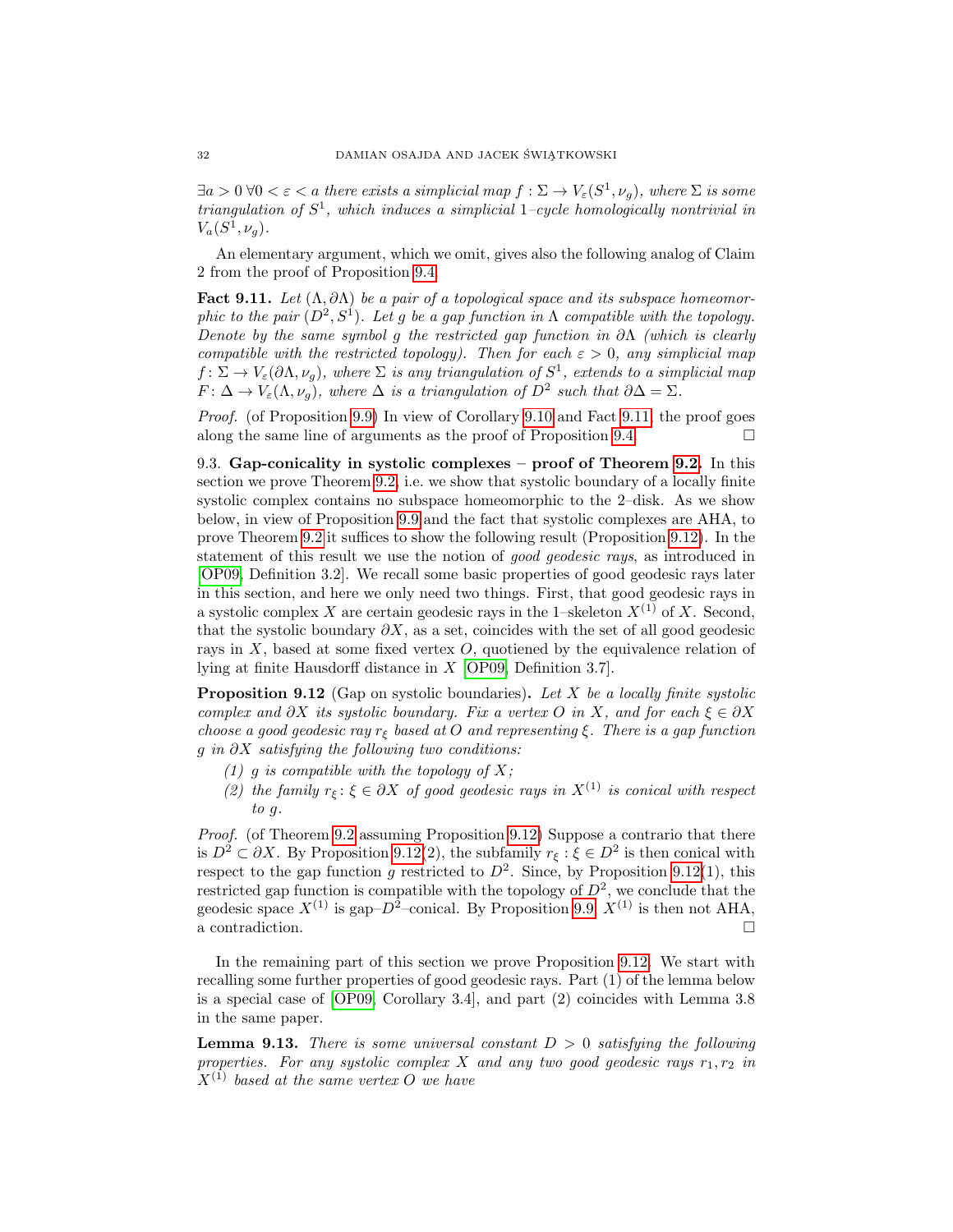- (1)  $d_{X^{(1)}}(r_1(s), r_2(s)) \leq \frac{s}{t} \cdot d_{X^{(1)}}(r_1(t), r_2(t)) + D$  for any integer s, t such that  $0 < s < t$ :
- (2)  $r_1, r_2$  represent the same point in  $\partial X$  (i.e. they lie at finite Hausdorff distance) iff  $d_{X^{(1)}}(r_1(u), r_2(u)) \le D$  for all positive integers u.

Proof. (of Proposition [9.12\)](#page-31-2) The proof is divided into three parts. We start with constructing some gap function g in  $\partial X$ . Then we show that g is compatible with the topology of  $\partial X$ . Finally, we prove that the family  $r_{\xi} : \xi \in \partial X$  is conical with respect to g.

#### Description of a gap function g in  $\partial X$ .

Fix some even integer  $A \ge 2D + 2$ , where D is the constant from Lemma [9.13.](#page-31-3) Let  $\xi, \eta \in \partial X, \xi \neq \eta$ , and let r, r' be any good geodesic rays based at O representing  $\xi$  and  $\eta$ , respectively (we will use the notation  $r \in \xi$ ,  $r' \in \eta$  to express the latter relationship). By Lemma [9.13,](#page-31-3) the sequence  $(d_{X^{(1)}}(r(n), r'(n)))_{n\in N}$  converges to  $\infty$  as  $n \to \infty$ . Consequently, the following number is well defined (i.e. it is finite):

 $N(\xi, \eta) := \min\{n_0 : \forall n \geq n_0 \, \forall r \in \xi, r' \in \eta \, d_{X^{(1)}}(r(n), r'(n)) \geq A\}$ 

(where  $n_0$  and n run through non-negative integers).

Put  $g(\xi, \eta) = 1/N(\xi, \eta)$  if  $\xi \neq \eta$  and  $g(\xi, \eta) = 0$  otherwise, and note that g clearly satisfies the requirements of the definition of a gap function, namely it is symmetric and positive.

# Compatibility of g with the topology of  $\partial X$ .

To prove compatibility of the above defined gap function  $g$  with the topology of  $\partial X$  we refer to the description of this topology in [\[OP09\]](#page-35-4), and use the characterization of compatibility given in Fact [9.7.](#page-30-3)

Recall that in [\[OP09\]](#page-35-4) the topology of  $\partial X$  is introduced by means of a base for a neighborhood system (which consists of sets that are not necessarily open in the resulting topology). More precisely, for each  $\xi \in \partial X$  we have a family  $\mathcal{N}_{\xi}$  of sets containing  $\xi$ , called *standard neighborhoods* of  $\xi$ , and the whole system  $\mathcal{N}_{\xi} : \xi \in \partial X$ satisfies some appropriate axioms. Open sets are described as those  $U \subseteq X$  for which  $\forall \xi \in U \exists Q \in \mathcal{N}_{\xi}$  such that  $Q \subseteq U$ . Moreover, each  $Q \in \mathcal{N}_{\xi}$  contains some open neighborhood of the point  $\xi$ . Finally, standard neighborhoods  $Q \in \mathcal{N}_{\xi}$  have the form

 $Q = Q(r, N, R) = \{ \eta \in \partial X : \text{ for some } r' \in \eta \text{ it holds } d_{X^{(1)}}(r(N), r'(N)) \le R \},$ for any good geodesic ray  $r \in \xi$ , and any positive integers  $N, R$  with  $R \geqslant D + 1$ (see [\[OP09,](#page-35-4) Definition 4.1]).

We now verify condition (2) of Fact [9.7.](#page-30-3) Given any  $\varepsilon > 0$ , consider N such that  $1/N < \varepsilon$ . Denote by  $S_N$  the set of all vertices v of X such that  $v = r(N)$  for some good geodesic ray r based at O. By local finiteness of X, the set  $S_N$  is finite. Moreover, if  $v = r(N) = r'(N)$  then the standard neighborhoods  $Q(r, N, R)$  and  $Q(r', N, R)$  coincide. Thus we put  $Q(v, N, R) := Q(r, N, R)$  for any good geodesic ray r based at O and such that  $r(N) = v$ .

Consider the family  $\mathcal{U} = \{U_v : v \in S_N\}$  consisting of the interiors  $U_v$  of the standard neighborhoods  $Q(v, N, A/2)$  (note that, by the earlier assumption on A,  $A/2$  is an integer and  $A/2 \geq D+1$ ). Clearly, U is a finite family of open subsets of  $\partial X$ . We will show that it is as required in condition (2) of Fact [9.7,](#page-30-3) i.e. that

- (i)  $U$  is a covering of  $\partial X$ , and
- (ii) if  $\xi, \eta \in U_\nu$  then  $g(\xi, \eta) < \varepsilon$ .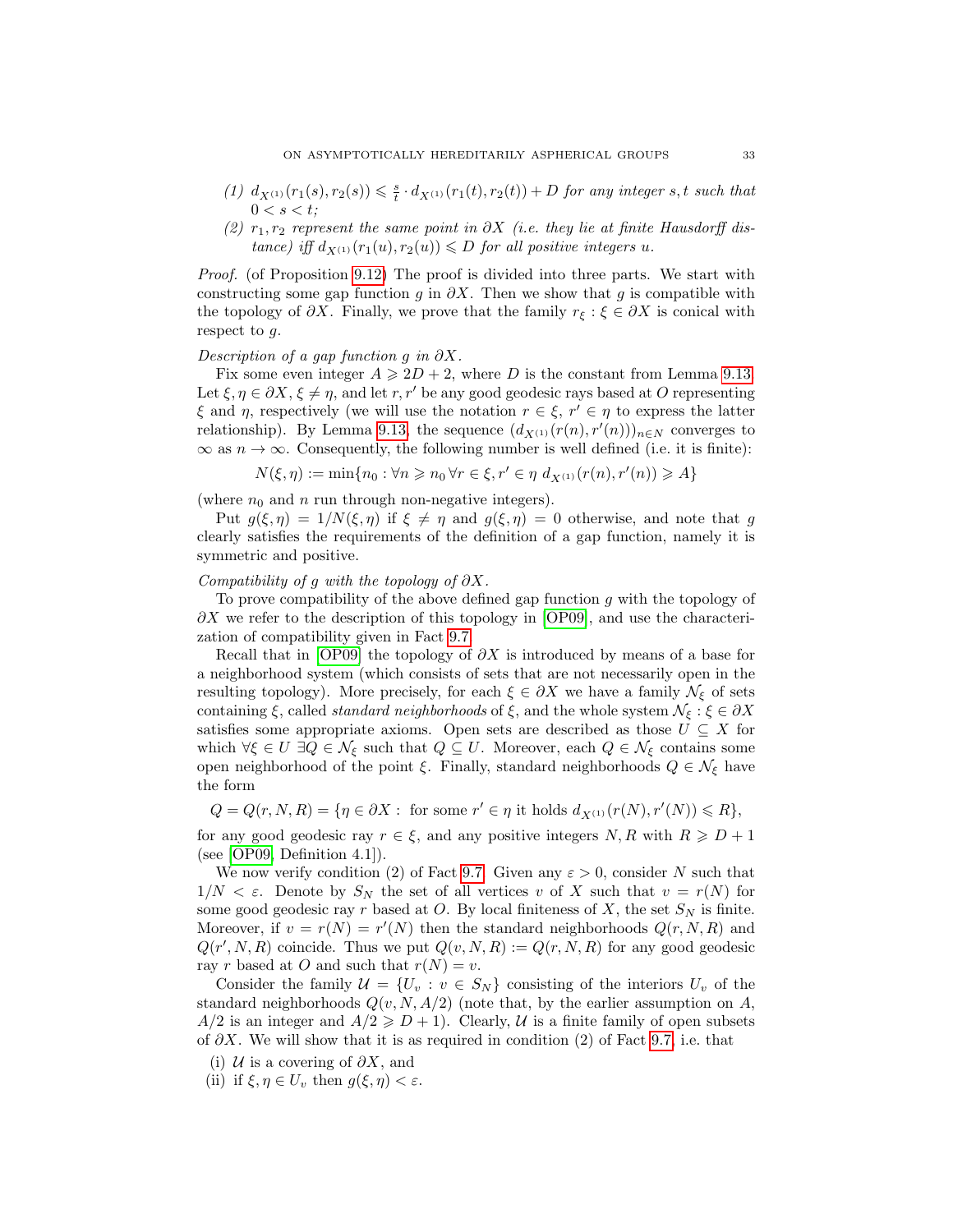To see (i), note that for each  $\xi \in \partial X$  and any  $r \in \xi$  we have  $\xi \in U_{r(N)}$  (because  $Q(r(N), N, A/2) \in \mathcal{N}_{\xi}$ ; compare also [\[OP09,](#page-35-4) Lemma 4.8]). To show (ii), note that if  $\xi, \eta \in U_v$  then  $\xi, \eta \in Q(v, N, A/2)$ , and consequently

$$
d_{X^{(1)}}(r(N),r'(N)) \leq d_{X^{(1)}}(r(N),v) + d_{X^{(1)}}(v,r'(N)) \leq A/2 + A/2 = A
$$

for some  $r \in \xi$ ,  $r' \in \eta$ . Thus  $N(\xi, \eta) > N$ , and hence  $g(\xi, \eta) = 1/N(\xi, \eta) < 1/N <$  $\varepsilon$ , as required.

We turn to verify condition (1) of Fact [9.7.](#page-30-3) Let  $\mathcal U$  be a finite open cover of  $\partial X$ . In the proof of  $[OP09,$  Proposition 5.6 it is shown that there exists a positive integer N such that the family of standard neighborhoods  $Q(v, N, A) : v \in S_N$  is a refinement of  $U$ . (Observe that in the proof of this property in [\[OP09\]](#page-35-4) the assumption of uniform local finiteness of  $X$ , occurring in the statement of [\[OP09,](#page-35-4) Proposition] 5.6], is not used.)

Put  $\varepsilon = \frac{1}{2N}$ , and suppose that  $g(\xi, \eta) < \varepsilon$  for some distinct  $\xi, \eta \in \partial X$ . It means that  $\tilde{d}_{X^{(1)}}(r(N'), r'(N')) = A$  for some  $r \in \xi$ ,  $r' \in \eta$ , and some integer  $N' > 1/\varepsilon = 2N$ . By the fact that  $A \ge 2D + 2$ , and due to Lemma [9.13\(](#page-31-3)1), we get  $d_{X^{(1)}}(r(N), r'(N)) < \frac{1}{2}A + D < A$ . Consequently, we have  $\xi, \eta \in Q(w, N, A)$  for  $w = r(N)$ . Since the family  $Q(v, N, A) : v \in S_N$  is a refinement of U, it follows that  $\xi, \eta \in U$  for some  $U \in \mathcal{U}$ , as required.

This completes the proof of compatibility of g with the topology of  $\partial X$ .

Conicality of the family  $r_{\xi}$ :  $\xi \in \partial X$  with respect to g.

We need to check conditions (1) and (2) of Definition [9.8.](#page-30-4)

To check (1), fix  $C = A + 3D$  and take any N. We claim that  $\varepsilon = 1/N$  is as required. Indeed, let  $\lambda, \mu \in \partial X$  with  $g(\lambda, \mu) < \varepsilon$ . This means that  $N(\lambda, \mu) > N$ and that for some good geodesic rays  $r \in \lambda$ ,  $r' \in \mu$  we have

$$
d_{X^{(1)}}(r(N(\lambda,\mu)-1),r'(N(\lambda,\mu)-1))
$$

Since for any  $t \leq N$  we also have  $t \leq N(\lambda, \mu) - 1$ , it follows from Lemma [9.13\(](#page-31-3)1) that  $d_{X^{(1)}}(r(t), r'(t)) < A + D$  for such t. Then, by Lemma [9.13\(](#page-31-3)2) we get  $d_{X^{(1)}}(r_{\lambda}(t), r_{\mu}(t)) < A + D + 2D = C$ , as required.

We now turn to condition (2) of Definition [9.8.](#page-30-4) Consider any  $L \geq C$  and any  $\varepsilon' > 0$ . We claim that any  $N' \geq \frac{L}{(A-D)\varepsilon'}$  is as required. To see this, note that for any  $t \geq N'$  we have  $t \geq \frac{L}{(A-D)\varepsilon'}$ . If we assume that  $d_{X^{(1)}}(r_{\lambda}(t), r_{\mu}(t)) \leq L$  then, by Lemma [9.13\(](#page-31-3)1), for any  $n < \frac{A-D}{L}N'$  we have  $d_{X^{(1)}}(r_{\lambda}(n), r_{\mu}(n)) < A$ , and hence  $N(\lambda, \mu) \geq \frac{A-D}{L} N'$ . Consequently,

$$
g(\lambda, \mu) = \frac{1}{N(\lambda, \mu)} \leqslant \frac{L}{A - D} \cdot \frac{1}{N'} \leqslant \frac{L}{A - D} \cdot \frac{(A - D)\varepsilon'}{L} = \varepsilon',
$$

which completes the proof.

 $\Box$ 

#### **REFERENCES**

- <span id="page-33-1"></span>[Alo94] J. M. Alonso, Finiteness conditions on groups and quasi-isometries, J. Pure Appl. Algebra 95 (1994), no. 2, 121–129.
- <span id="page-33-0"></span>[BM91] M. Bestvina and G. Mess, The boundary of negatively curved groups, J. Amer. Math. Soc. 4 (1991), no. 3, 469–481.
- <span id="page-33-2"></span>[BH99] M. R. Bridson and A. Haefliger, Metric spaces of non-positive curvature, Grundlehren der Mathematischen Wissenschaften [Fundamental Principles of Mathematical Sciences], vol. 319, Springer-Verlag, Berlin, 1999.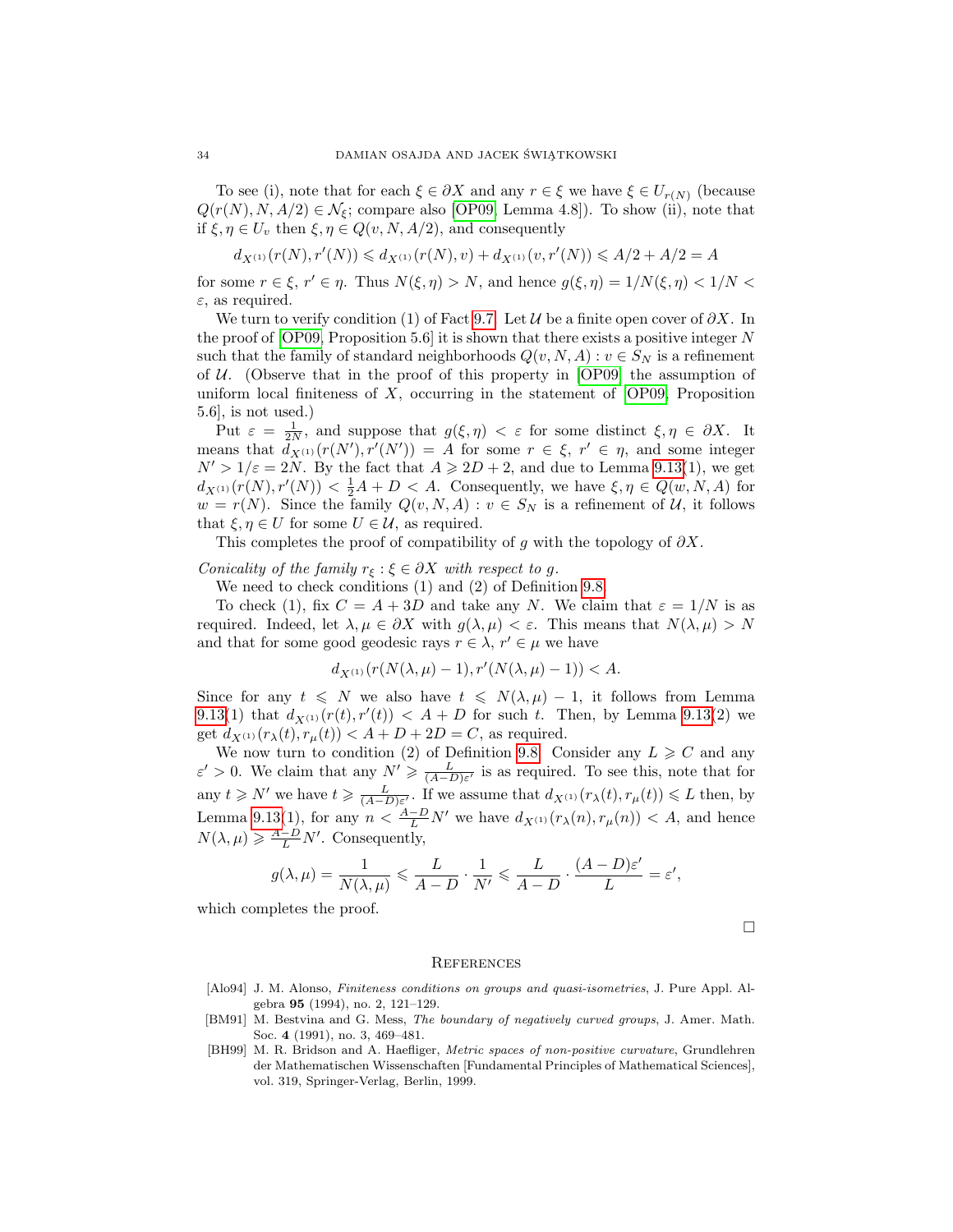- <span id="page-34-13"></span>[Bro82] K. S. Brown, Cohomology of groups, Graduate Texts in Mathematics, vol. 87, Springer-Verlag, New York, 1982.
- <span id="page-34-11"></span>[Bro87] \_\_\_\_\_, Finiteness properties of groups, Proceedings of the Northwestern conference on cohomology of groups (Evanston, Ill., 1985), 1987, pp. 45–75.
- <span id="page-34-22"></span>[BL07] S. V. Buyalo and N. D. Lebedeva, Dimensions of locally and asymptotically self-similar spaces, Algebra i Analiz 19 (2007), no. 1, 60–92 (Russian, with Russian summary); English transl., St. Petersburg Math. J. 19 (2008), no. 1, 45–65.
- <span id="page-34-7"></span>[Che00] V. Chepoi, *Graphs of some* CAT(0) *complexes*, Adv. in Appl. Math. 24 (2000), no. 2, 125–179.
- <span id="page-34-8"></span>[CO15] V. Chepoi and D. Osajda, *Dismantlability of weakly systolic complexes and applications*, Trans. Amer. Math. Soc. 367 (2015), no. 2, 1247–1272.
- <span id="page-34-17"></span>[CCH81] I. M. Chiswell, D. J. Collins, and J. Huebschmann, Aspherical group presentations, Math. Z. 178 (1981), no. 1, 1–36.
- <span id="page-34-9"></span>[Dav08] M. W. Davis, The geometry and topology of Coxeter groups, London Mathematical Society Monographs Series, vol. 32, Princeton University Press, Princeton, NJ, 2008. MR2360474 (2008k:20091)
- <span id="page-34-5"></span>[Dra08] A. Dranishnikov, Open problems in asymptotic dimension theory (2008), preprint, available at <https://docs.google.com/file/d/0B-tup63120-GUkpiT3Z0VlNtU2c/edit>.
- <span id="page-34-23"></span>[FW03] H. Fischer and D. G. Wright, Group-theoretic conditions under which closed aspherical manifolds are covered by Euclidean space, Fund. Math. 179 (2003), no. 3, 267-282. MR2029325 (2005c:57049)
- <span id="page-34-12"></span>[FO03] L. Funar and D. E. Otera, A refinement of the simple connectivity at infinity for groups, Arch. Math. (Basel) 81 (2003), no. 3, 360–368.
- <span id="page-34-10"></span>[Geo08] R. Geoghegan, Topological methods in group theory, Graduate Texts in Mathematics, vol. 243, Springer, New York, 2008.
- <span id="page-34-24"></span>[GM85] R. Geoghegan and M. L. Mihalik, Free abelian cohomology of groups and ends of universal covers, J. Pure Appl. Algebra 36 (1985), no. 2, 123–137.
- <span id="page-34-25"></span>[GM86]  $\ldots$ , A note on the vanishing of  $H^n(G, \mathbf{Z}G)$ , J. Pure Appl. Algebra 39 (1986), no. 3, 301–304.
- <span id="page-34-19"></span>[Gru15] D. Gruber, Groups with graphical C(6) and C(7) small cancellation presentations, Trans. Amer. Math. Soc. 367 (2015), no. 3, 2051–2078.
- <span id="page-34-1"></span>[Hag03] F. Haglund, Complexes simpliciaux hyperboliques de grande dimension, Prepublication Orsay 71 (2003), preprint, available at [http://www.math.u-psud.fr/~haglund/](http://www.math.u-psud.fr/~haglund/cpl_hyp_gde_dim.pdf) [cpl\\_hyp\\_gde\\_dim.pdf](http://www.math.u-psud.fr/~haglund/cpl_hyp_gde_dim.pdf).
- <span id="page-34-15"></span>[Hue81] J. Huebschmann, Aspherical 2–complexes and an unsettled problem of J. H. C. Whitehead, Math. Ann. 258 (1981), no. 1, 17-37.
- <span id="page-34-6"></span>[JS03] T. Januszkiewicz and J. Świątkowski, *Hyperbolic Coxeter groups of large dimension*, Comment. Math. Helv. 78 (2003), no. 3, 555–583.
- <span id="page-34-0"></span>[JS06]  $\_\_\_\_\$  Simplicial nonpositive curvature, Publ. Math. Inst. Hautes Études Sci. 104 (2006), 1–85.
- <span id="page-34-2"></span>[JŚ07]  $\_\_\_\_\,,$  Filling invariants of systolic complexes and groups, Geom. Topol. 11 (2007), 727–758.
- <span id="page-34-21"></span>[Kap08] M. Kapovich, Problems on boundaries of groups and kleinian groups (2008), preprint, available at <https://docs.google.com/file/d/0B-tup63120-GOC15RW8zMDFZZjg/edit>.
- <span id="page-34-14"></span>[Lef42] S. Lefschetz, Algebraic Topology, American Mathematical Society Colloquium Publications, v. 27, American Mathematical Society, New York, 1942.
- <span id="page-34-16"></span>[LS77] R. C. Lyndon and P. E. Schupp, Combinatorial group theory, Springer-Verlag, Berlin, 1977. Ergebnisse der Mathematik und ihrer Grenzgebiete, Band 89.
- <span id="page-34-26"></span>[Mih96] M. L. Mihalik, Semistability at infinity, simple connectivity at infinity and normal subgroups, Topology Appl. 72 (1996), no. 3, 273–281.
- <span id="page-34-20"></span>[Oll05] Y. Ollivier, A January 2005 invitation to random groups, Ensaios Matemáticos [Mathematical Surveys], vol. 10, Sociedade Brasileira de Matemática, Rio de Janeiro, 2005.
- <span id="page-34-18"></span>[Oll06]  $\ldots$ , On a small cancellation theorem of Gromov, Bull. Belg. Math. Soc. Simon Stevin 13 (2006), no. 1, 75–89.
- <span id="page-34-3"></span>[Osa07] D. Osajda, Connectedness at infinity of systolic complexes and groups, Groups Geom. Dyn. 1 (2007), no. 2, 183–203.
- <span id="page-34-4"></span>[Osa08]  $\qquad \qquad$ , Ideal boundary of 7-systolic complexes and groups, Algebr. Geom. Topol. 8 (2008), no. 1.